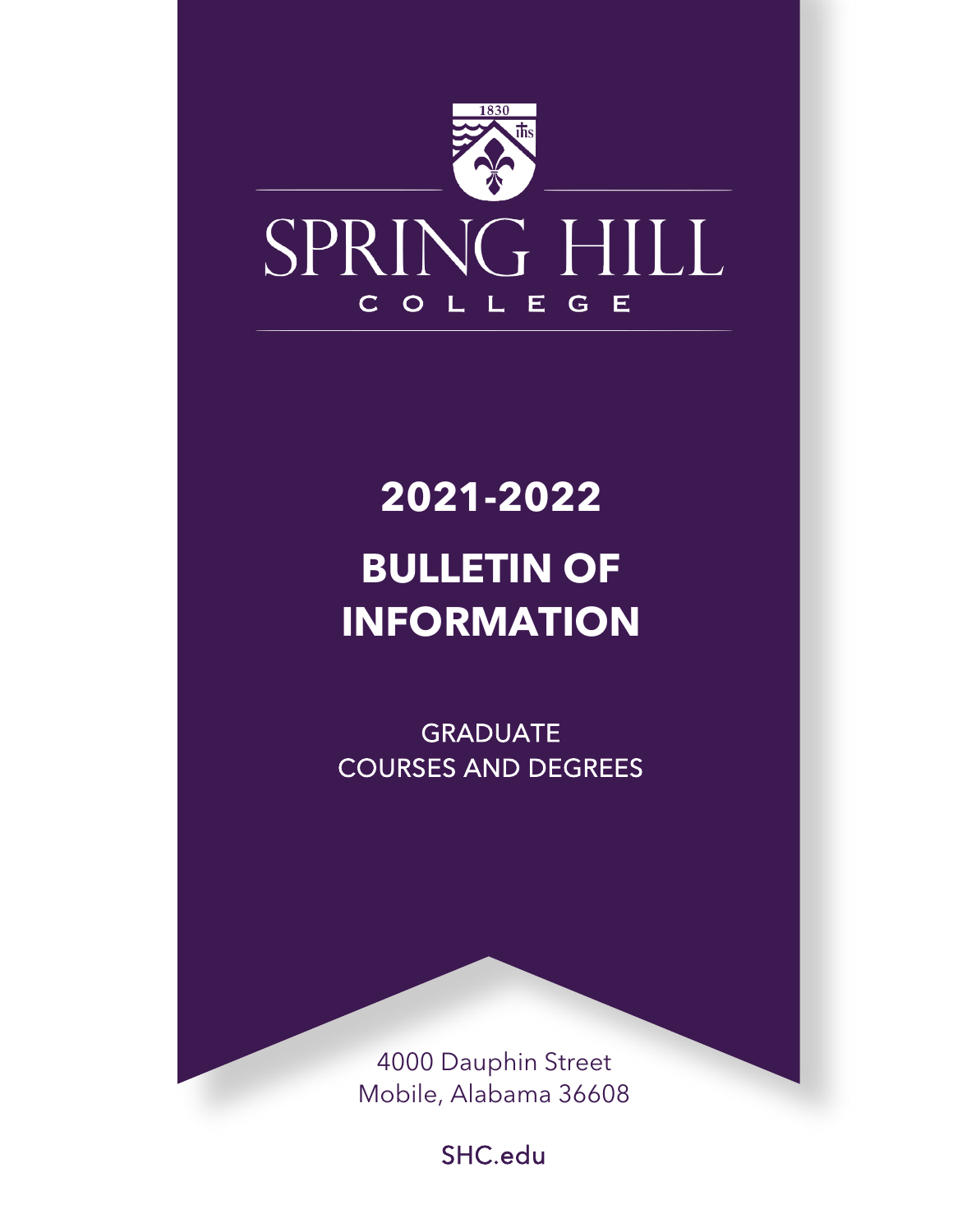## **CONTENTS**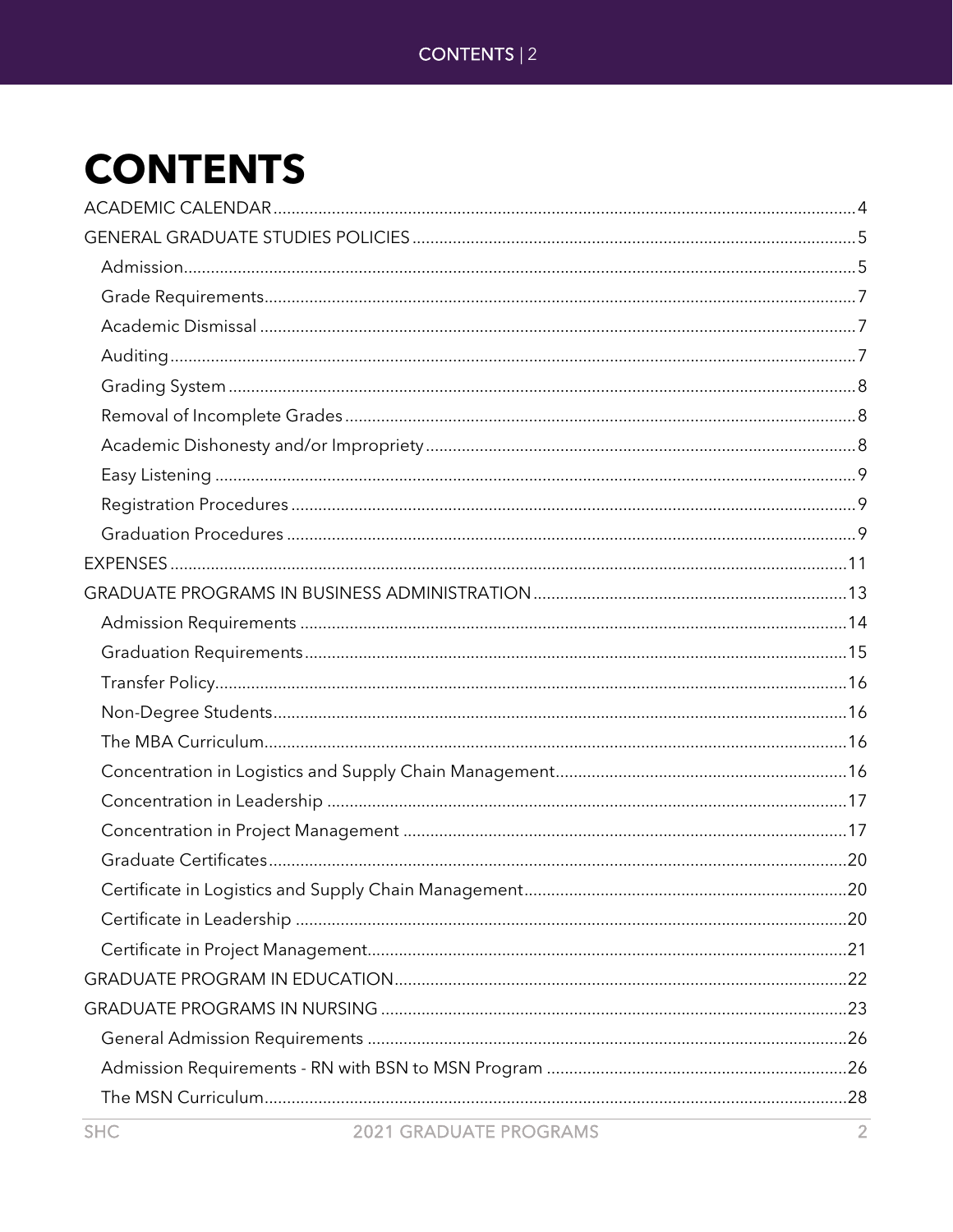### CONTENTS | 3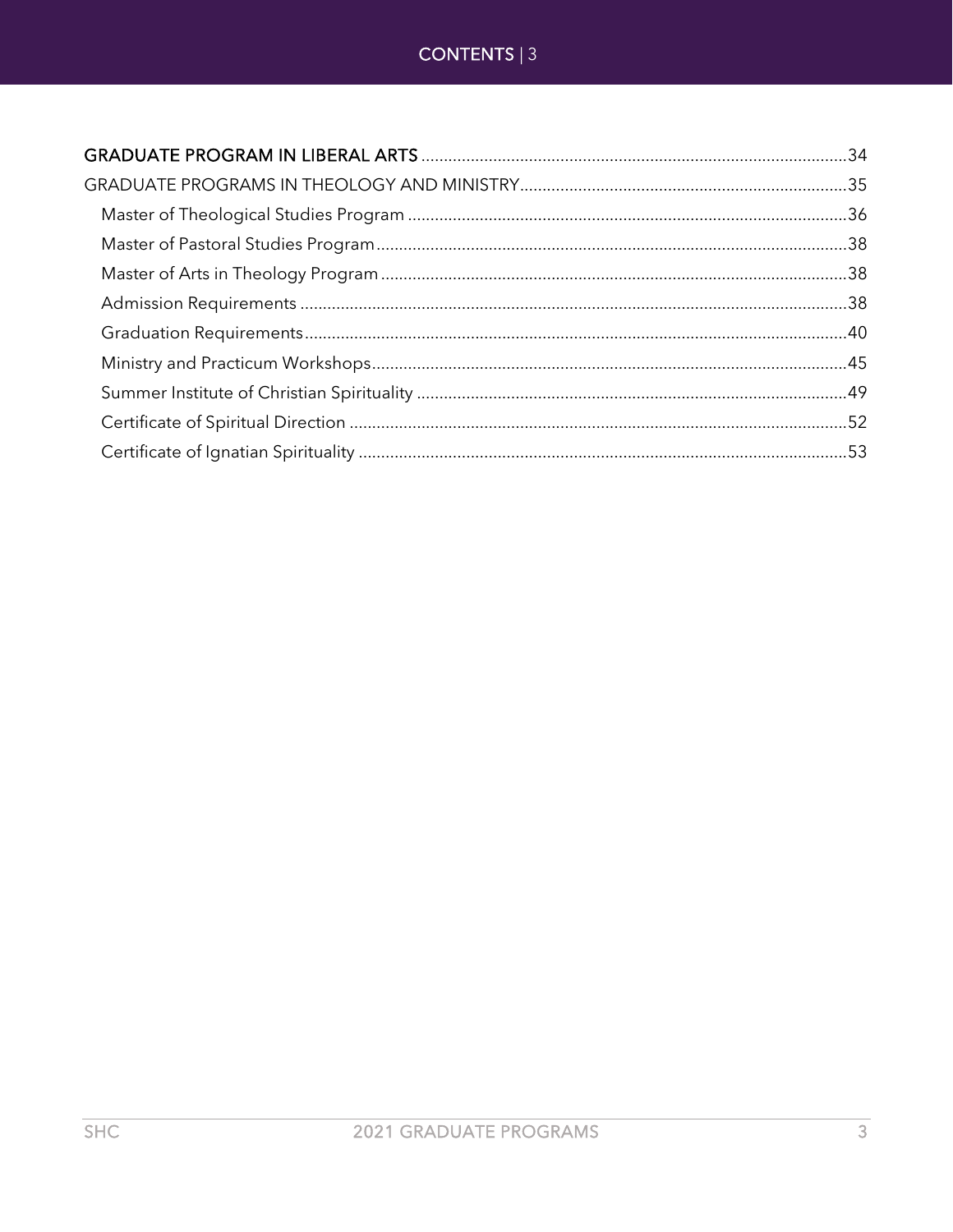## <span id="page-3-0"></span>**ACADEMIC CALENDAR**

Visit current calendars at [badgerweb.shc.edu/ICS/Registrar/](https://badgerweb.shc.edu/ICS/Registrar/)(in the Academic Calendars portlet):

The policies and requirements listed herein apply to all graduate programs. Requirements specific to one program are listed under that program. Consult the General Information section of the Bulletin in "General Academic Policy" for additional policies not given below.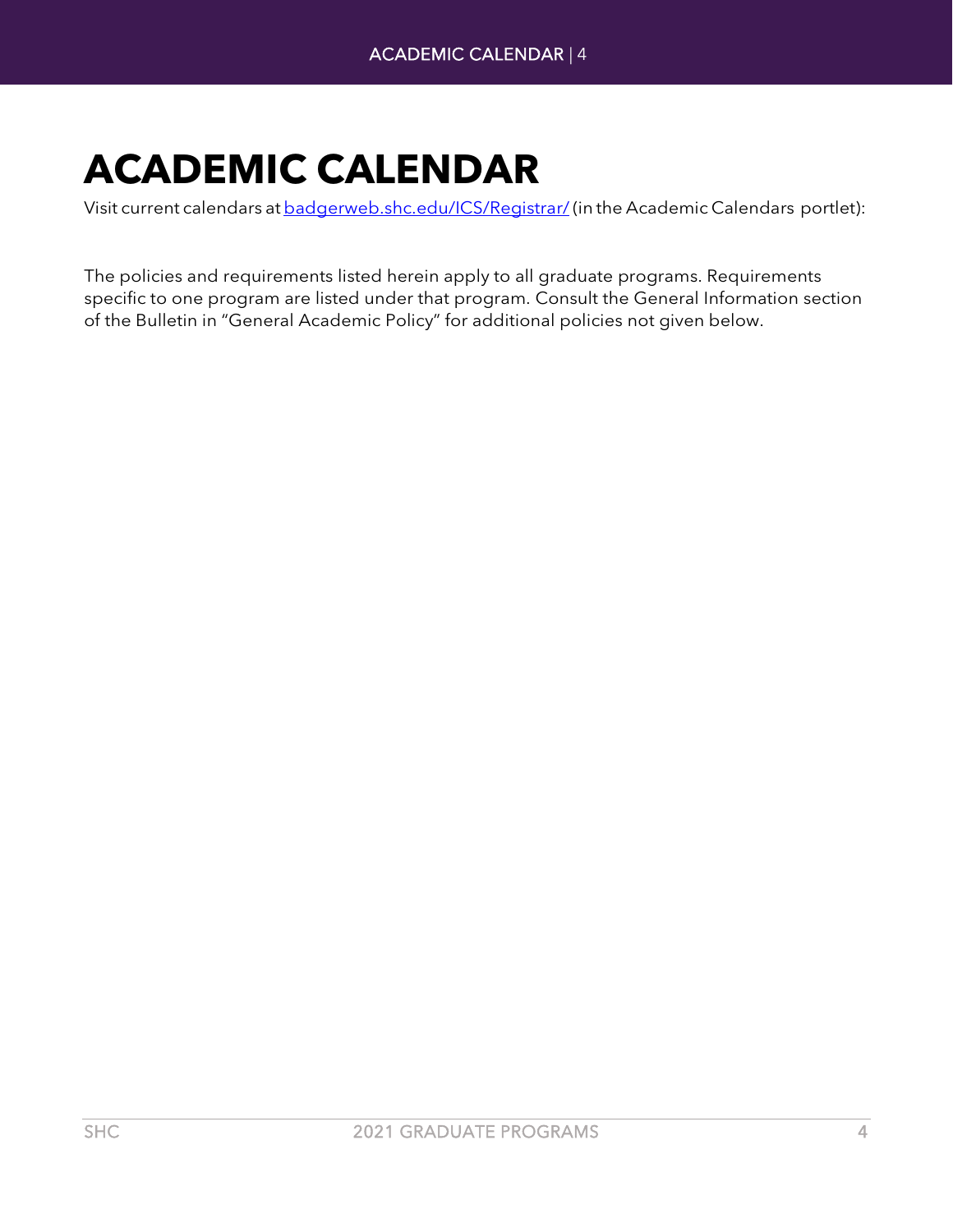# <span id="page-4-0"></span>**GENERAL GRADUATE STUDIES POLICIES**

<span id="page-4-1"></span>ADMISSION Admission into a graduate program is granted after approval of a formal application. Applications may be obtained from the Office of Admission. Official transcripts from colleges attended must be mailed from the institution directly to the Office of Admission. The \$25 application fee must accompany the application for admission (fee waived for applications submitted electronically).

Through the admissions process, the student ultimately must achieve full standing. Full standing may be achieved through unconditional admission, a status in which the student enjoys full standing upon entering the program, or through conditional or provisional status. Provisional status requires the fulfillment of specific documentation in order to achieve full standing. Conditionally admitted students are those who have not met all academic standards or achievement markers. In each case, students will have a set amount of time to meet the requirements for unconditional status.

Admission requirements differ for each program. These requirements are listed in the sections of this Bulletin in which the particular program is described. Exceptions to these requirements are made only upon the recommendation of the Graduate Committee based on a written request by theapplicant.

Students who have been academically dismissed from a graduate program at another college or university will not be considered for admission to a Spring Hill College graduate program until two years following their dismissal.

### ADMISSION OF INTERNATIONAL APPLICANTS

International applicants for all programs are required to provide the documentation listed below, in addition to any other requirements specified by each program.

- 1. An official copy of a course-by-course evaluation of credentials earned outside the US by an approved evaluation service like World Education Service [\(www.](http://www.wes.org/) [wes.org\)](http://www.wes.org/). Official copies of transcripts from all colleges and universities previously attended are also required. These records must be official school records sent directly to Spring Hill College by the school, and must bear the official stamp or seal of the school. Certified copies, if sent by the school and bearing the stamp or seal of the school, are acceptable.
- 2. An official copy of an English proficiency test score report indicating an acceptablescore (TOEFL:Internet-BasedTest-80,Computer-BasedTest-213;IELTS - 6.5; Cambridge Examinations (CPE or CAE) - C; or the Michigan Test (MELAB) - 90.
- 3. Proof of financial resources showing student's ability to cover expenses for the first academic year (an affidavit of support and a confidential bank statement from student's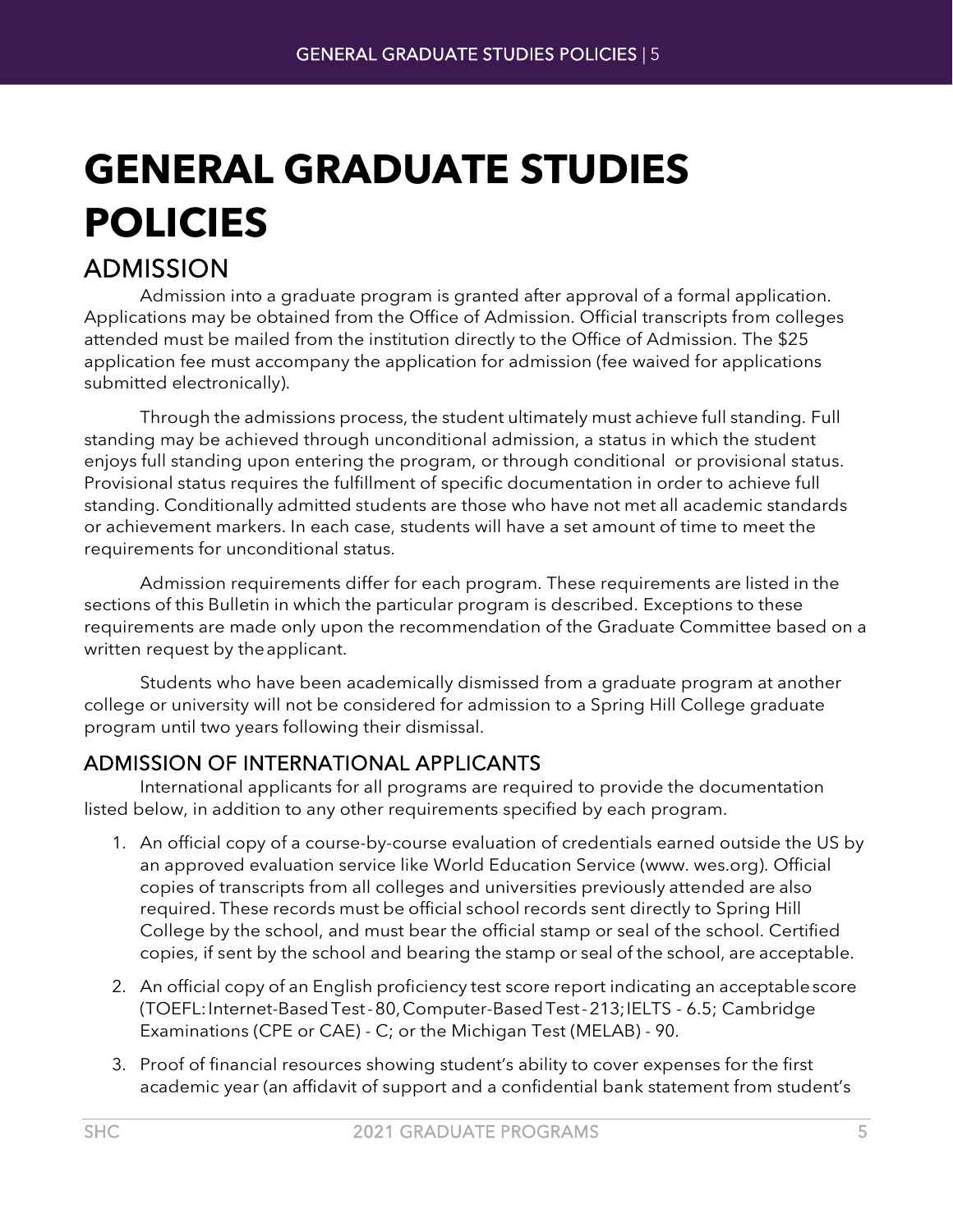parents, a relative or personal sponsor showing that sufficient funds are available or a sponsorship letter from a government agency, organization, institution or school).

4. Proof of health insurance. Otherwise, students must purchase Spring Hill College's institutional health insurance.

#### TRANSFER OF CREDIT FROM OTHER INSTITUTIONS

Up to nine semester hours or the equivalent of appropriate transfer credit from a regionally accredited institution may be accepted toward the master's degree. No grade lower than B- will be accepted. Course work accepted as transfer credit will be listed on the Spring Hill College transcript with the grade earned at the transfer institution; however, transfer grades will not enter into the grade point calculation for the course work taken at Spring Hill. The Provost and the program director in the department and/or the certification officer will evaluate requests for transfer of credit. No transfer credits earned prior to six years before matriculation will be accepted without evaluation by the program director and the Provost. Generally, no transfer credit will be given for course work already counted for a previous degree. Specific exceptions to the transfer of credits may be found in the policies for the individual programs.

#### **RESIDENCY**

While up to nine semester hours may be accepted in transfer upon entering the program, students must take the remainder of their graduate program in residence at Spring Hill College. Exceptions must be approved by the Graduate Committee.

#### **READMISSION**

Students who have been absent from Spring Hill College over 12 months must make formal application for readmission through the Office of Admission.

Should a student request readmission after an absence of six years no prior credit earned will be accepted without evaluation by the program director and the Graduate Committee.

#### NON-DEGREE STATUS

Non-degree status applies to:

- 1. Transient students students enrolled in graduate study at another institution and seeking credited coursework for transfer back to the home institution. Transient students must complete the application, pay the application fee, and meet either the transcript requirement of the graduate program in which the transient study will take place or provide a certificate of good academic standing from the institution designated to accept the credits in transfer from Spring Hill College. Good standing may be established either by submission of the Spring Hill College verification form available at the Admission's Office or by submission of a similar form issued from the institution to which the credits will betransferred.
- 2. Audit students students enrolled on a strictly audit basis must complete the application form and pay the application fee. The same tuition applies to audit and credit status. Course work taken while in audit status will not be granted credit at a laterdate.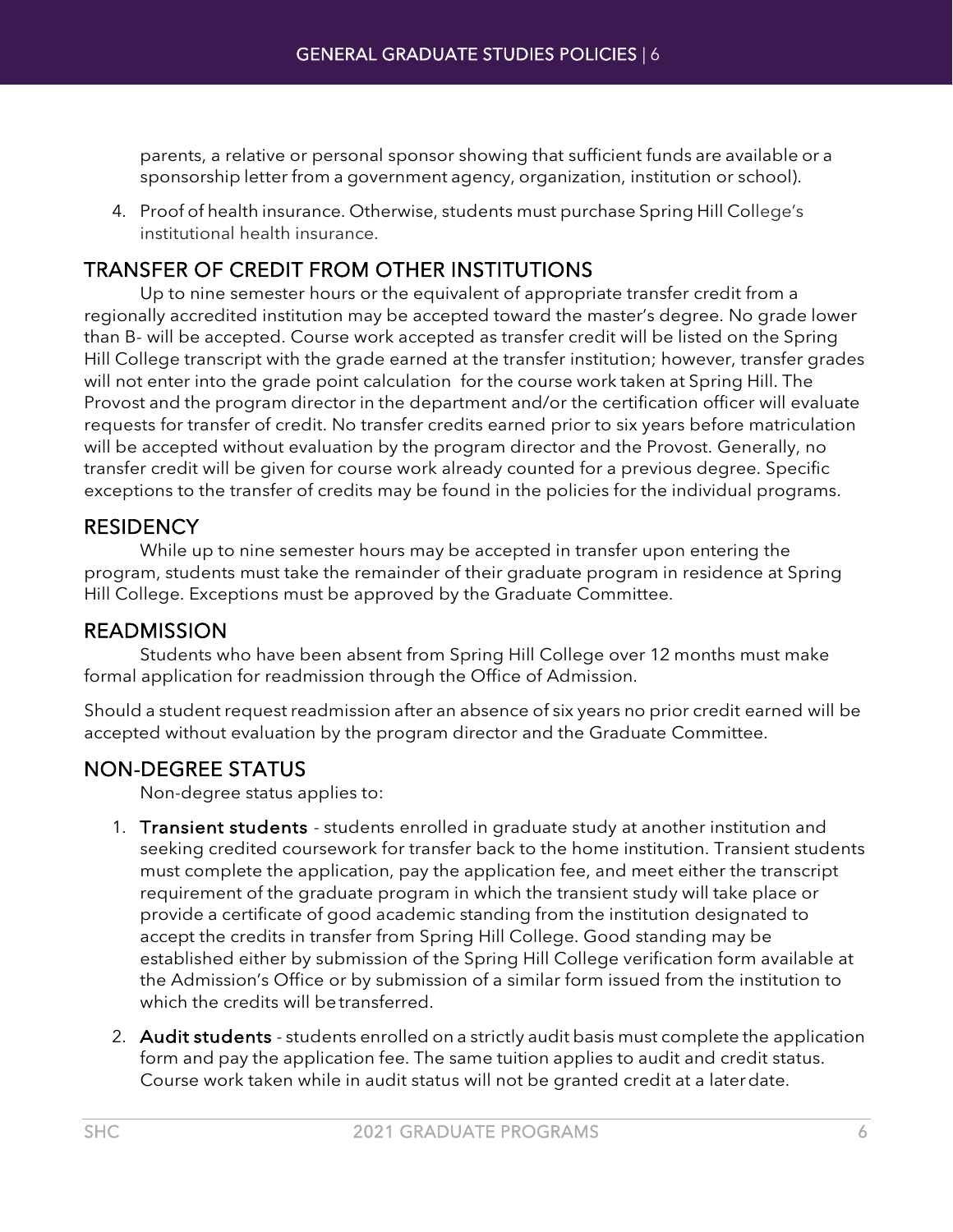3. Credit students - non-degree graduate students who are seeking graduate credit must complete the application form, pay the application fee and submit an official transcript of the highest degree awarded, at minimum the baccalaureate.

Non-degree status students must meet all admissions requirements in order to be elevated to degree-seeking status.

<span id="page-6-0"></span>GRADE REQUIREMENTS Grades on all courses taken in the Spring Hill graduate program will be used in determining the student's overall grade point average. Grades from courses transferred from other institutions will be listed on the transcript but not included in the graduate grade point average calculation.

Students who earn two course grades lower than B- are subject to review by the Provost and the Graduate Committee and may be dismissed. Students who earn a third grade below a Bwill be dismissed. Students earning a grade less than C- in a graduate course will be dismissed from the program. No grade below C- will be accepted toward graduate degree requirements.

All graduate students at Spring Hill must maintain a B (3.00 on a 4.00 scale) average. Falling below a cumulative 3.00 GPA will result in being placed on academic probation. Students who remain on academic probation after one semester will be reviewed by the Provost and the Graduate Committee and may be dismissed.

The minimum grade point average required for graduation from a graduate-level program is B (3.00 on a 4.00 scale) in all course work taken at Spring Hill College.

Other requirements for graduation, such as thesis requirements and comprehensive examinations, are listed with the requirements found in the section of this Bulletin for the specific program.

<span id="page-6-1"></span>ACADEMIC DISMISSAL<br>Students who are dismissed from a graduate program at Spring Hill College are not eligible for readmission into the same program.

Dismissal from a graduate program may be appealed within 10 days in writing to the Graduate Committee. If this appeal is not granted, there is no process for further appeals.

Students who have been academically dismissed from one Spring Hill graduate program cannot apply to take courses in another Spring Hill graduate program for a period of two years.

<span id="page-6-2"></span>AUDITING Students may register for any course as an audit. The fee is the same as for credit. Students who are auditing a course will be expected to attend class regularly. The instructor has the option of withdrawing a student for not attending class. Courses taken for audit may be repeated for credit. Changes to audit status may be made until the "Last Day to Withdraw" on the academic calendar.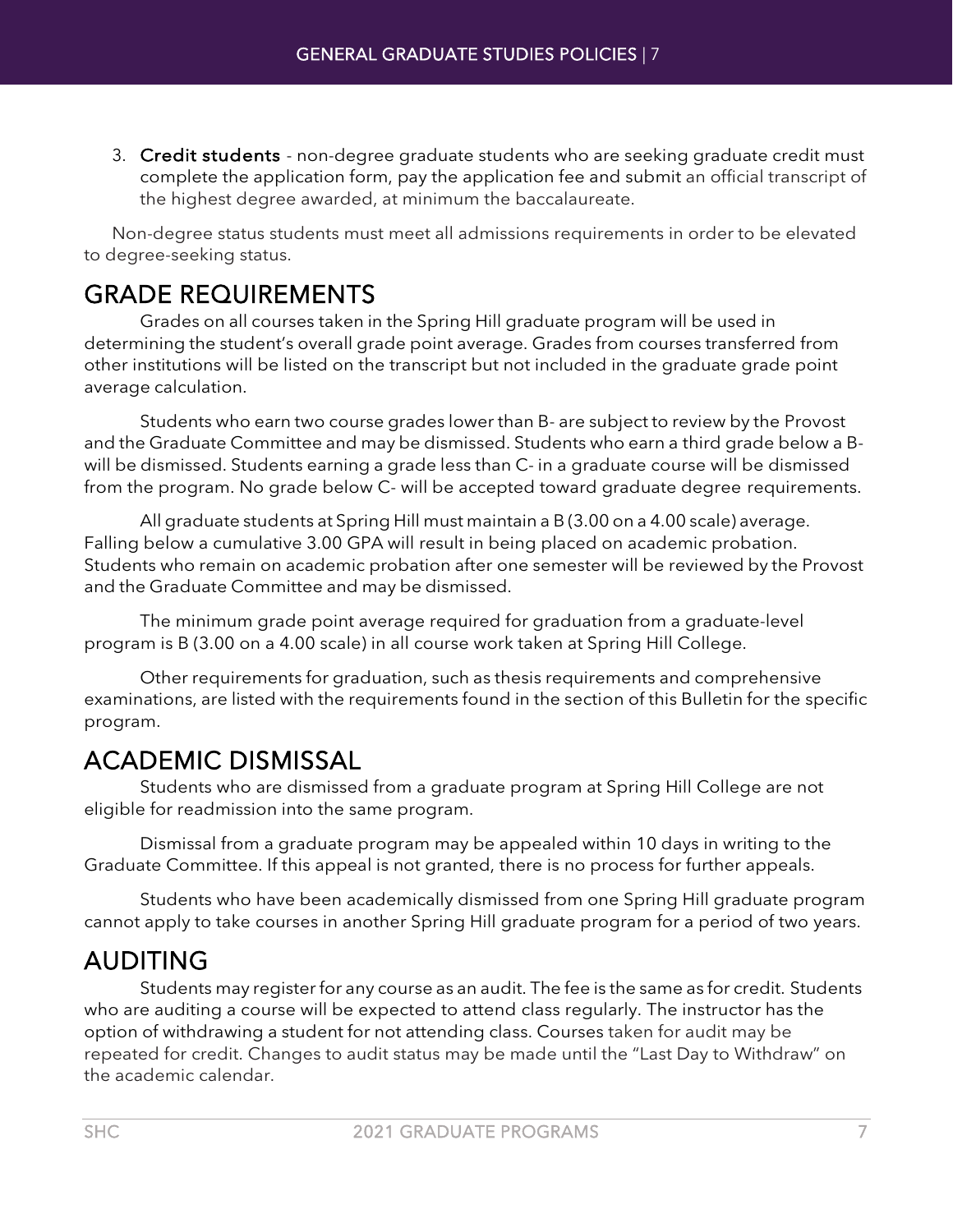<span id="page-7-0"></span>GRADING SYSTEM<br>The grading system and grade appeals procedure as outlined in the section on "General Academic Policy" applies to graduate programs. However, graduate pro- grams do not assign midterm grades.

<span id="page-7-1"></span>REMOVAL OF INCOMPLETE GRADES<br>For graduate students, an I is reverted to an F at the end of the following semester. For a graduate student who is taking undergraduate prerequisites and has been admitted into the graduate program, the graduate policy will apply for both undergraduate and graduate courses.

# <span id="page-7-2"></span>ACADEMIC DISHONESTY AND/OR IMPROPRIETY Dishonesty or impropriety of any kind in academic work (daily quizzes, examinations,

written assignments, etc.), mutilation or theft of library property or materials, and so forth, renders a student subject to disciplinary action, including academic suspension or possible dishonorable dismissal.

Specifically, plagiarism — that is, representation of thoughts or passages from another author as one's own work (whether intentional or unintentional); collusion — that is, collaboration with another in the preparation of term papers or other written work; cheating - that is, giving or receiving or soliciting information from another student during a test or examination; or using illicit materials in an examination or quiz will not be tolerated.

- 1. Any student found guilty of taking or attempting to take an examination or quiz from any room or office in the College without permission will be dishonorably dismissed from the College.
- 2. Dishonesty in class work is penalized as follows:
	- a. Cheating on tests or examinations or cheating/plagiarizing on papers or major writing assignments will result in a failing grade for the student in the course involved. The student will not be allowed to change his or her status in the course (e.g., withdraw or audit) to avoid the failing grade. The student will then be dishonorably dismissed from the College.
	- b. The determining of penalties for other acts of academic dishonesty or impropriety (e.g., daily quizzes, short writing assignments) is the responsibility of the professor. A repeat offense of this type will render the student subject to formal disciplinary action, including possible suspension or dishonorable dismissal from the College.
- 3. A professor who determines that any violation has taken place must submit a written report to the Provost and the student involved as soon as possible after the incident, whether or not individual disciplinary action has already been taken (asin2Babove).
- 4. A student charged with academic dishonesty may appeal to a board established by the Provost to hear such appeals. This board will be composed of three students and three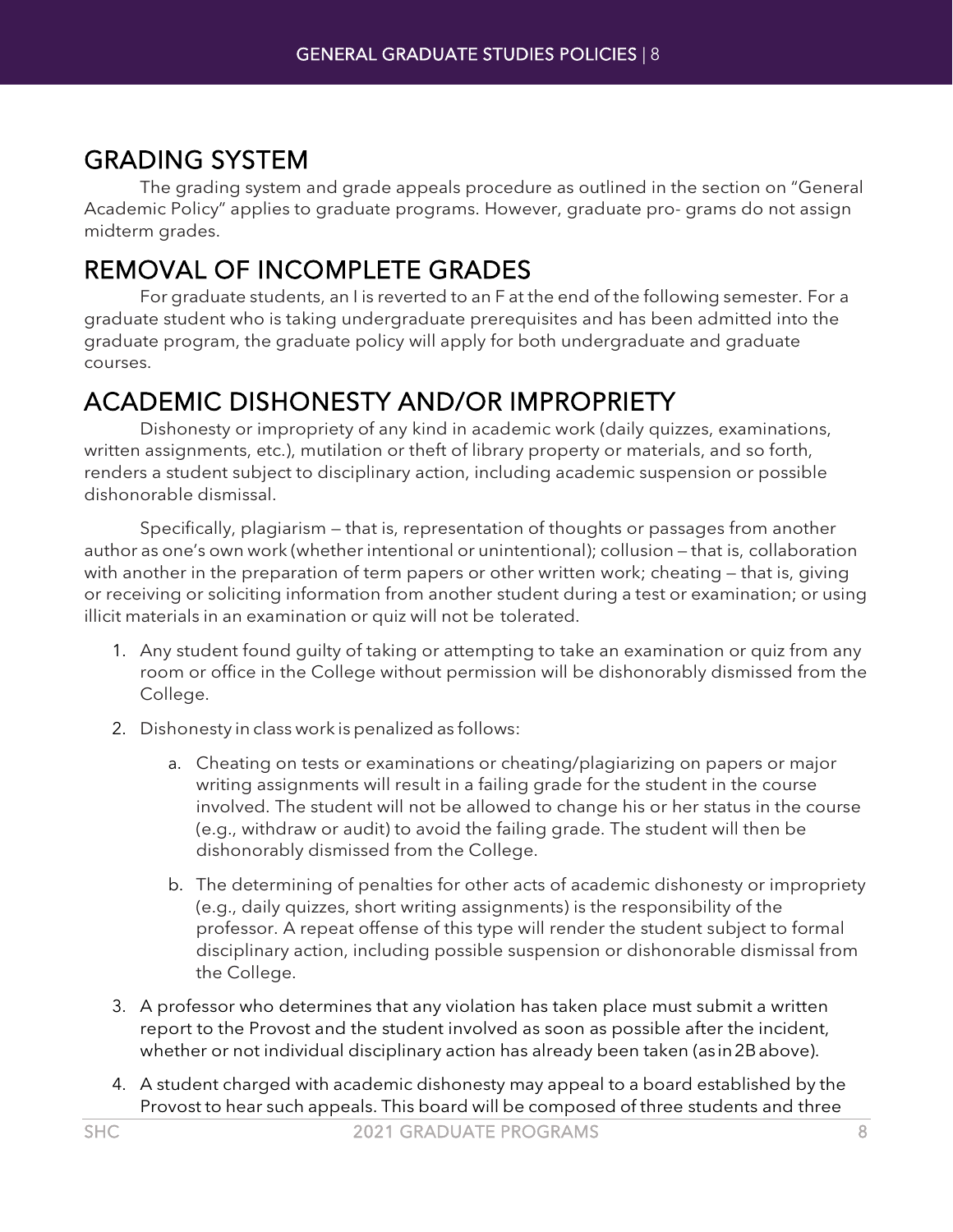faculty members with the Provost serving as the chairperson. The students will be appointed by the Provost and will represent at least two different graduate programs at the College, with at least one student member from the graduate program of the student bringing the appeal. The faculty members will be appointed by the Provost. In any case of appeal, this board will reach a decision (to uphold the charge of academic dishonesty or not) only after consultation with the instructor who has preferred the charges and with the student so charged. The appeal must be submitted by the time indicated in the letter to the student.

5. Students dishonorably dismissed or suspended from a graduate program may appeal the dismissal to the Graduate Committee. The appeal must be submitted within 48 hours of the time the student is notified of the negative action regarding the appeal of the charge of academic dishonesty.

<span id="page-8-0"></span>EASY LISTENING "Easy Listening" is <sup>a</sup> program that allows participants to sit in on <sup>a</sup> regularly scheduled graduate course. The fee is \$50 per semester credit. No transcript record will be kept. Participants must have the appropriate background for graduate courses. Registration is on a space-available basis and with program director approval. "Easy Listening" is appropriate for non-matriculated students as a first-time experience, for those fulfilling theology prerequisites, for professional development or for personal enrichment.

<span id="page-8-1"></span>REGISTRATION PROCEDURES<br>Registration for each term will take place via BadgerWeb according to the graduate calendar published in this Bulletin and on the Registrar's web page.

Students must receive clearance from their advisor prior to registering each term. Before late registration ends, it is the student's responsibility to make certain that his/her official registration accurately reflects only those courses for which he/ she plans to enroll for the term. Students failing to register by the date designated in the *Bulletin of Information* or in the information published on the College website will be assessed a late registration fee. Failure to make payment by the specified date will result in cancellation of the early registration and will necessitate reregistering during the late registration period. Questions regarding registration procedures should be addressed to the Office of Admissions.

<span id="page-8-2"></span>GRADUATION PROCEDURES<br>An application for degree (Notice of Intent to Graduate form) is due six months before the anticipated date of graduation. Failure to remit this form to the Registrar's Office by the published deadline date can affect the appearance of your name on the printed program, the availability of your diploma, participation in the commencement ceremony and your ability to graduate. This form must be signed by the graduate program director. It is the responsibility of the student to know and satisfy the degree or certificate requirements of the academic program.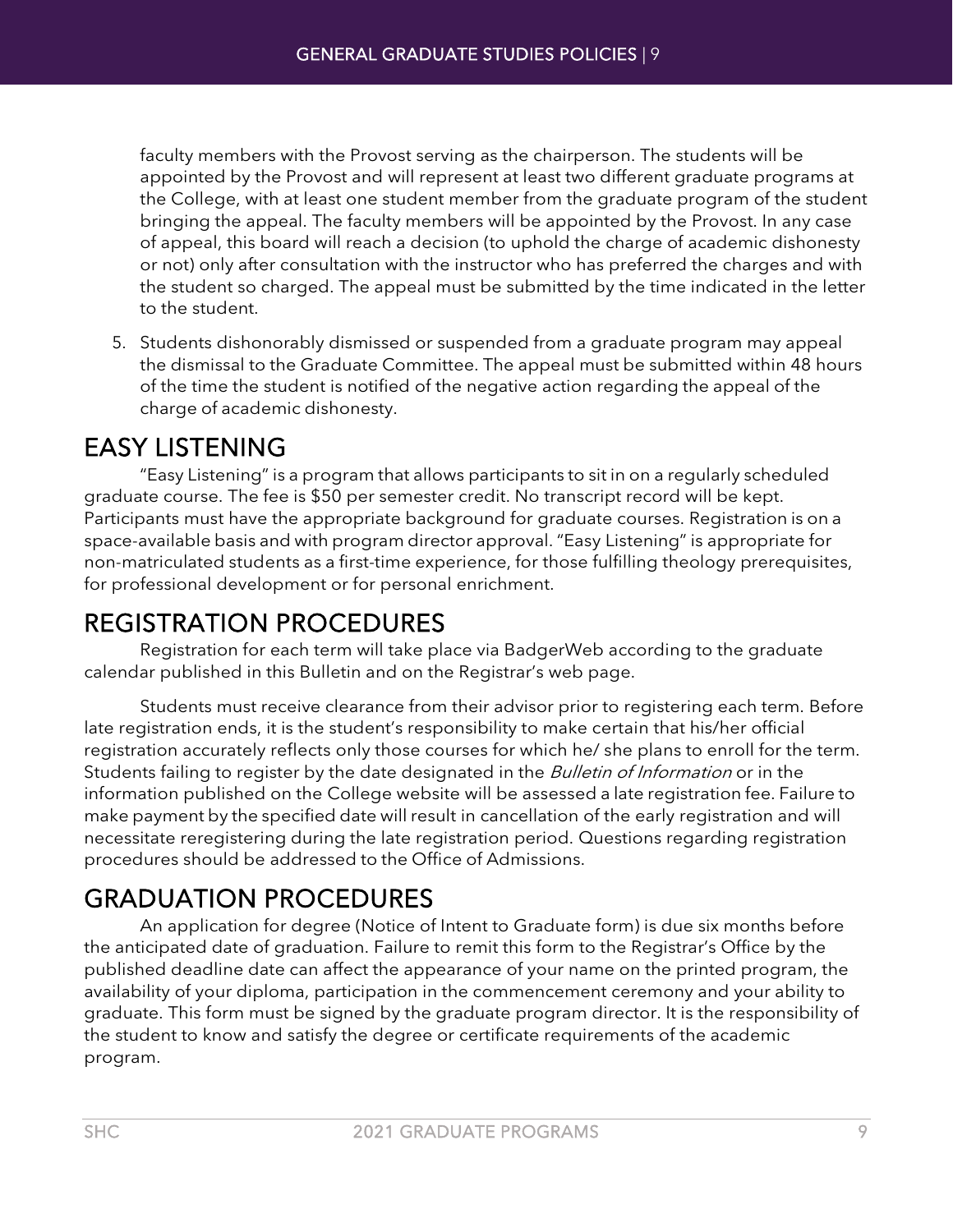Commencement exercises are held every spring for all May graduates, as well as those completing requirements the preceding December or the following August.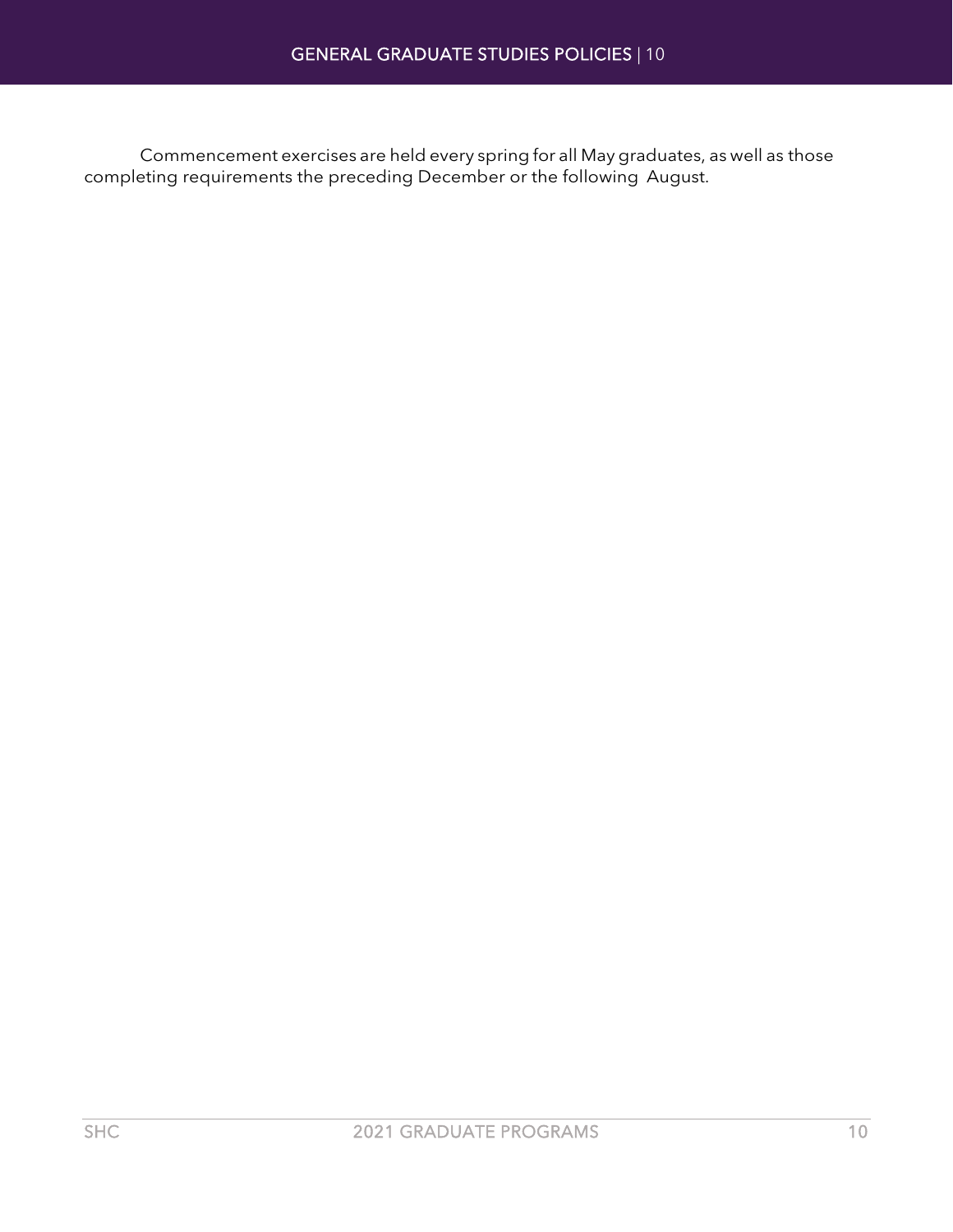## <span id="page-10-0"></span>**EXPENSES**

Current tuition and fees for Graduate Studies can be found at www.shc.edu [\(Graduate](https://www.shc.edu/admissions/tuition-and-aid/graduate-tuition-and-fees/)  [Tuition and Fees \)](https://www.shc.edu/admissions/tuition-and-aid/graduate-tuition-and-fees/).

### FINANCIAL OBLIGATIONS SPECIFIC TO GRADUATE STUDIES

- 1. Graduate students are responsible for compliance with all general financial obligations as set forth in the General Financial Policy section of this Bulletin.
- 2. Payment for tuition, fees and required forms (i.e., company reimbursement form, enrollment agreement, etc.) are due by the date set forth in the student billing timeline. If tuition, fees and the required forms are not received by the Student Financial Services Office on or before the due date, a student's pre-registration may be cancelled, a financial hold will be placed and a \$100.00 late fee will be added to the student account. Balances due may be paid by cash, check, MasterCard, Visa, AmericanExpressorDiscover.
- 3. Graduate students desiring to pay education expenses in monthly installments should contact the following company: Tuition Management Systems, P. O. Box 742627, Cincinnati, OH 45274-2627. Customer Service (1-800-356-8329) [shc.afford.com.](http://shc.afford.com/)
- 4. Refunds are only calculated for total withdrawal from an enrollment period. All students must officially withdraw through the Office of the Registrar. Refunds will be calculated from the first day of class to the last date of attendance for an enrollment period or to the official withdrawal date for an enrollment period as determined by the College. Refunds will be based on the following policies regardless of the reason for withdrawal.

#### A. Spring Hill College's Refund Policy

Students who withdraw from all classes prior to completion of 60 percent of the term will have their tuition, comprehensive fee, room and/or board charges reduced in accordance with the appropriate percentage calculated using the Return of Title IV Funds formula. (i.e., if the student has completed 37% of the term, then tuition, comprehensive fee, room and/or board charges will be reduced by 63%.) Institutional aid will be prorated by the same above percentage. After returning the required amount to the appropriate federal fund(s), should a credit remain the student will be refunded.

#### B. Return of Title IV Federal Financial Aid

When a student withdraws from all classes, Spring Hill College determines if a refund is due and if the student is a Title IV recipient. The amount of earned and unearned federal financial aid funds that the student has received, or is eligible to receive, is determined in accordance with federal regulations. If the student has completed 60 percent or more of the term, no refund is due. The law assumes that a student "earns" approved (verified) federal financial aid awards in proportion to the number of days in the term prior to the student's complete withdrawal.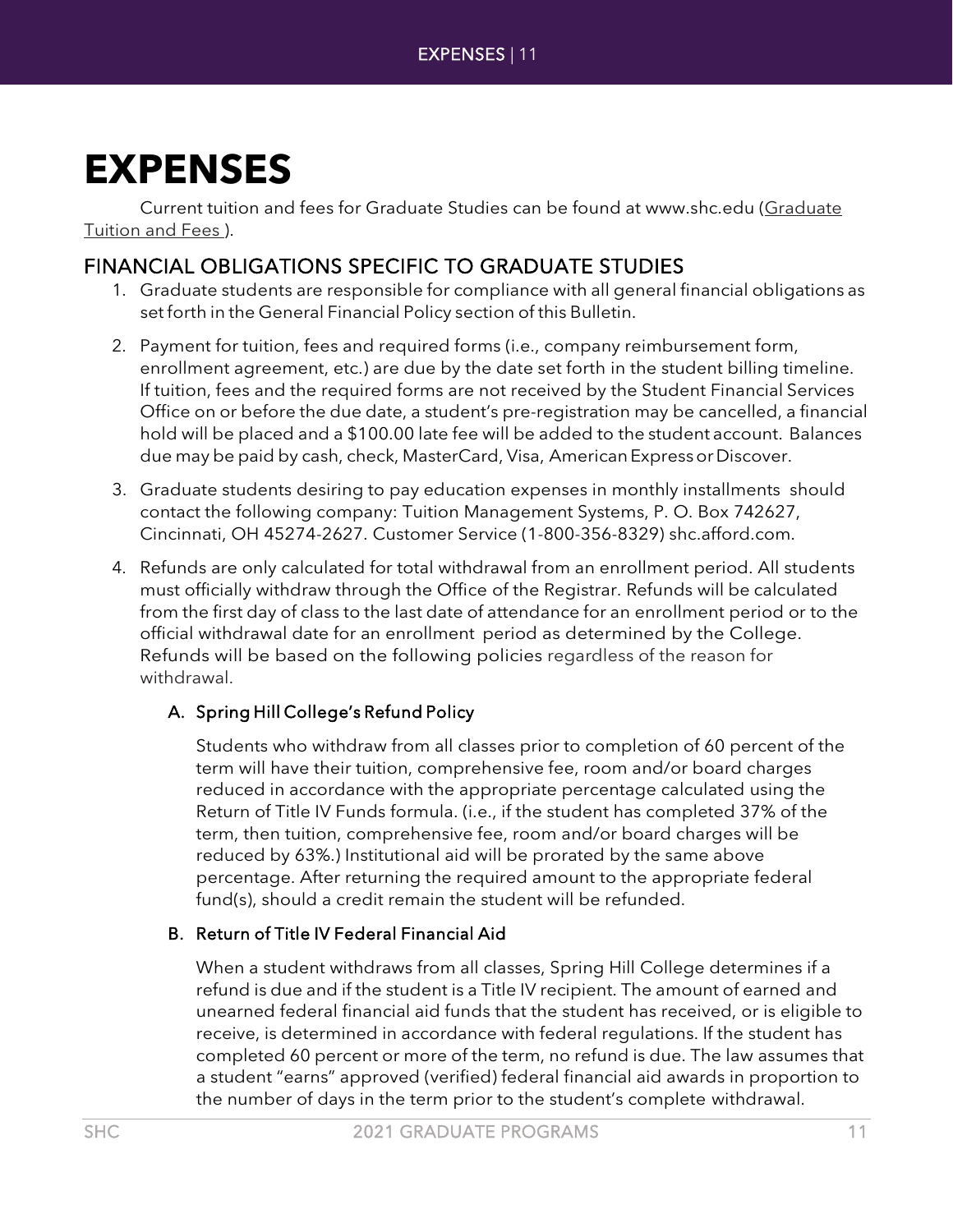

#### Number of days student completed in the semester

 $=$  Percentage Earned

#### Number of days in the semester

All students who receive Title IV SFA monies through the Office of Student Financial Services and who withdraw should see the Student Financial Services Section of this Bulletin for further information concerning the prescribed distribution order of refund monies back to the SFA programs, other sources of aid and the student (if any remains).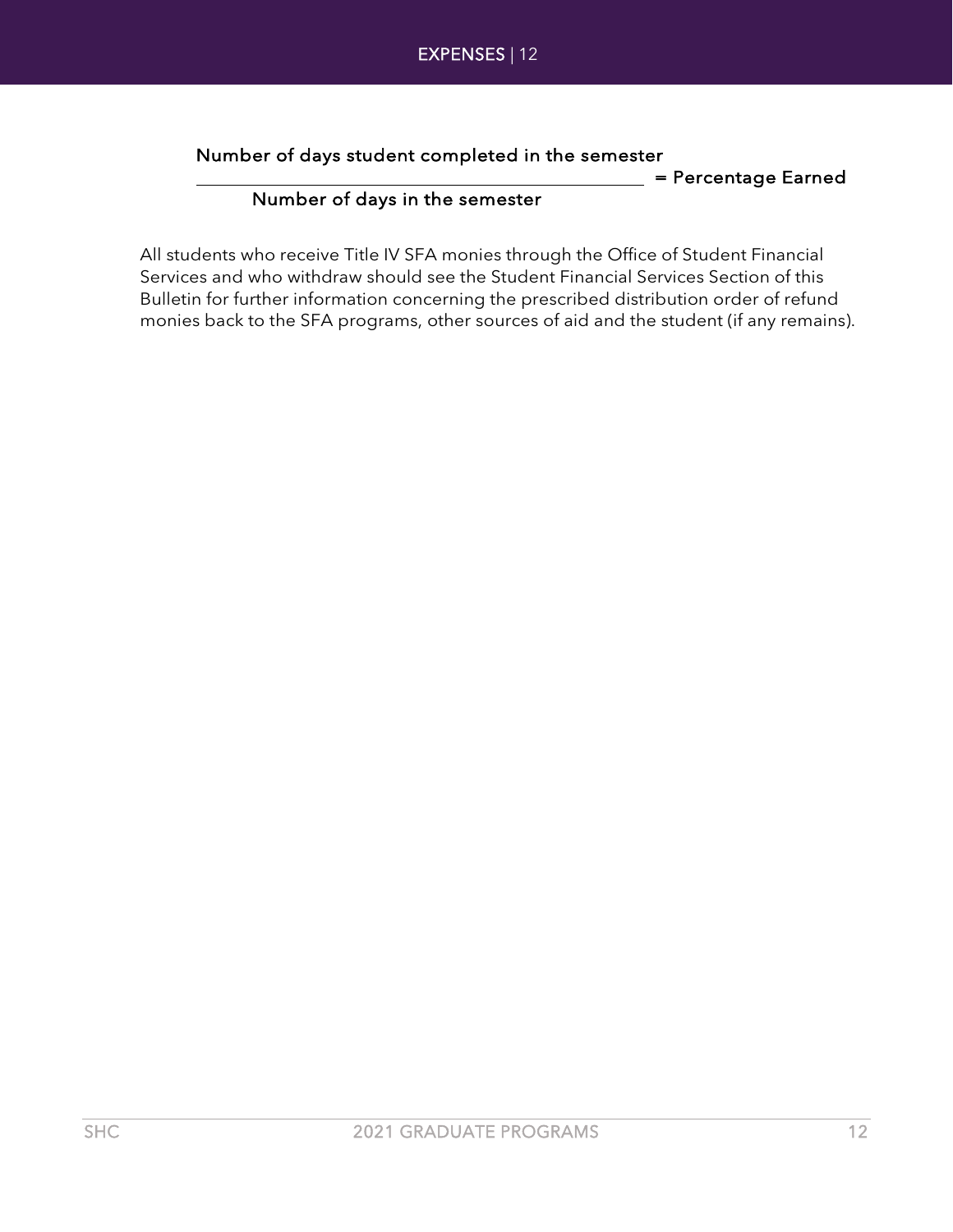# <span id="page-12-0"></span>**GRADUATE PROGRAMS IN BUSINESS ADMINISTRATION**

#### Program Director: Sam Khoury, PhD — 251-380-4113

Spring Hill College offers a Master of Business Administration (MBA) degree program with concentrations in Logistics and Supply Chain Management, Leadership, and Project Management.

The MBA program is offered in an online format providing the maximum degree of flexibility, thereby allowing the student to continue his/her current career while earning an advanced business degree in the Jesuit, liberal arts tradition. The Spring Hill College MBA is comprised of 30 semester hours (10 courses). The program includes a solid core of 21 semester hours (seven courses), and nine semester hours (three courses) of program electives in the concentration of choice.

The Logistics and Supply Chain Track is designed to prepare an individual for various career paths in firm-specific logistics management, as well as supply chain management where the emphasis is the coordination of a network of companies working together to deliver a product to market. The Leadership track is designed to prepare individuals for responsibilities in the middle and upper management ranks by teaching and refining conceptual, analytical, and human relations skills. The Project Management track is designed for those already managing projects that want to further their education and/or prepare for industry certification in project management. Also, the program is designed for professionals interested in a career in project management.

A significant aspect of the MBA program at Spring Hill College is the emphasis on and inclusion of business ethics and social responsibility. Students should expect questions concerning ethical judgement and social responsibility to appear regularly in the graduate core curriculum. In addition to the integration of ethical issues in the MBA core courses, the BUS 573 graduate case studies course (in the Logistics/Supply Chain concentration), the BUS 530 Business Ethics (in the Leadership concentration), and BUS 672 Project Management II (in the Project Management concentration) specifically examine the application of principles of ethics to activities within the complex organization. As a Jesuit institution, Spring Hill College believes that consideration of such matters is vitally important in the education of the business executive.

The program is not limited to individuals with an undergraduate degree in business. Well-qualified candidates from diverse academic backgrounds are encouraged to apply. There are no specific foundation courses required for admittance to the program, although undergraduate economics and business courses will prove beneficial to the students' success. A bachelor's degree from an accredited institution is required.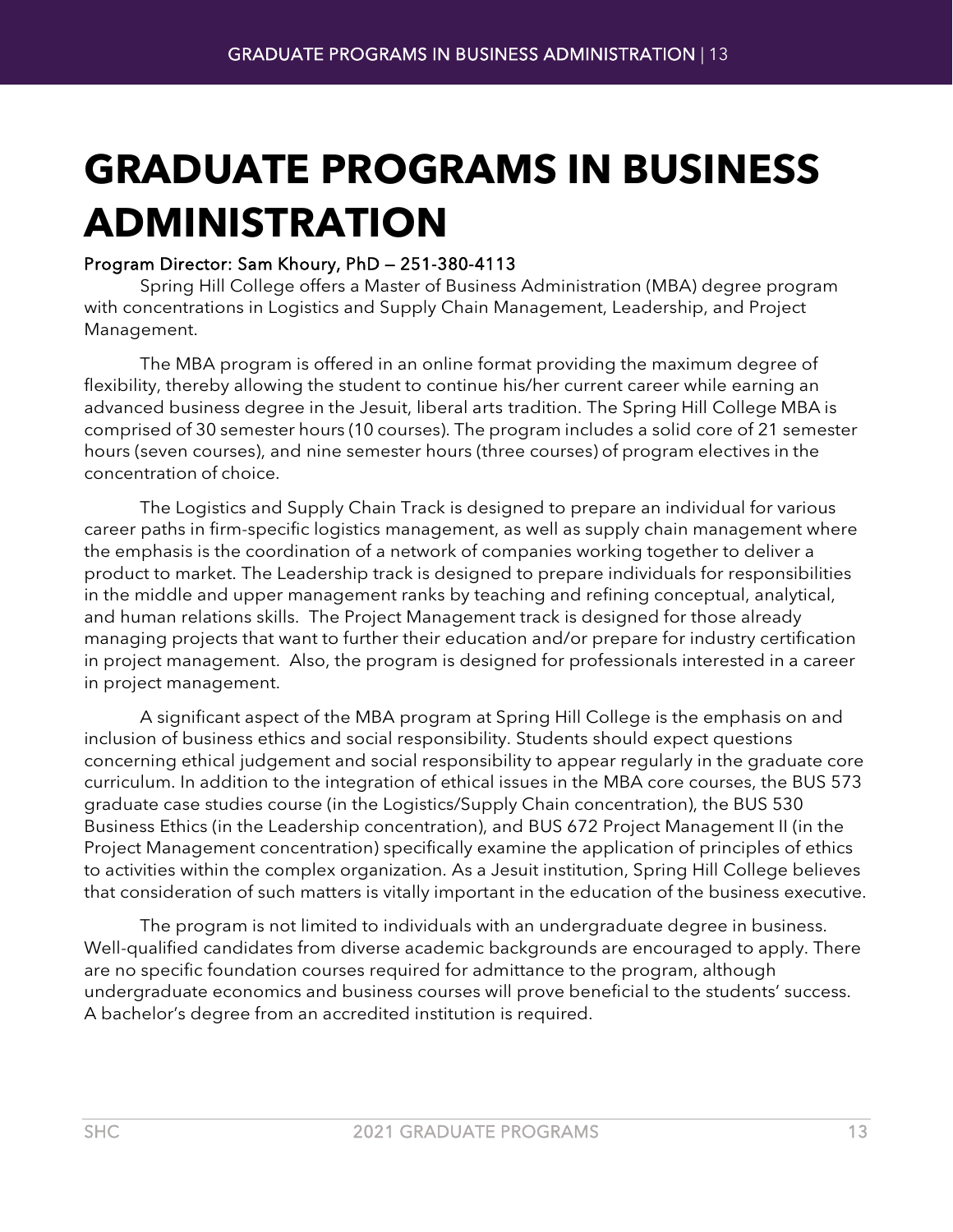#### GRADUATE BUSINESS FACULTY

Date in parentheses ( ) after each name is the date of initial faculty appointment. Service has not necessarily been continuous since that date.

- Anindya Biswas (2012) Associate Professor PhD, Northern Illinois University, 2011; Teaching Areas: Economics, Finance, Business Analytics
- Theresa McGonagle Crider (1997) Assistant Professor MLIS, Florida State University, 2008; MBA, Spring Hill College, 2004; Teaching Areas: Management and Computer Information Systems.
- Richard Mark Foster(2016) Instructor-MAcc, University of South Alabama, 2009; CPA; Teaching Area: Accounting.
- Jennifer L. Nevins Henson (2016) Associate Professor PhD, University of South Carolina, 2005: Teaching Areas: Marketing, Logistics and Supply Chain Management.
- Sam Y. Khoury (2016) Associate Professor and Division Chair of Business PhD, Capella University, 2009; Teaching Area: Computer Information Systems, Logistics and Supply Chain Management.
- James B. Larriviere (2001) Associate Professor PhD, Auburn University, 1995; Teaching Areas: Economics, International Business, Finance.

<span id="page-13-0"></span>ADMISSION REQUIREMENTS<br>Admission to the MBA program is open to all qualified men and women who hold bachelor's degrees or equivalent from accredited colleges and universities without regard to race, color, age, sex or creed. Candidates wishing to apply electronically can find the application and other necessary forms on the SHC website https://www.shc.edu/academics/graduate-students/. Information pertaining to the program, application for admission, and other necessary forms may also be obtained by calling or writing the Office of Admissions.

Admission decisions will be based on a complete portfolio (includes a current resume, undergraduate transcripts and the graduate student application.) A \$25 non-refundable application fee must accompany the application. The application fee is waived for those applying online.

Students may achieve full standing through initial admission at one of three levels of admission: unconditional, conditional and provisional. Unconditional admission gives full standing upon entering the program, while conditional or provisional admission requires the student to fulfill specific documentation and/or performance criteria.

#### Unconditional Admission

A student will be considered for unconditional admission by meeting the following standards:

1. A bachelor's degree from an accredited institution.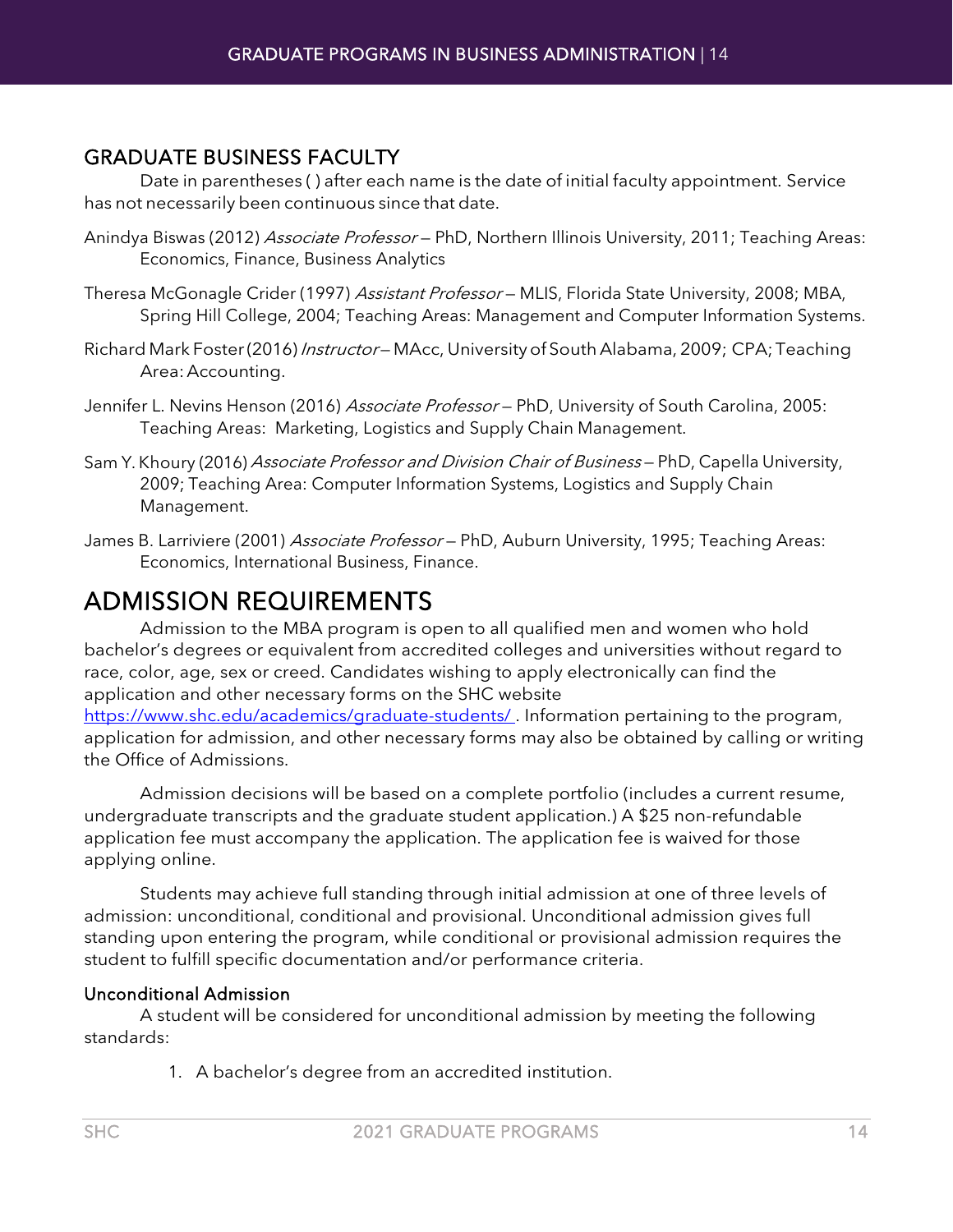- 2. A complete portfolio (current resume, undergraduate transcripts and the graduate student application).
- 3. A minimum of 80 on the Internet-Based TOEFL examination (213 on the computerbased version) for students whose native language is not English.

#### Conditional Admission

Applicants who do not meet the standards for unconditional admission may be admitted conditionally if, in the judgment of the Graduate Program Director, they have the potential to successfully complete an MBA program. Evidence of that potential may include the following:

- 1. being previously and fully admitted to and having maintained good standing in a nationally accredited graduate businessprogram;
- 2. having earned a post-bachelor's level degree in any field from an accredited graduate program or professional school or
- 3. having, in the judgment of the Graduate Program Director, significant business experience at an executive level.

The performance of each student admitted conditionally will be reviewed by the Graduate Program Director after the completion of nine credit hours of coursework to determine whether the student will be elevated to unconditional status or dropped from the program. A grade point average of B (3.00) or higher must be achieved within the first nine hours for the admission status to be raised to unconditional.

#### Provisional Admission

Upon the recommendation of the Graduate Program Director, an applicant with an undergraduate degree with a GPA of 2.75 or higher for whom official transcripts are not yet received by the time classes commence in the semester for which application is made may be admitted provisionally. Official transcript must be presented to the Graduate Office prior to the end of the first semester of enrollment. Future enrollment may be suspended until the transcript is presented.

- <span id="page-14-0"></span>GRADUATION REQUIREMENTS 1. Completion of the 30 hours of MBA core and program elective course work. The minimum grade point average (GPA) required for graduation is "B" (3.00 on a 4.00 scale).
	- 2. Successful completion of BUS 599 at Spring Hill College with a grade of at least B-. This course will serve as the capstone or integrating comprehensive experience for the program.
	- 3. Completion of the program within six calendar years. Students must complete at least one course a year to remain in the program.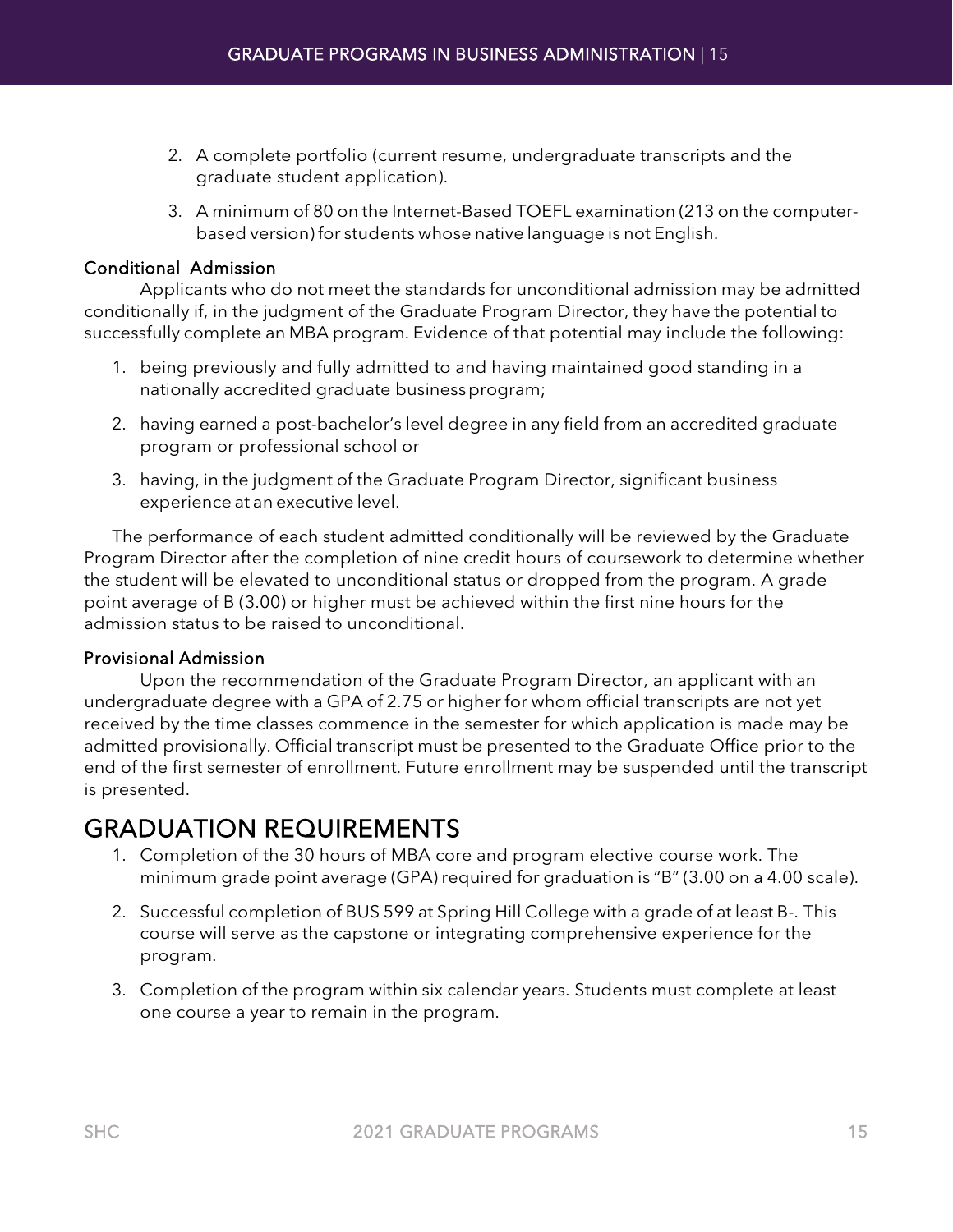<span id="page-15-0"></span>TRANSFER POLICY Up to nine hours of MBA. core or program elective coursework may be transferred in (Bgrade or better). All other provisions of the section "Transfer of Credit From Other Institutions" apply.

<span id="page-15-1"></span>NON-DEGREE STUDENTS<br>In recognition of the fact that some students might not wish to undertake a complete MBA program but would rather study a few selected courses, a student may enroll in any MBA course in a non-degree status. Such students must complete the application form, pay the application fee and provide transcripts verifying graduation from an accredited bachelor's level program. Up to nine hours taken in a non-degree-seeking status may be applied toward the MBA degree should the student decide to make the commitment to pursue the complete program. The normal admission standards must be met by such students.

## <span id="page-15-2"></span>THE MBA CURRICULUM

| The following courses are required of all students (21 semester hours): |  |  |  |
|-------------------------------------------------------------------------|--|--|--|
|-------------------------------------------------------------------------|--|--|--|

| Course         | Title                                        | <b>Credit Hours</b> |
|----------------|----------------------------------------------|---------------------|
| <b>BUS 520</b> | Organizational Behavior and                  | 3                   |
|                | <b>Ethical Decision Making</b>               |                     |
| <b>BUS 535</b> | Cost Accounting and Financial Analysis       | 3                   |
| <b>BUS 540</b> | Quantitative Analytics for Business          | 3                   |
| <b>BUS 550</b> | Managerial Economics and                     | 3                   |
|                | Corporate Profitability                      |                     |
| <b>BUS 565</b> | Logistics and Supply Chain Management        | 3                   |
| <b>BUS 580</b> | <b>International Business</b>                | 3                   |
| <b>BUS 599</b> | Business Strategy, Policy and Sustainability | $\overline{3}$      |
|                | <b>Core Total</b>                            | $2^{\prime}$        |

## <span id="page-15-3"></span>CONCENTRATION IN LOGISTICS AND SUPPLY CHAIN **MANAGEMENT**

| Course                           | Title                                                     | Credit Hours |
|----------------------------------|-----------------------------------------------------------|--------------|
| Choose three from the following: |                                                           |              |
| <b>BUS 571</b>                   | Procurement and Material Management (3)                   |              |
| <b>BUS 572</b>                   | Logistics Information Systems (3)                         |              |
| <b>BUS 573</b>                   | Case Studies in Logistics and Supply Chain Management (3) |              |
| <b>BUS 574</b>                   | Management and Distribution of Inventory (3)              |              |
|                                  | <b>Electives Total</b>                                    | Q            |
|                                  |                                                           |              |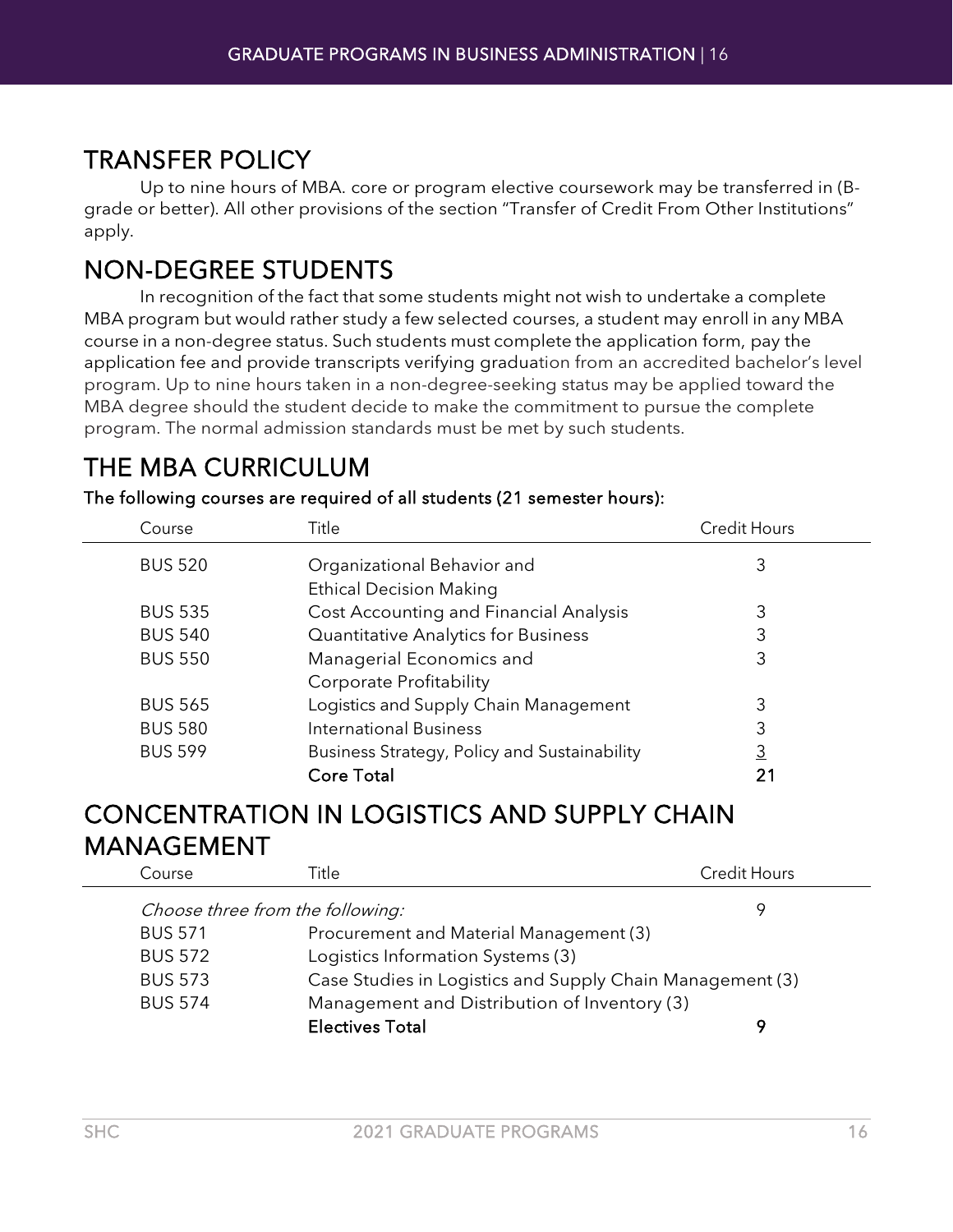### <span id="page-16-0"></span>CONCENTRATION IN LEADERSHIP

<span id="page-16-1"></span>

| Course                           | Title                                         | <b>Credit Hours</b> |
|----------------------------------|-----------------------------------------------|---------------------|
| Choose three from the following: |                                               | 9                   |
| <b>BUS 525/LIS 572</b>           | Leadership (3)                                |                     |
| <b>BUS 530/LIS 573</b>           | Business Ethics and Social Responsibility (3) |                     |
| <b>BUS 592/LIS 574</b>           | Conflict Management (3)                       |                     |
| <b>BUS 595</b>                   | Special Topics (3)                            |                     |
|                                  | <b>Electives Total</b>                        | 9                   |
|                                  | <b>CONCENTRATION IN PROJECT MANAGEMENT</b>    |                     |
| Course                           | Title                                         | <b>Credit Hours</b> |
| Complete the following courses:  |                                               |                     |
| <b>BUS 671</b>                   | Project Management I                          | 3                   |
| <b>BUS 672</b>                   | Project Management II                         | 3                   |
| Choose one from the following:   |                                               | 3                   |
| <b>BUS 673</b>                   | Project Management Software (3)               |                     |
| <b>BUS 674</b>                   | Project Management Capstone (3)               |                     |
|                                  | <b>Electives Total</b>                        | 9                   |

### GRADUATE LEVEL BUSINESS COURSES

#### MBA CORE COURSES

BUS 520. Organizational Behavior and Ethical Decision Making (3) Presents a behaviorally oriented, interdisciplinary course focused on understanding human motivation and behavior patterns within an organizational setting. Throughout the course, major ethical theories are integrated and applied to contemporary business topics including conflict management, organizational culture, diversity and inclusion, person-organization fit, team functioning, decision making, change management and leadership.

BUS 535. Cost Accounting and Financial Analysis (3) This course is intended to provide a comprehensive view of how accounting systems —particularly cost accounting systems — allow the manager to plan goals and develop budgets in order to exercise control over the operation of the business firm. The process of reviewing and analyzing a company's financial statements is emphasized.

BUS 540. Quantitative Analytics for Business (3) An advanced study of operations research techniques for solving business problems. Both techniques and applications are emphasized.

BUS 550. Managerial Economics and Corporate Profitability (3) Increasing corporate profitability through the use of economic analysis is the focus of this course. Topics include pricing strategies, decisions regarding capital structure, organizational architecture and its impact on the managerial decisions.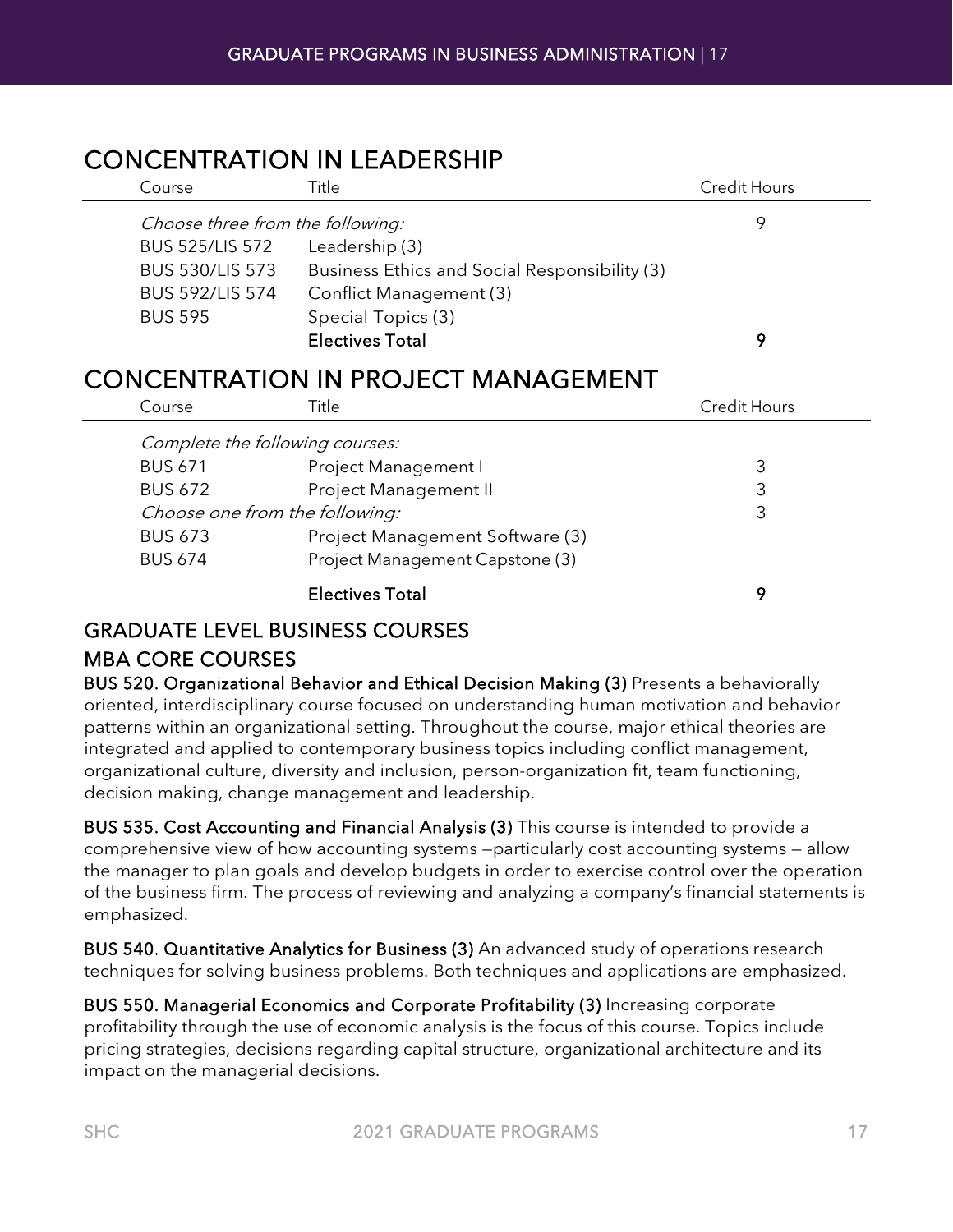BUS 565. Logistics and Supply Chain Management (3) This course is an analysis of logistics and supply chain management concepts, processes, procedures and strategies throughout the supply chain. These concepts include inventory control, demand management, forecasting and integrating models of procurement, transportation, warehousing, materials handling and storage, global logistics and information systems integration. Students will analyze logistics processes and metrics, recommend solutions for improvement of operations, and develop logistics strategies.

BUS 580. International Business (3) An examination of the internal and external environment facing firms involved in the international marketplace. The course examines economic, political, management, marketing and financial implications of doing business in an international setting.

BUS 599. Business Strategy, Policy, and Sustainability (3) Designedasacapstone experience for the MBA student. The various functional areas of business study will be integrated in this course, while emphasizing corporate social responsibility and sound business leadership practices.

LOGISTICS AND SUPPLY CHAIN MANAGEMENT CONCENTRATION ELECTIVES BUS 571. Procurement and Material Management (3) This course explores purchasing and materials management practices and strategies implemented throughout industry. Topics analyzed include purchasing proposal solicitation and evaluation, supplier evaluation, contract development and execution, inventory control, lean logistics, supplier development, material flow, forecasting, supply chain integration, responsible procurement and e-procurement.

BUS 572. Logistics Information Systems (3) This courseis ananalysisoftheintegration of information systems within logistics and supply chain operations. Topics include Supply Chain Management (SCM) systems, Enterprise Information Systems (ERPs), warehousing and transportation systems, Customer Relationship Management Systems (CRMs), transaction processingsystemsandDecisionSupportSystems (DSS). Special emphasis will be placed on the integration of SAP ERP within supply chains.

BUS 573. Case Studies in Logistics and Supply Chain Management (3) This course is a study of logistics and supply chain management through case studies. Students will analyze numerous logistics and supply chain cases and propose recommendations that would integrate effective supply chain strategies. Some of the topics explored include supply chain optimization, supply chain metrics analysis, reducing supply chain risk, supplier development, supplier selection and management, supporting lean manufacturing, and transportation evaluation and selection.

BUS 574. Management and Distribution of Inventory (3) Thisadvancedlogisticsand supply chain management course explores various inventory control and distribution practices, techniques and best practices. Topics addressed include forecasting, warehouse utilization, automation, and optimization, transportation regulation, inventory control models and techniques, and the use information technology to reduce and control inventory levels.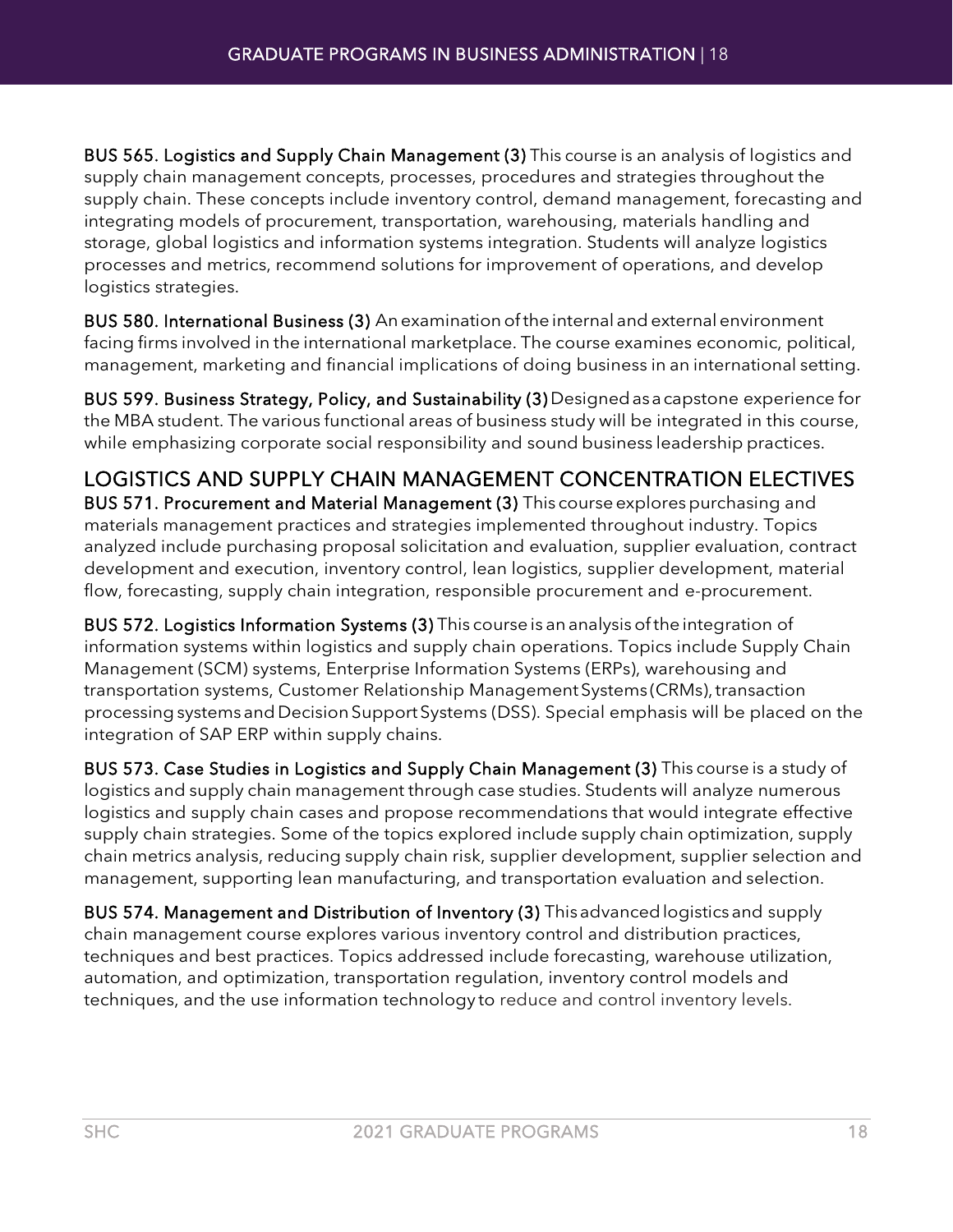#### LEADERSHIP CONCENTRATION ELECTIVES

BUS 525. Leadership (3) A study of nature of leadership in organizational and social settings through case and literature analysis. Leader effectiveness is examined in terms of personal traits and organizational influence, including sources of leader power, decision making, servant leadership, and transformational change.

BUS 530. Business Ethics and Social Responsibility (3) Aphilosophical studyofthe application of principles of ethics to activities within the complex organization. The critical questions involved in ethical business conduct and an awareness of appropriate concerns for social responsibility are considered.

BUS 592. Conflict Management (3) This course explores various methods of conflict resolution at different organizational levels. It also deals with causes of conflict and the process of conflict management. The case-study method of teaching is employed.

BUS 595. Special Topics (3) The content of the course will be designed to meet the academic and professional needs of MBA students.

#### PROJECT MANAGEMENT CONCENTRATION ELECTIVES

BUS 671 Project Management I (3) This course will explore the project management framework, project management processes, project integration management, project scope management, time management, and cost management. Students will develop a solid foundation of project management processes and practice that can help lead to effective and successful projects.

BUS 672 Project Management II (3) This course will expand on the concepts and practices covered in Project Management I. Topics covered include quality management, human resource management, communication management, risk management, procurement management, stakeholder management, and professional and social responsibility.

BUS 673 Project Management Software (3) This course will explore essential software commonly used in project management. Software such as Microsoft Project®, Microsoft Excel Solver®, and Smartsheet® will be utilized to aid in the project management and decisionmaking process.

BUS 674 Project Management Capstone (3) In this capstone course, students will identify a project or select a case study to utilize throughout the course to complete a series of deliverables required for project management. Some of these deliverables include a project charter, budget, work schedule matrix, project scope, risk assessment documents, and a communication plan.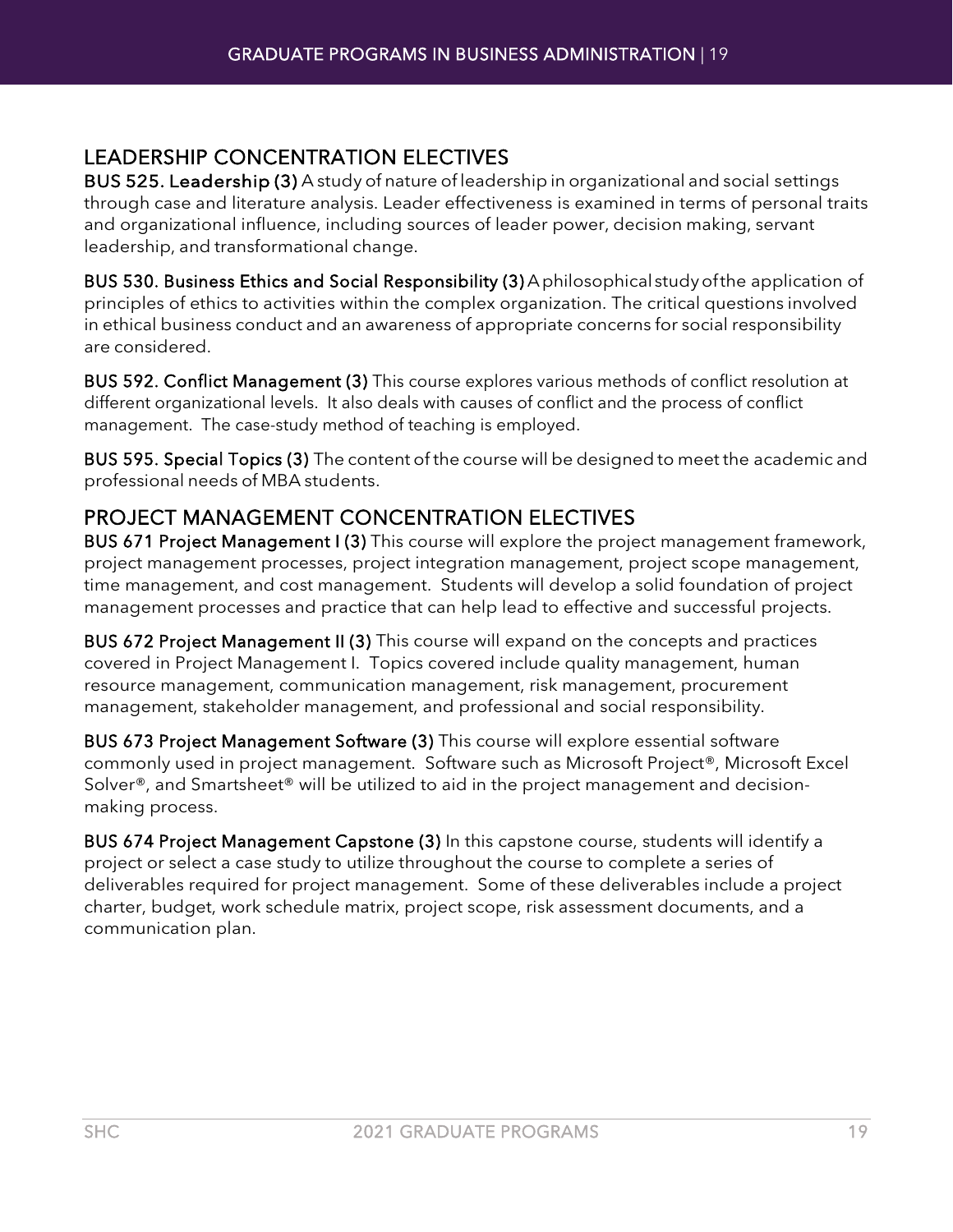<span id="page-19-0"></span>GRADUATE CERTIFICATES Graduate Certificates are available in the areas of Leadership, Logistics and Supply Chain Management, and Project Management. The certificates are designed for those individuals who desire specific, intensive study of important issues in the specific discipline.

Admission to the certificate program as a non-degree student requires a completed bachelor's degree and the approval of the Graduate Program Director, based on a review of the applicant's complete portfolio (Application, current resume, and undergraduate transcripts.)

Students in process of completing the Graduate Certificate in an area of study and considering applying to the MBA program should formally apply prior to the completion of the third course in the Certificate program. Up to nine hours completed in a non-degree seeing status may be applied toward the MBA degree.

### <span id="page-19-1"></span>CERTIFICATE IN LOGISTICS AND SUPPLY CHAIN MANAGEMENT

<span id="page-19-2"></span>

| Course                           | Title                                                     | Credit Hours        |
|----------------------------------|-----------------------------------------------------------|---------------------|
| <b>BUS 565</b>                   | Logistics and Supply Chain Management                     | 3                   |
| Choose three from the following: |                                                           | 9                   |
| <b>BUS 571</b>                   | Procurement and Material Management (3)                   |                     |
| <b>BUS 572</b>                   | Logistics Information Systems (3)                         |                     |
| <b>BUS 573</b>                   | Case Studies in Logistics and Supply Chain Management (3) |                     |
| <b>BUS 574</b>                   | Management and Distribution of Inventory (3)              |                     |
|                                  | Total                                                     | 12                  |
| <b>CERTIFICATE IN LEADERSHIP</b> |                                                           |                     |
| Course                           | Title                                                     | <b>Credit Hours</b> |
| BUS 520/LIS 571                  | Organizational Behavior                                   | 3                   |
| Choose three from the following: |                                                           | 9                   |
| <b>BUS 525/LIS 572</b>           | Leadership (3)                                            |                     |
| <b>BUS 530/LIS 573</b>           | Business Ethics and Social Responsibility (3)             |                     |
| <b>BUS 592/LIS 574</b>           | Conflict Management (3)                                   |                     |
| <b>BUS 595</b>                   | Special Topics (3)                                        |                     |
|                                  | Total                                                     | 12                  |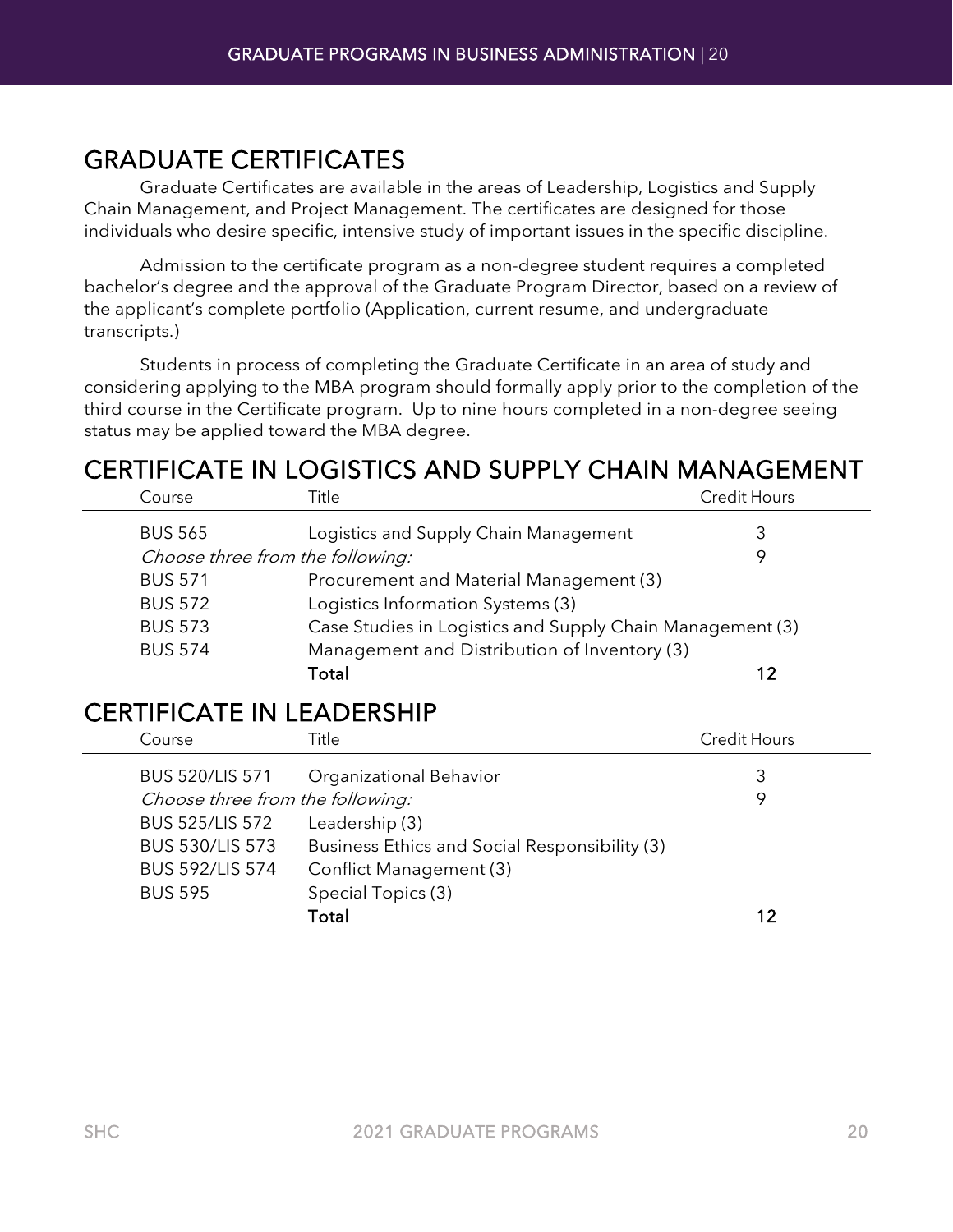## <span id="page-20-0"></span>CERTIFICATE IN PROJECT MANAGEMENT

| Course                         | Title                           | <b>Credit Hours</b> |
|--------------------------------|---------------------------------|---------------------|
| <b>BUS 520</b>                 | Organizational Behavior         | 3                   |
| <b>BUS 671</b>                 | Project Management I            | 3                   |
| <b>BUS 672</b>                 | Project Management II           | 3                   |
| Choose one from the following: |                                 | 3                   |
| <b>BUS 673</b>                 | Project Management Software (3) |                     |
| <b>BUS 674</b>                 | Project Management Capstone (3) |                     |
|                                | Total                           | 12                  |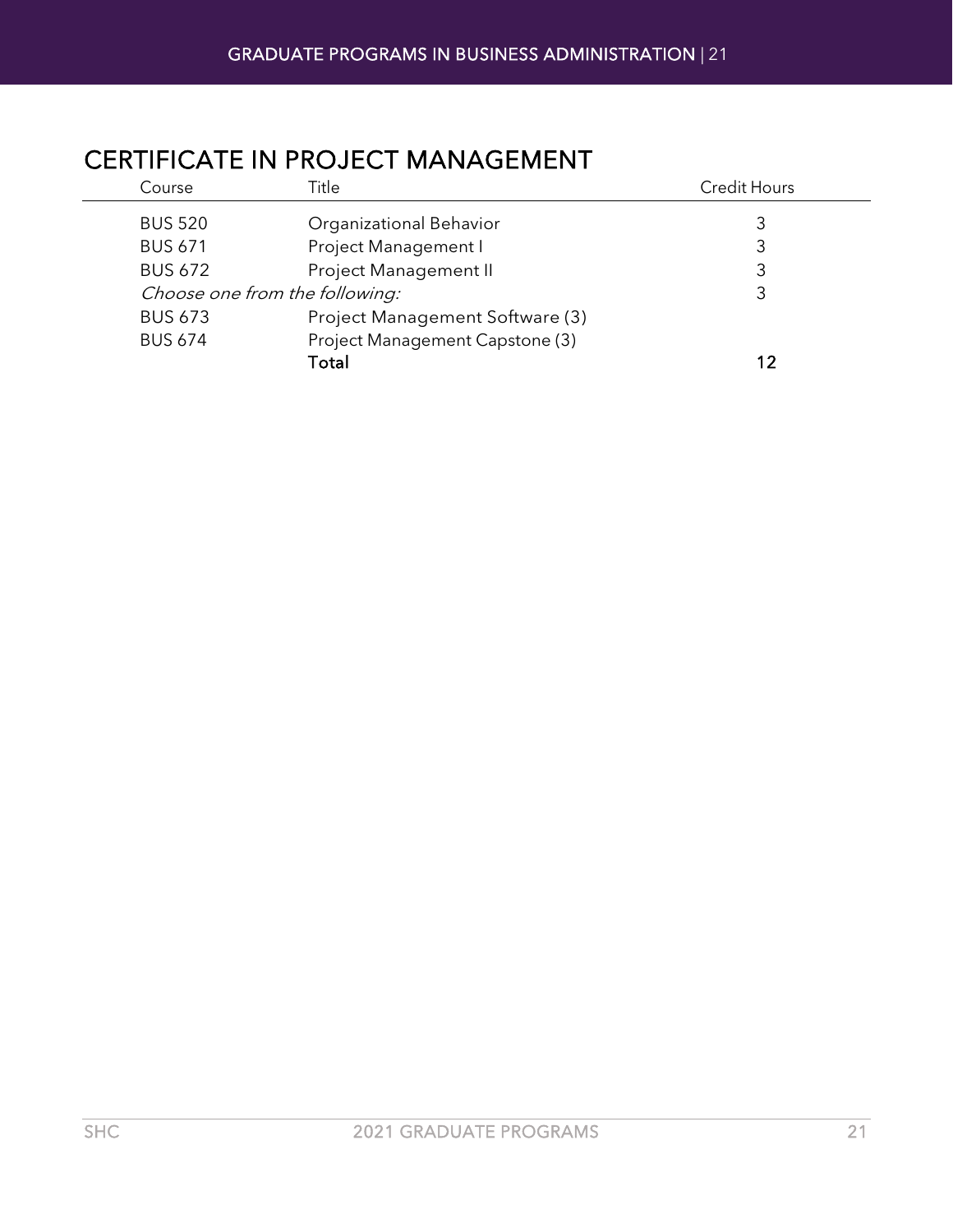# <span id="page-21-0"></span>**GRADUATE PROGRAMS IN EDUCATION**

#### Program Director: Paige Raney, PhD, 251-380-3473

The Division of Education deactivated all graduate programs in December 2020. Graduate students who were unconditionally admitted to a Division of Education graduate program prior to December 2020 are in "teach out," allowing them to complete their programs in a specified timely manner.

The following programs will be retooled and proposed to the Alabama State Department for launch in or after the 2022-23 academic year.

- M.S. Elementary Education
- M.A.T Elementary Education
- M.A.T. Secondary English Language Arts
- M.A.T Secondary History
- M.A.T. Secondary Math
- M.A.T. Secondary Biology

Policies and regulations governing the issuance of teacher certificates are under the authority of the Alabama State Board of Education. Spring Hill College cannot assume responsibility for changes in certification requirements due to changes in Alabama State Board of Education policies and/or regulations. Additionally, education students agree to permit Spring Hill College to share appropriate student information with the Alabama State Board of Education as requested by them.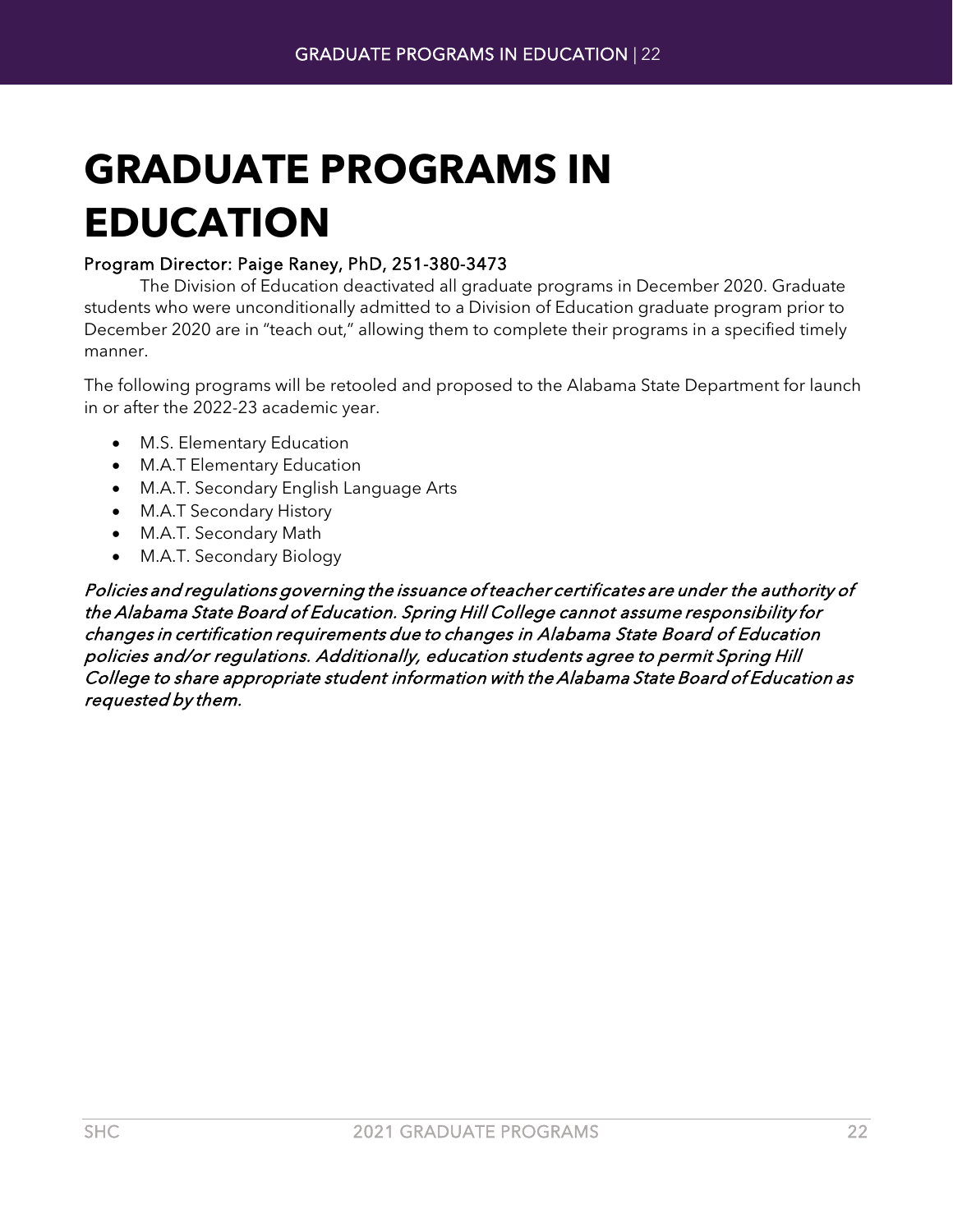# <span id="page-22-0"></span>**GRADUATES PROGRAM IN NURSING**

#### Program Director: Kathy A. Sheppard, PhD— 251-380-4490

The mission of the Division of Nursing is to provide quality baccalaureate and master's nursing education in a Jesuit, liberal arts environment. Through its professional nursing courses students are prepared to become critical thinkers and conscientious, caring health care professionals who are committed to excellence and responsibility in service to others. Spring Hill College nursing graduates are guided by an ethical framework nurturing both the personal and social dimensions of faith while meeting the health care needs of a diverse and everchanging society. Graduates are prepared to accept leadership responsibilities in service to others.

#### PHILOSOPHY:

The Division of Nursing supports the mission and values of the institution, while educating graduates to become leaders in service to others. The tradition and identity of Spring Hill College draws from the strength of its Catholic heritage and its Jesuit spirituality and education philosophy. The nursing program nurtures both the personal and social dimensions of faith, seeking to draw our students into a deeper and more vital relationship with God.

The person resides in an ever-changing, culturally diverse society and assumes responsibility for decisions regarding personal health and illness. Each individual is a holistic being with intrinsic worth, who has bio-psycho-social, spiritual and cultural dimensions in interactions with the environment. Respect for individual human dignity, equality, freedom, and justice are basic rights in our society.

Health is a dynamic multidimensional state represented by a health continuum and is affected by personal choices, values, and interactions with the environment. Nursing promotes the awareness of healthy lifestyles and, compassionately, assists individuals to reestablish health, and to cope with illness or impending death.

The environment includes the interaction of physical, ecological, political, cultural, and religious factors. Healthcare policy shapes the nature of quality and safety of the practice environment. Although the environment is constantly changing, a healthy environment is conducive to the quality of life for individuals, families, the community, and society.

Nursing practice is committed to promoting health, preventing disease, and improving patient outcomes. It involves knowledge, critical thinking skills, and collaboration with other colleagues and disciplines to provide high quality, safe, effective, patient-centered and holistic care. Nurses as caregivers, teachers, and advocates must use technology and evidence based practice incorporating ethical, moral, and legal standards.

Nursing education at SHC strives to awaken mind and spirit to the pursuit of truth and to an ever-deepening appreciation of the beauty of creation, the dignity of life, the demands of justice, and the mystery of God's love. The graduate will be educated in the Catholic, Jesuit, liberal arts tradition to become a competent, intelligent nurse who exercises compassion and caring in a culturally diverse society. Through their professional nursing courses, the faculty prepares their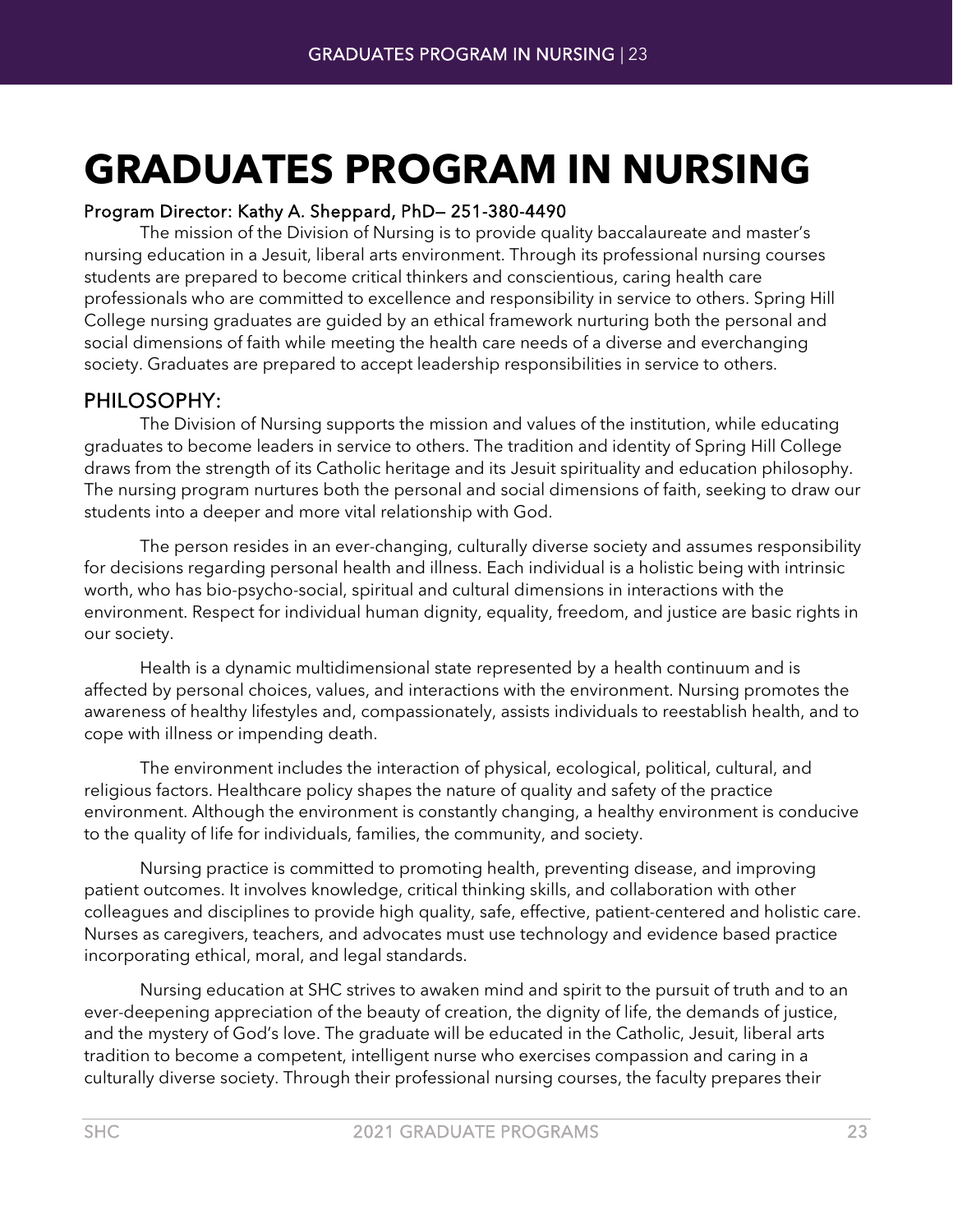students to become critical, conscientious, health care professionals, who are committed to excellence in the service to others.

Learning occurs in a virtual environment, the classroom, and clinical experiences. The role of the nurse educator is to facilitate the student's learning and provide opportunities to meet individual learning needs based on diverse learning styles. This teaching process takes place through cognitive, psychomotor, and affective learning, by incorporating the students' life experiences, motivation, and scholastic aptitude to reach their maximum potential.

#### PROGRAM GOALS

The overall goal of the Master of Science in Nursing Program is to prepare Clinical Nurse Leaders (CNL), an advanced generalist practitioner, who will demonstrate the knowledge and skill to:

- 1. Provide leadership in service to others at the point of care in a variety of settings in which healthcare is delivered or taught.
- 2. Manage complex clinical cases and provide leadership at the point of care for individuals, families, groups and populations.
- 3. Lead and collaborate with interprofessional teams in the delivery of evidence-based, patientcentered and culturally responsive health care in multiple settings across the care continuum.
- 4. Assume accountability for the ongoing acquisition of knowledge and skills to effect change in health care practice, outcomes and the profession of nursing.
- 5. Advocate for policies that improve the health of individuals, families, groups, populations and the profession of nursing.

### EXPECTED STUDENT OUTCOMES:

The MSN program is directly related to the mission of Spring Hill College: to educate students to become responsible leaders in service to others. Nine expected student outcomes are articulated for graduates of the MSN program.

- 1. Integrate scientific findings from nursing, sciences and the humanities for the continual improvement of nursing care across diverse settings.
- 2. Demonstrate organizational and systems leadership in current healthcare and educational issues for the promotion of high quality and safe patient care, including the emphasis on ethical and critical decision making, effective working relationships and a systems perspective.
- 3. Apply methods, tools, performance measures, standards related to quality and quality principles within an organization.
- 4. Apply nursing research outcomes within the practice setting, resolves practice problems; work as a change agent and disseminates results.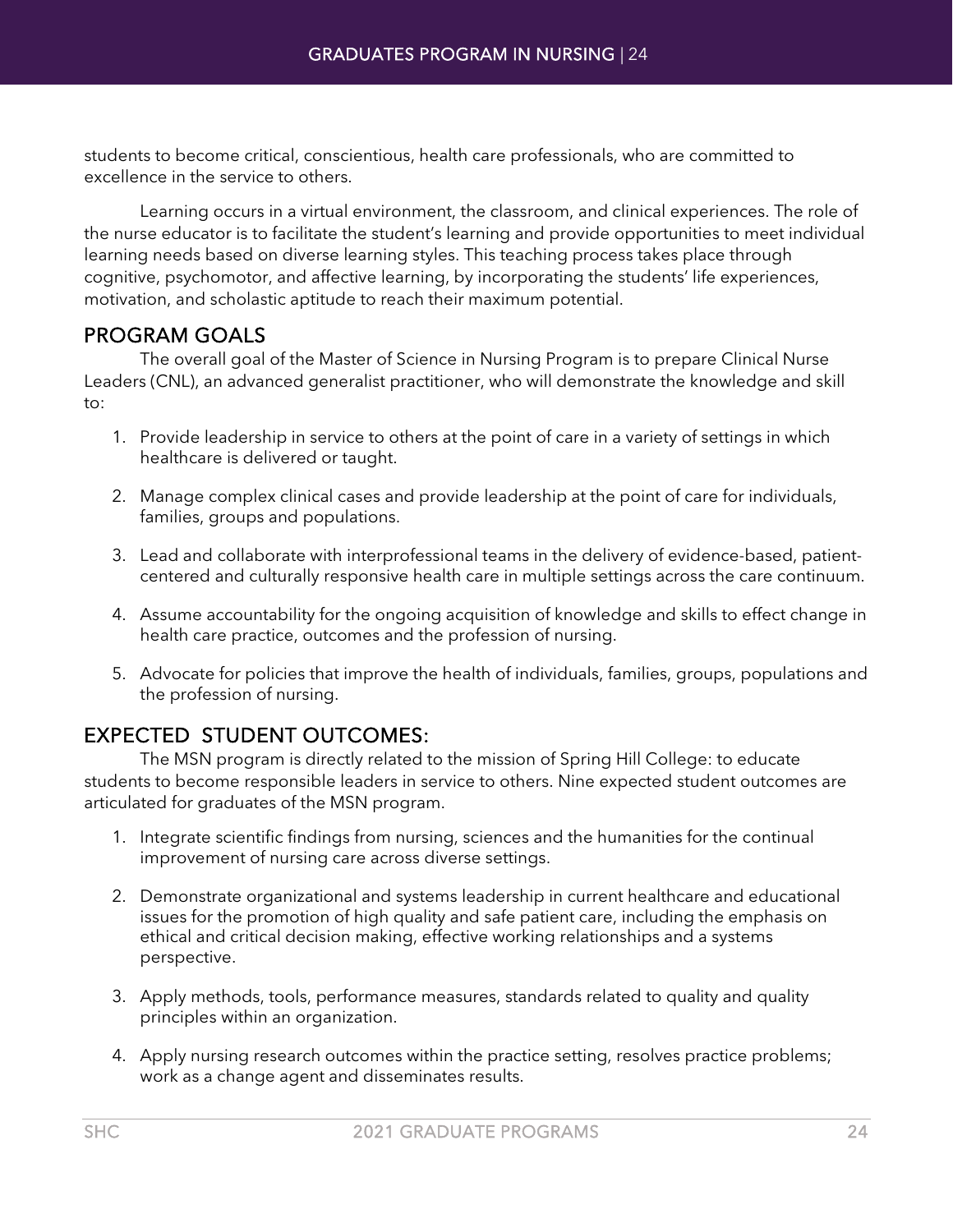- 5. Manage informatics and healthcare technologies to provide integrated and coordinated care to individuals, families and aggregates/identified populations.
- 6. Intervene at the system level through policy development processes and advocacy strategies to influence nursing education, health and healthcare.
- 7. Provide leadership of interprofessional teams by communicating, collaborating and consulting with other health professionals.
- 8. Integrate patient-centered and culturally appropriate concepts in the education, planning, delivery, management and evaluation of evidence-based clinical prevention, health promotion, and services to individuals, families, and aggregates.
- 9. Demonstrate advanced nursing practice interventions including both direct and indirect care components that influence healthcare outcomes for individuals, populations or systems.

#### **ACCREDITATION**

The MSN Program at Spring Hill College is seeking accreditation by the Commission on Collegiate Nursing Education [\(http://www.ccneaccreditation.org\)](http://www.ccneaccreditation.org/).

#### DEGREE PROGRAM

Spring Hill College offers a Master of Science in Nursing (MSN) degree program designed to prepare nurses for leadership in the health care delivery system as Executive Leadership and Clinical Nurse Leaders (CNL). The MSN program further provides a program to prepare Nurse Educators for the rapidly growing need of additional practitioners. The MSN program combines online courses, clinical integration with preceptors and site visits by program faculty to allow nurses to complete degree requirements in their local communities and work settings. Working with health care partners, the MSN program enables nurses to learn by applying new concepts and approaches to their own professional practice. In addition, the MSN program supports its health care partners as they incorporate the role of Nurse Educator, Executive Leader and Clinical Nurse Leader into their staffing strategies. The MSN program at Spring Hill College is designed for RNs who hold a Bachelor of Science in Nursing degree.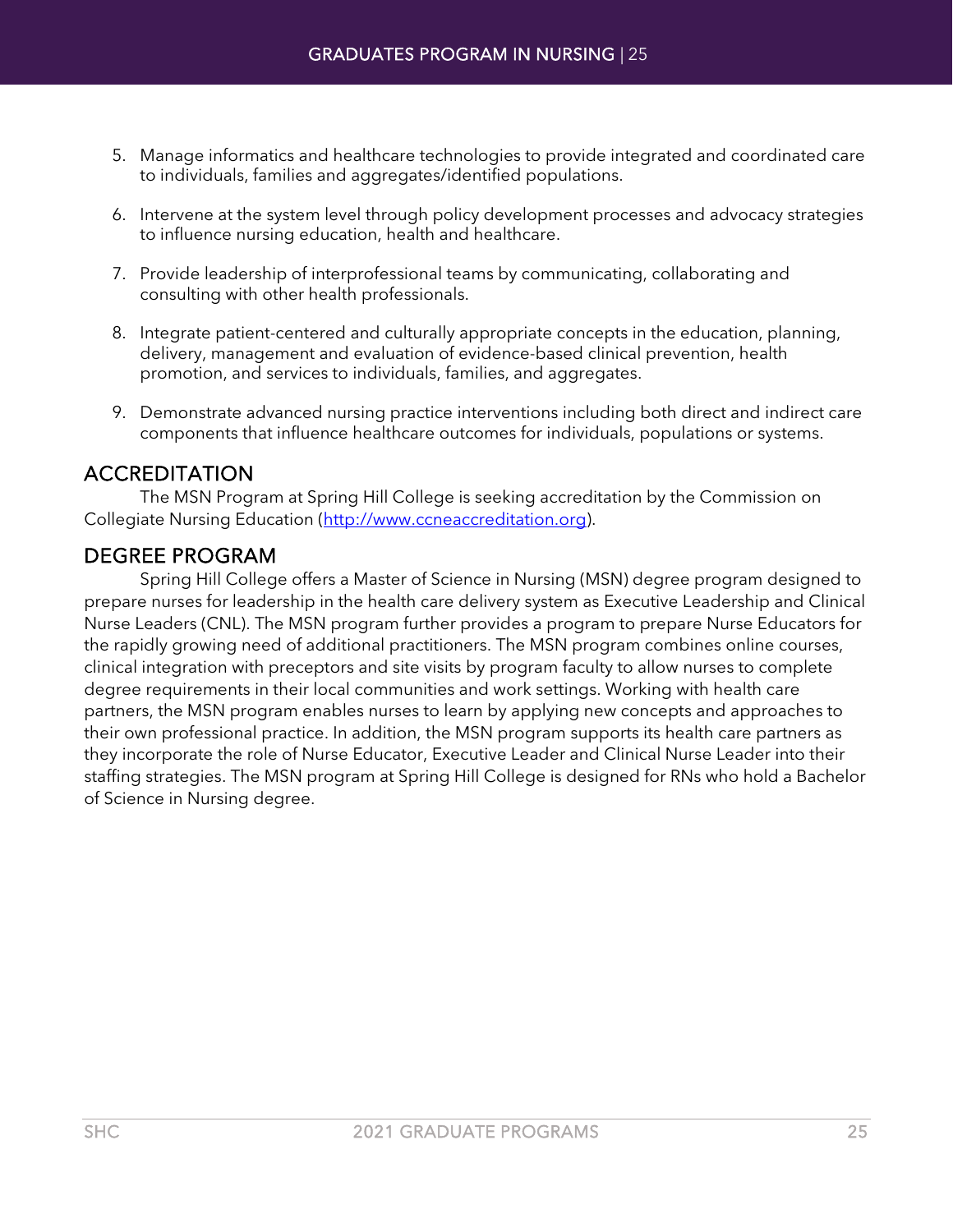#### GRADUATE NURSING FACULTY

Date in parentheses ( ) after each name is the date of initial faculty appointment. Service has not necessarily been continuous since that date.

Margaret D. Cole (1997) Professor - DSN, University of Alabama at Birmingham, 1991.

Martha Gibson (2013) Associate Professor - PhD, Texas Women's University, 2010.

Jones, Tasha (2021) Instructor - DNP - Samford University, 2018.

Kathy Sheppard (2019) Professor - PhD, University of Alabama at Birmingham, 2010.

<span id="page-25-0"></span>GENERAL ADMISSION REQUIREMENTS<br>Admission to the Master of Science in Nursing program is open to all qualified men and women without regard to race, color, age, sex or creed. All applicants must:

- 1. Hold an RN license in the state where he or she practices nursing,
- 2. Have a minimum of one year of clinical experience,
- 3. Currently work in an educational or clinical setting and have access to a health care facility for clinical or educational integration and research,
- 4. Meet the admissions criteria listed below that are appropriate for the academic degree that he or she holds.

The admission process for all application categories requires official transcripts from all colleges attended, mailed directly to the Office of Admissions by the appropriate registrar. Applicants must submit three written references, employer verification, verification of a current physical exam, immunizations, background check, a current resume and a 500-word statement that explains how becoming a Clinical Nurse Leader (CNL), Nurse Educator or Executive Leader will help them achieve their personal and professional goals.

## <span id="page-25-1"></span>ADMISSION REQUIREMENTS - RN WITH BSN TO MSN PROGRAM

### UNCONDITIONAL ADMISSION

For unconditional admission, BSN applicants must meet the general admission requirements and have a minimum grade point average (GPA) of 3.0 from a regionally accredited institution.

### CONDITIONAL ADMISSION

Applicants not meeting the required 3.0 GPA for unconditional admission may be offered conditional admission upon the recommendation of the graduate nursing faculty and the approval of the Provost. A grade point average of at least 2.75 on a 4.0 scale is required for conditional admission.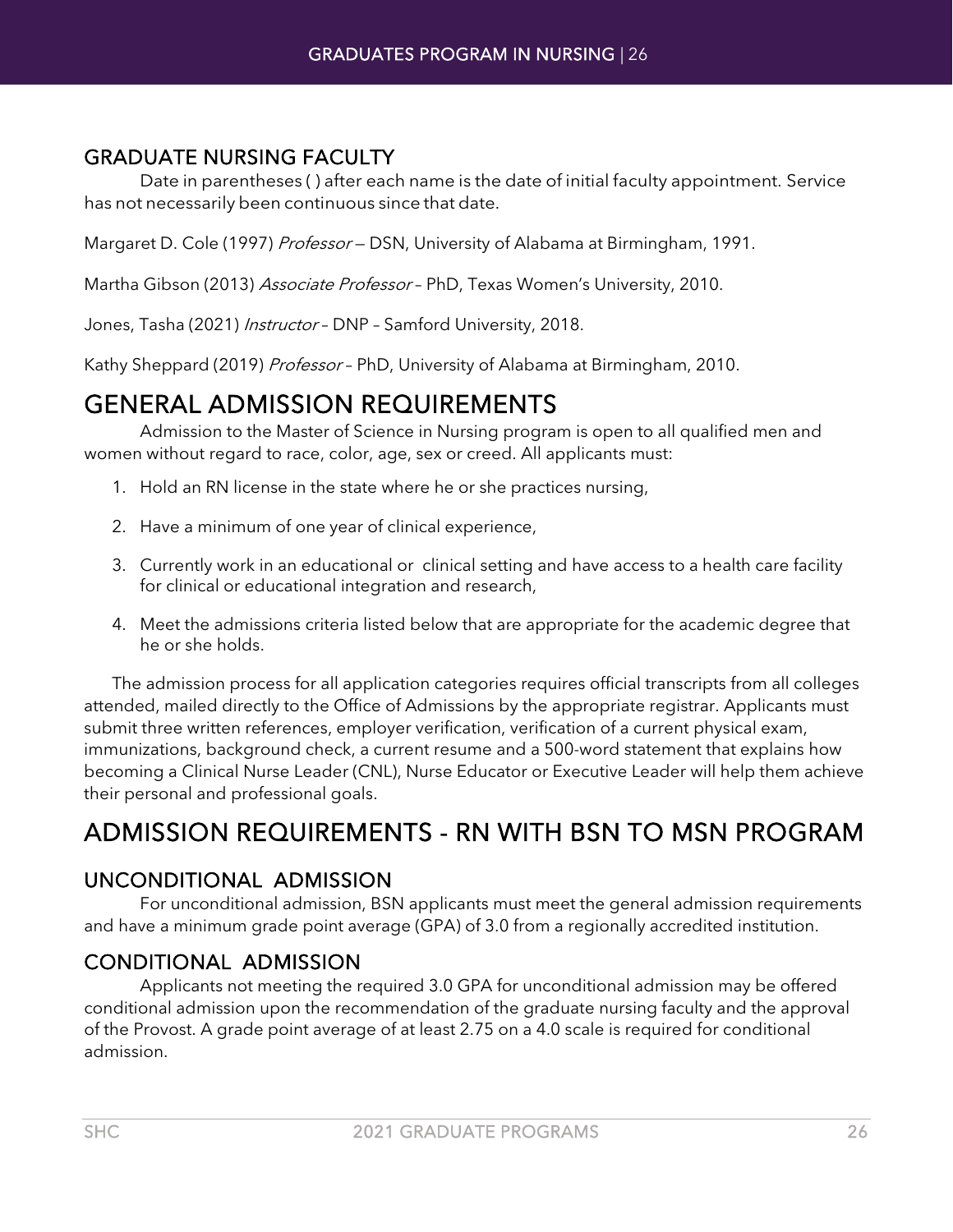To attain full standing from conditional admission, i.e., progress beyond the first six hours of course work, the student must complete the first six hours of course work at Spring Hill College with at least a "B" average (3.0 on a 4.0 scale).

#### PROVISIONAL ADMISSION

Provisional status may be granted to applicants who have not yet completed their required documentation. Students provisionally admitted must submit required documentation and be unconditionally or conditionally admitted before being allowed to register for a second term.

#### GRADE REQUIREMENTS

MSN — All graduate students must maintain a B (3.0 on a 4.0 scale) average. Falling below a 3.0 cumulative GPA will result in being placed on academic probation. Students who remain on academic probation after one semester will be reviewed by the Graduate Committee and the Provost and may be dismissed. Students who earn two course grades lower than a B are subject to review by the Graduate Committee and may be dismissed. Students who earn a third grade below a B will be dismissed from the program. Students earning a grade of D or F in a graduate course will be dismissed from the program.

#### TRANSFER POLICY

See Graduate Program Policies

#### GRADUATION REQUIREMENTS

- 1. Completion of the 36 hours of MSN core course work. The minimum grade point average (GPA) required for graduation is "B" (3.00 on a 4.00 scale).
- 2. Successful completion of practicum, residency and projects as appropriate for each track with a grade of at least B in each course.
- 3. Satisfactory performance on each portion of a comprehensive written examination. The comprehensive examination is administered in the final (academic clinical residency) term of the student's program.
- 4. Students are required to take the CNL certification examination offered by the American Association of Colleges of Nursing (AACN) Commission on Nurse Certification (CNC) prior to graduation.
- 5. Completion of the program within six calendar years.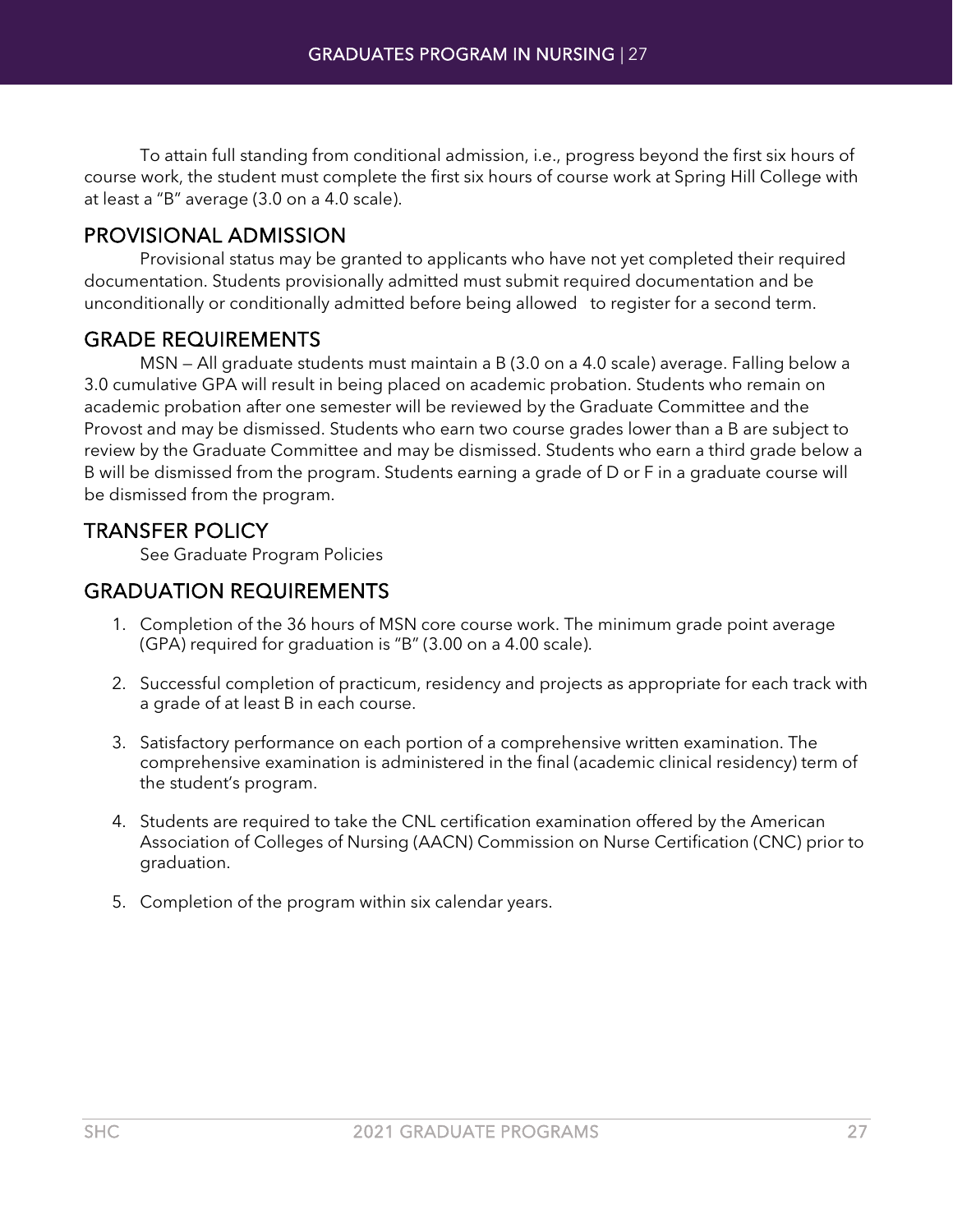## <span id="page-27-0"></span>THE MSN CURRICULUM

|                              | <b>3 Concentrations</b>              |                                    |
|------------------------------|--------------------------------------|------------------------------------|
|                              | Core Curriculum (18 Credits)         |                                    |
|                              | Advanced Pathophysiology,            |                                    |
|                              | Pharmacology & Assessment (NUR       |                                    |
|                              | 510; 3 credits)                      |                                    |
|                              | Applied Research and Evidence        |                                    |
|                              | <b>Based Practice</b>                |                                    |
|                              | (NUR 514; 3 credits)                 |                                    |
|                              | Ethics in Healthcare                 |                                    |
|                              | (NUR 511; 3 credits)                 |                                    |
|                              | Informatics in Healthcare (NUR512;   |                                    |
|                              | 3 credits)                           |                                    |
|                              | Health Policy                        |                                    |
|                              | (NUR 518; 3 credits)                 |                                    |
|                              | Advanced Statistics for Healthcare   |                                    |
|                              | (NUR 519; 3 credits)                 |                                    |
|                              |                                      |                                    |
| <b>Executive Leadership</b>  | <b>Nursing Education</b>             | <b>CNL</b>                         |
| (18 credits)                 | (18 credits)                         |                                    |
| Theoretical Foundations of   | <b>Theoretical Educational</b>       | Theoretical Foundations of         |
| Leadership                   | <b>Foundations of Nursing</b>        | Leadership                         |
| (NUR 513; 3 credits)         | Education                            | (NUR 513; 3 credits)               |
|                              | (NUR 530; 3 credits)                 |                                    |
| Quality and Safety in the    | <b>Curriculum Development (NUR</b>   | <b>Clinical Outcomes</b>           |
| Healthcare Environment       | 531; 3 credits)                      | Management                         |
| (NUR 541; 3 credits)         |                                      | (NUR 520; 3 credits)               |
| 45 clinical hours            |                                      | 60 clinical hours                  |
| Organizational Behavior      | <b>Course Development</b>            | Care Environmental                 |
| (NUR 542; 3 credits)         | (NUR 532; 3 credits)                 | Management                         |
|                              |                                      | (NUR 521; 3 credits)               |
|                              |                                      | 60 clinical hours                  |
| Finance for Healthcare       | <b>Teaching Strategies</b>           |                                    |
| Leaders                      | (NUR 533; 3 credits)                 |                                    |
| (NUR 543; 3 credits)         | 45 clinical hours                    |                                    |
| Administration in Healthcare | Testing and Evaluation               | <b>Academic Clinical Residency</b> |
| Organizations                | Strategies (NUR 534; 3 credits)      | (NUR 522; 6 credits)               |
| (NUR 544; 3 credits)         | 45 clinical hours                    |                                    |
| 45 clinical hours            |                                      | 300 clinical hours                 |
| Practicum - Project          | <b>Practicum for Nurse Educators</b> | The Clinical Nurse Leader          |
| Development                  | (NUR 535; 3 credits)                 | Project                            |
| (NUR 545; 3 credits)         | 225 clinical hours                   | (NUR 523; 3 credits)               |
| 225 clinical hours           |                                      |                                    |
| <b>Total Program Credits</b> |                                      |                                    |
| 36                           | 36                                   | 36                                 |
| <b>SHC</b>                   | <b>2021 GRADUATE PROGRAMS</b>        | 28                                 |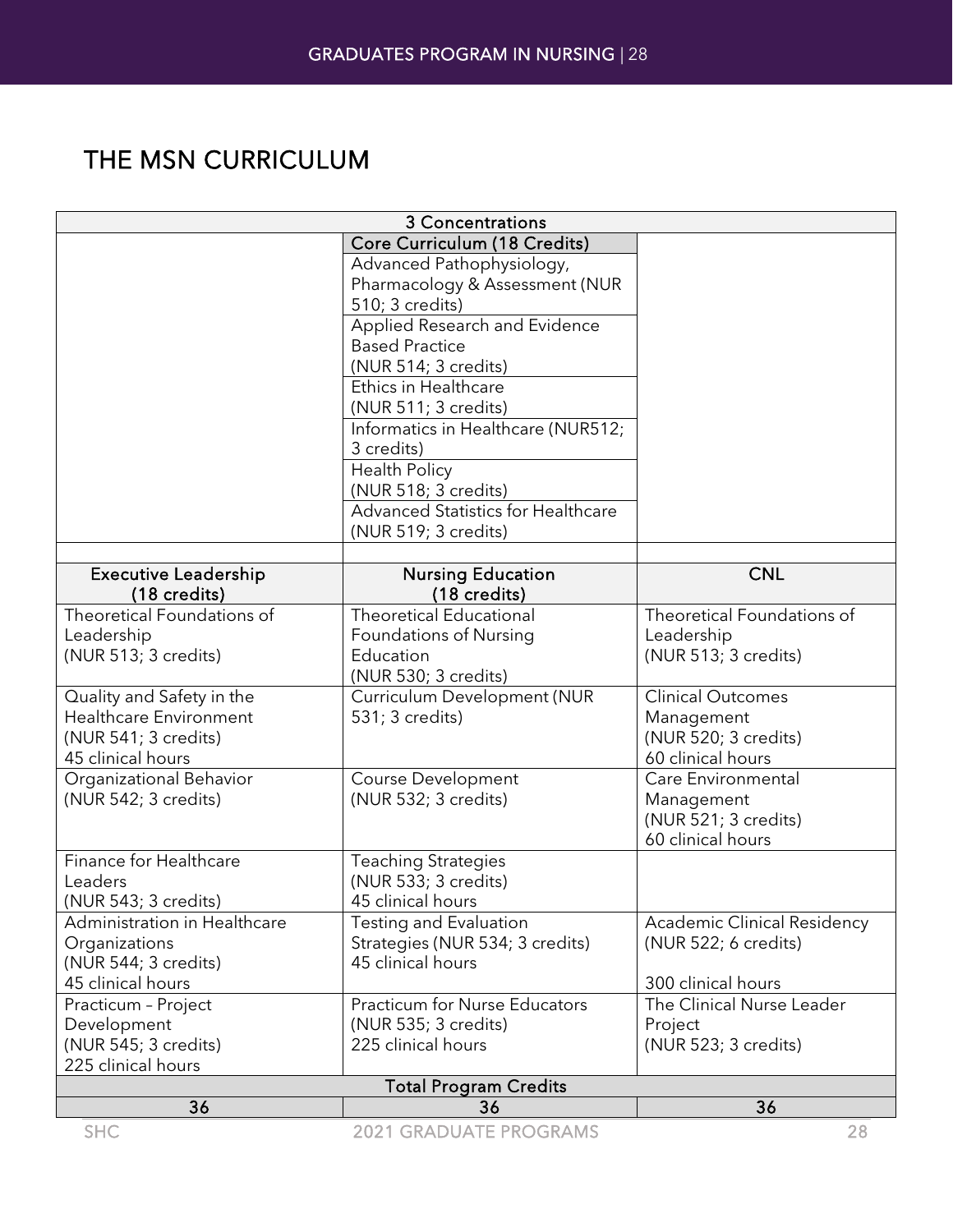### MSN – EXECUTIVE LEADERSHIP CORE COURSES

#### NUR 510. Essentials of Advanced Health Assessment, Pathophysiology and Pharmacology (3)

The focus of this course is to advance current knowledge of health assessment, pathophysiology and pharmacology. Students will focus on diagnostic reasoning models/theories utilizing knowledge of advanced health assessment of individuals throughout the lifespan. In addition to theory, students will perform 40 hours of clinical practice perfecting their health assessment and diagnostic reasoning skills. Clinical decision making is supported through the understanding of human physiology and pathophysiology and use of appropriate pharmacotherapeutic agents in the care of patients. Prerequisites/Corequisites: None.

NUR 511 Ethics in Healthcare (3) Students will investigate the role of ethics in situations encountered by healthcare professionals. Ethical theories will be explored along with decision making in healthcare, illness and other environments. Prerequisites/Corequisites: None.

NUR 512 Informatics in Healthcare (3) This course will prepare healthcare professionals to utilize data from information and communication systems. Students will utilize data and information in the advancement of individual and public healthcare as well as in evidence-based practice to improve patient outcomes. Prerequisites/Corequisites: None.

NUR 514. Applied Research and Evidence-Based Practice (3) This course provides an in-depth examination of research in nursing and evidence-based practice. Principles of biostatistics including measurement and analysis of statistical data and practical application of epidemiologic techniques will be examined. Prerequisites/ Corequisites: Advanced Statistics for Healthcare.

NUR 518. Health Policy (3) This course provides an examination of policy issues confronting public and private health organizations and specific populations. Prerequisites/Corequisites: None.

NUR 519 Advanced Statistics for Healthcare (3) Students will gain a broad understanding of common research methods and data analysis that are used in healthcare research. Students will be exposed to common statistical data analysis for biostatistical problems. Prerequisites/Corequisites: Undergraduate statistics

### SPECIALIZED COURSES

NUR 513. Theoretical Foundations for Leadership (3) This course provides an examination of theoretical models of nursing and leadership along with selected theoretical frameworks for understanding role development, organizational behavior, decision-making and conflict resolution in the healthcare environment. Prerequisites/ Corequisites: None.

NUR 541 Quality and Safety in the Healthcare Environment (3) This course will dwell into the quality and safety issues facing healthcare today. QSEN goals and objectives will be utilized so that the student has an in-depth knowledge facing nursing leaders in healthcare. This course includes a 45-contact-hour clinical integration experience. Prerequisites/Corequisites: None.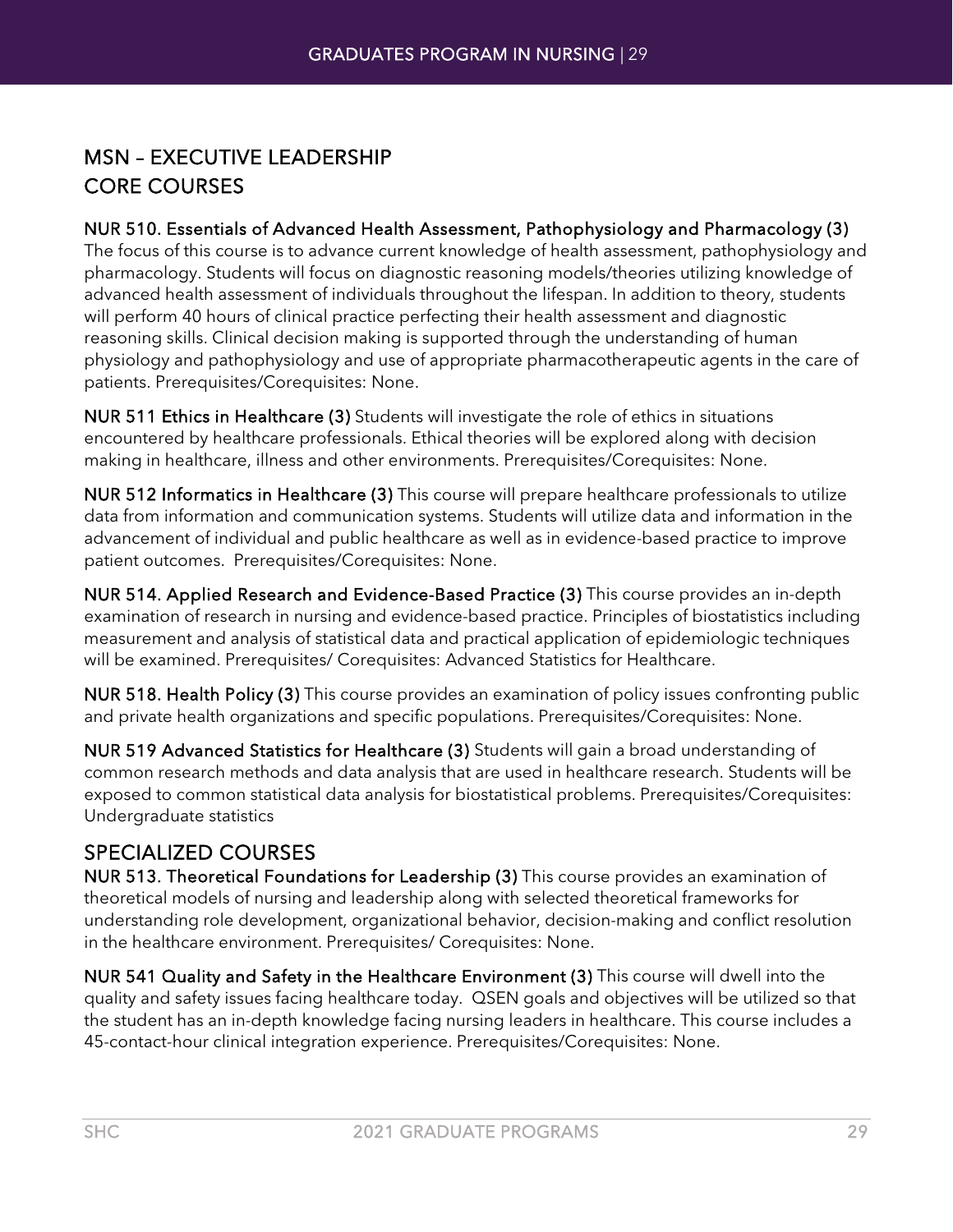NUR 542 Organizational Behavior (3) This course incorporates the study of management principles and practices with the analysis of human behavior within organizations. Students will learn advanced behavioral science theories and asses how they integrate with management theories resulting in effectiveness, efficiency and human resource development within organizations. Prerequisites/Corequisites: None.

NUR 543 Finance for Healthcare Leaders (3) This course will cover the finance and budget for all nurse leaders as they lead to organization to budgetary constraints from government and insurance companies to continue to over best evidence care at a cost saving to the individual patient. Prerequisites/Corequisites: None.

NUR 544 Administration in Healthcare Organizations (3) This course will cover the criteria and relationships from the perspective of administration. The nurse leader will learn to evaluate the organization's structure and function and be a valuable member of the administration and direction of the agency. This course includes a 45-contact-hour clinical integration experience. Prerequisites/Corequisites: None.

NUR 545. Practicum – Project Development (3) This course will direct and discover the realistic role of the nurse leader, through a practicum/preceptor experience. The student will work side by side with a nurse leader to gain access and day to day experiences for the working environment. This course also provides the opportunity for the student to select a specific project to be completed while collaborating with the clinical preceptor and faculty partner. The student will identify a specific project intended to improve the health care for individuals and populations. This course provides the student with a 225-hour immersion experience to become proficient in applying concepts from all previous courses with application in the nursing leadership environment. Prerequisite: All core MSN classes and Executive Leadership didactic and clinical integration courses.

### MSN – NURSING EDUCATION CORE COURSES

#### NUR 510. Essentials of Advanced Health Assessment, Pathophysiology and Pharmacology (3)

The focus of this course is to advance current knowledge of health assessment, pathophysiology and pharmacology. Students will focus on diagnostic reasoning models/theories utilizing knowledge of advanced health assessment of individuals throughout the lifespan. In addition to theory, students will perform 40 hours of clinical practice perfecting their health assessment and diagnostic reasoning skills. Clinical decision making is supported through the understanding of human physiology and pathophysiology and use of appropriate pharmacotherapeutic agents in the care of patients. Prerequisites/Corequisites: None.

NUR 511 Ethics in Healthcare (3) Students will investigate the role of ethics in situations encountered by healthcare professionals. Ethical theories will be explored along with decision making in healthcare, illness and other environments. Prerequisites/Corequisites: None.

NUR 512 Informatics in Healthcare (3) This course will prepare healthcare professionals to utilize data from information and communication systems. Students will utilize data and information in the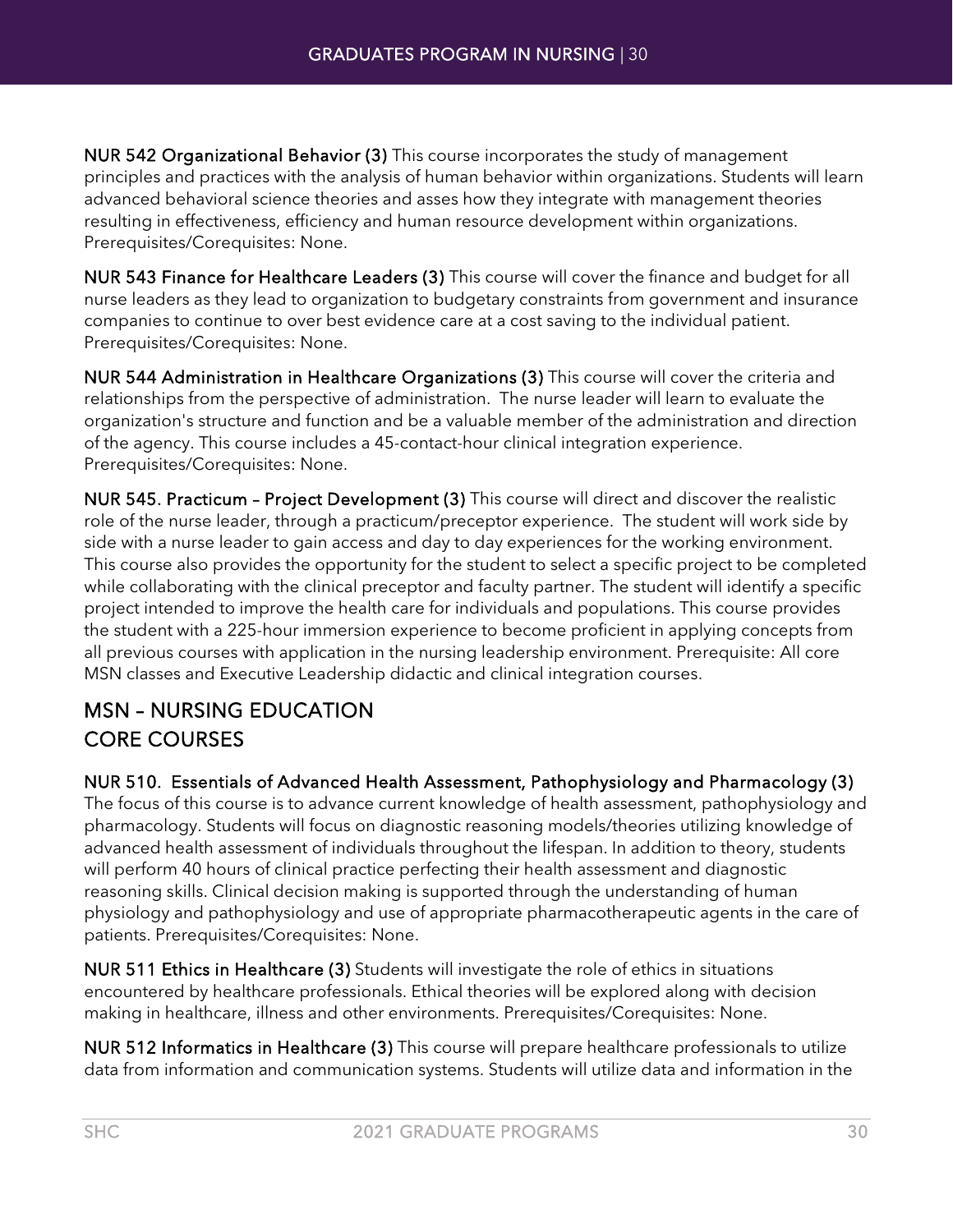advancement of individual and public healthcare as well as in evidence-based practice to improve patient outcomes. Prerequisites/Corequisites: None.

NUR 514. Applied Research and Evidence-Based Practice (3) This course provides an in-depth examination of research in nursing and evidence-based practice. Principles of biostatistics including measurement and analysis of statistical data and practical application of epidemiologic techniques will be examined. Prerequisites/ Corequisites: Advanced Statistics for Healthcare.

NUR 518. Health Policy (3) This course provides an examination of policy issues confronting public and private health organizations and specific populations. Prerequisites/Corequisites: None.

NUR 519 Advanced Statistics for Healthcare (3) Students will gain a broad understanding of common research methods and data analysis that are used in healthcare research. Students will be exposed to common statistical data analysis for biostatistical problems. Prerequisites/Corequisites: Undergraduate statistics.

### SPECIALIZED COURSES

NUR 530 Theoretical Educational Foundations of Nursing Education (3) In this course, the student will examine multiple educational theories. The student critiques the components of the theories and explores the value and contributions of the theories to nursing, advanced nursing, and evidence-based practice. The student will show how to apply the theories in education with clients and their families. Prerequisites/Corequisites: None.

NUR 531 Curriculum Development (3) In this course, the student focuses on the processes of curriculum development. Traditional and advanced program development applied to various educational environments are examined. Students in this course learn the theoretical foundations that address curriculum development, assessment, and evaluation. They also focus on portions of the curriculum, which include social, professional, and educational trends that affect nursing education curriculum. Prerequisites/Corequisites: None.

NUR 532 Course Development (3) In this course, the student will learn to develop courses for use in traditional small to medium size classrooms, online learning, hybrid learning, lecture for large classes and short courses. Students will be challenged to plan for student engagement in these courses with the addition of transition from one type of course to another due to emergency situations. Blooms taxonomy and writing course and student objectives will be emphasized. The student focuses on developing outcomes for the course, how to write a syllabus and a timeline, how to meet accreditation requirements, how to utilize technology in developing courses, how to utilize theory in establishing a framework for courses, how to utilize current evidence-based research to develop courses, and how to utilize different teaching and learning strategies in developing courses. Prerequisites/Corequisites: Curriculum Development.

NUR 533 Teaching Strategies (3) In this course, the student explores how to plan instruction on a nursing topic, creating and adapting meaningful lessons, and assessment/evaluation strategies for multiple learning environments and learner characteristics. The student will consider the diverse learning needs and ethical considerations of various learner groups (e.g., vulnerable populations, clients with disparities, nursing students, staff, and patients/caregivers). Students also examine how to effectively integrate technology tools and develop lessons encompassing those needs. Students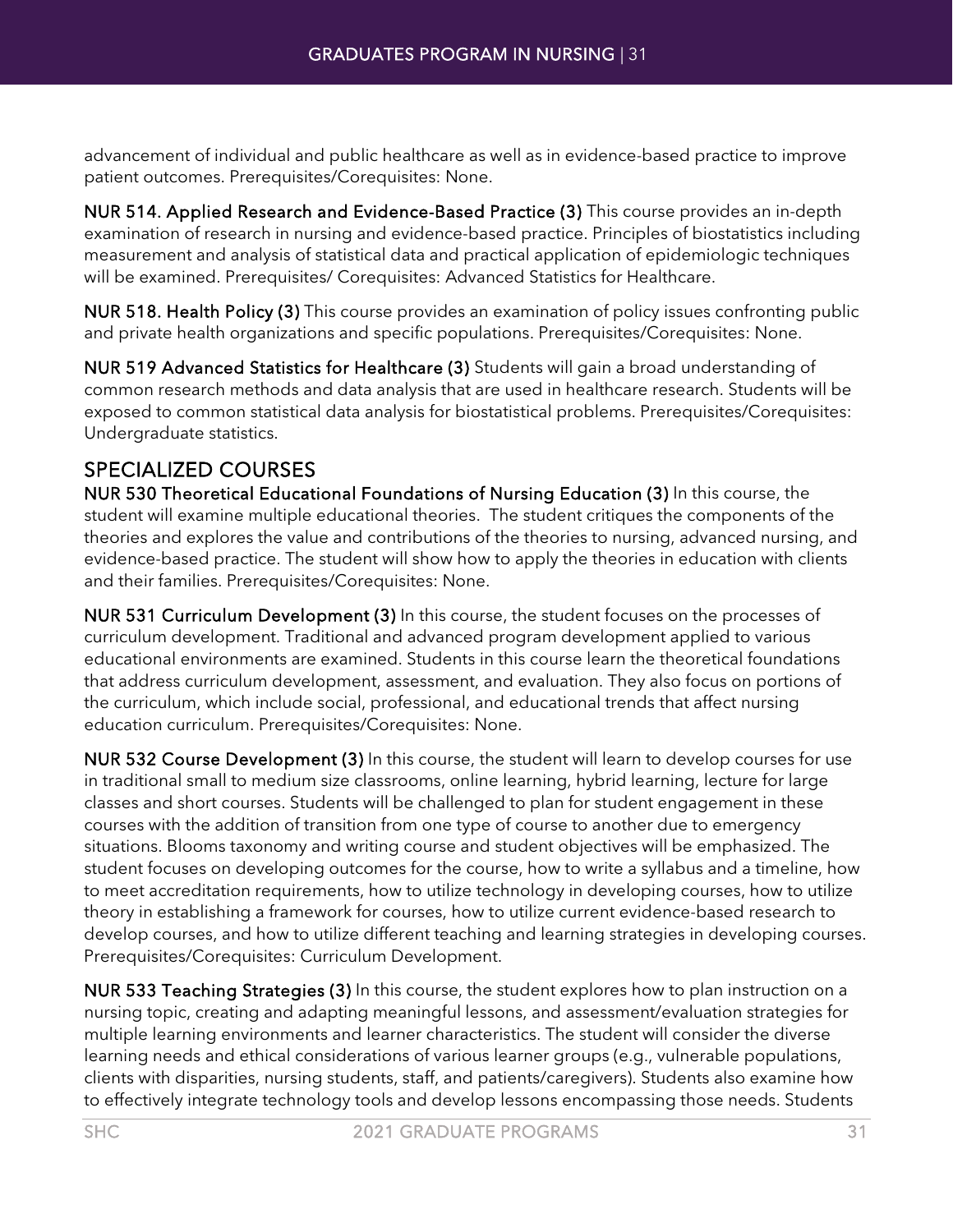will explore evaluation strategies and related outcome measurements and how technology can assist. This course includes a 45-contact-hour clinical integration experience. Prerequisites/Corequisites: Curriculum Development, Course Development.

NUR 534 Testing and Evaluation Strategies (3) In this course, the student examines educational measurement. Assessment and evaluation concepts, models, and frameworks are compared and analyzed for applicability in curriculum development. The student engages in application of measurement theory to the construction and use of educational evaluation tools. This course includes a 45-contact-hour clinical integration experience. Prerequisites/Corequisites: Curriculum Development, Course Development, Teaching Strategies.

NUR 535 Practicum for Nurse Educators (3) In this course, the student has an intensive experience in critical analysis, designed to broaden their views and support the integration of knowledge extended throughout the curriculum. This course emphasizes the application of teaching-andlearning theories and concepts in implementation of the nurse educator role. The student demonstrates the competencies essential to the nurse educator. The role is implemented, applied and analyzed in collaboration with a nurse-educator mentor. In collaboration with a nurse-educator mentor, the student continues to apply teaching and learning theories and concepts in the implementation of the nurse-educator role in an academic or clinical practice setting and continues the implementation of evidence-based teaching strategies. The student completes a scholarly project demonstrating synthesis of the advanced knowledge and skills needed to be an effective nurse educator. This course provides the student with a 225-hour immersion experience to become proficient in applying concepts from all previous courses with application in the nursing education environment. Prerequisite: All core MSN classes and Nursing Education didactic and clinical integration courses.

### MSN – CLINICAL NURSE LEADER CORE COURSES

NUR 510. Essentials of Advanced Health Assessment, Pathophysiology and Pharmacology (3) The focus of this course is to advance current knowledge of health assessment, pathophysiology and pharmacology. Students will focus on diagnostic reasoning models/theories utilizing knowledge of advanced health assessment of individuals throughout the lifespan. In addition to theory, students will perform 40 hours of clinical practice perfecting their health assessment and diagnostic reasoning skills. Clinical decision making is supported through the understanding of human physiology and pathophysiology and use of appropriate pharmacotherapeutic agents in the care of patients. Prerequisites/Corequisites: None.

NUR 514. Applied Research and Evidence-Based Practice (3) This course provides an in-depth examination of research in nursing and evidence-based practice. Principles of biostatistics including measurement and analysis of statistical data and practical application of epidemiologic techniques will be examined. Prerequisites/ Corequisites: Advanced Statistics for Healthcare.

NUR 511 Ethics in Healthcare (3) Students will investigate the role of ethics in situations encountered by healthcare professionals. Ethical theories will be explored along with decision making in healthcare, illness and other environments. Prerequisites/Corequisites: None.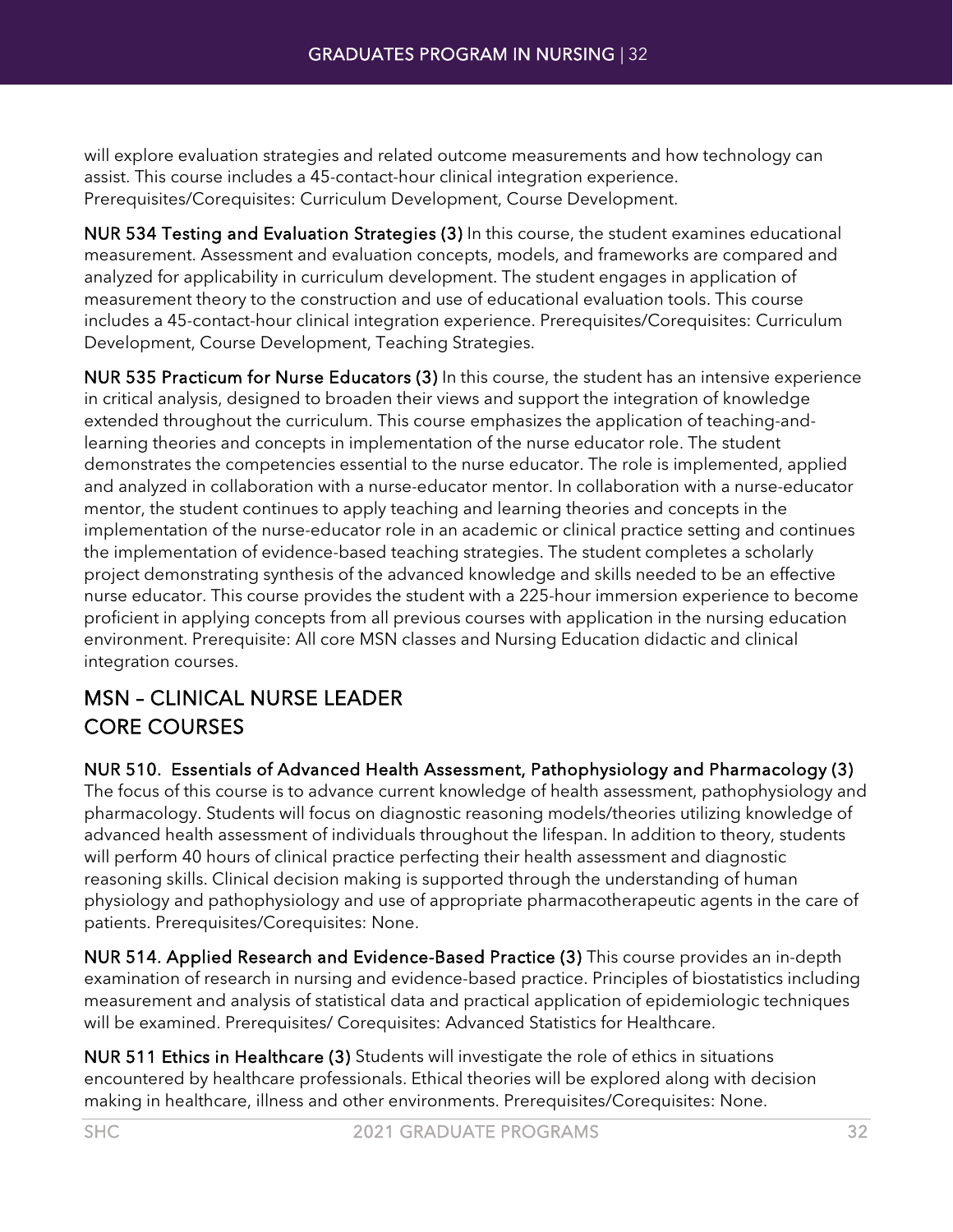NUR 512 Informatics in Healthcare (3) This course will prepare healthcare professionals to utilize data from information and communication systems. Students will utilize data and information in the advancement of individual and public healthcare as well as in evidence-based practice to improve patient outcomes. Prerequisites/Corequisites: None.

NUR 518. Health Policy (3) This course provides an examination of policy issues confronting public and private health organizations and specific populations. Prerequisites/Corequisites: None.

NUR 519 Advanced Statistics for Healthcare (3) Students will gain a broad understanding of common research methods and data analysis that are used in healthcare research. Students will be exposed to common statistical data analysis for biostatistical problems. Prerequisites/Corequisites: Undergraduate statistics.

#### SPECIALIZED COURSES

NUR 513. Theoretical Foundations for Leadership (3) This course provides an examination of theoretical models of nursing and leadership along with selected theoretical frameworks for understanding role development, organizational behavior, decision-making and conflict resolution in the healthcare environment. Prerequisites/ Corequisites: None.

NUR 518. Health Policy (3) This course provides an examination of policy issues con- fronting public and private health organizations and specific populations. Prerequisites/Corequisites: None.

NUR 520. Clinical Outcomes Management (3) This course provides the opportunity for the student to focus on clinical outcomes management for clinical populations through the delivery of evidencebased nursing practice in the areas of illness/dis- ease management, health promotion and disease reduction/prevention. This course includes a 60-contact-hour clinical integration experience. Prerequisite: All MSN core courses and NUR 513, and NUR 518

NUR 521. Care Environment Management (3) This course provides the opportunity for the student to focus on care environment management for clinical populations. This course includes a 60 contact-hour clinical integration experience. Prerequisite: NUR 520.

### CAPSTONE COURSES (REQUIRED):

NUR 522. Academic Clinical Residency (6) This course provides the student with a 300-hour immersion experience to become proficient in applying concepts from all previous courses with a specific population. Students will select settings to practice the role of the Clinical Nurse Leader on a full-time basis guided by a designated clinical preceptor and faculty partner. Prerequisite: All core MSN classes and CNL didactic and clinical integration courses.

NUR 523. The Clinical Nurse Leader Project (3) This course provides the opportunity for the student to select a specific project to be completed during the academic clinical residency. Students will collaborate with the clinical preceptor and faculty partner to identify a specific project intended to improve the health care for individuals and populations. Prerequisite/Co- requisite: NUR 522.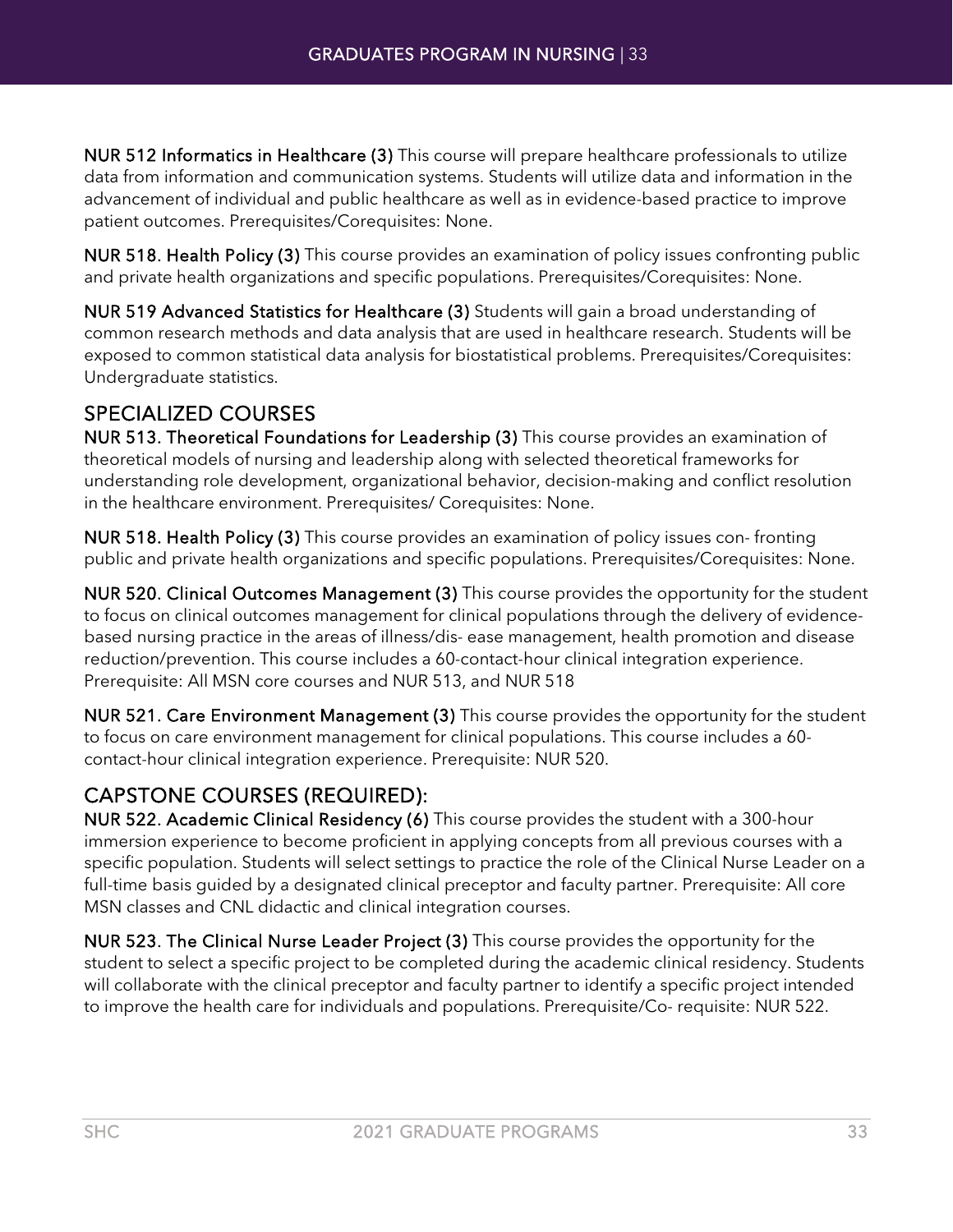## <span id="page-33-0"></span>**GRADUATE PROGRAM IN LIBERAL ARTS**

The MLA program has been temporarily deactivated and is not admitting new students at this time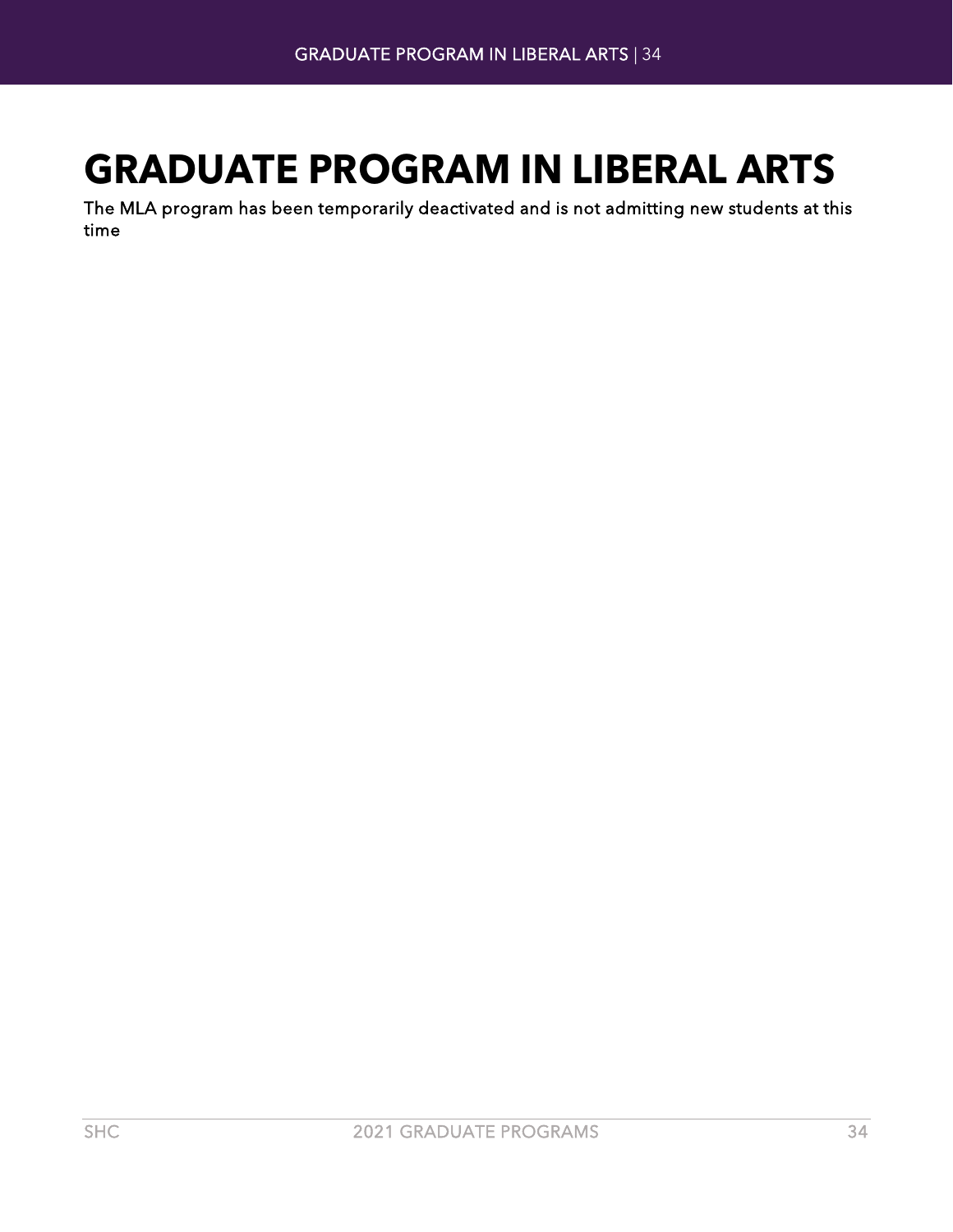# <span id="page-34-0"></span>**GRADUATE PROGRAMS IN THEOLOGY AND MINISTRY**

#### Program Director: Sr. Nelida Naveros-Cordova, PhD, 251-380-4660

Spring Hill College offers three graduate degrees in theology, in a blended format, combining in-class and online learning: the MTS (Master of Theological Studies), the MPS (Master of Pastoral Studies) and the MA (Master of Arts). Adult students who have not completed a bachelor's degree may enroll with approval of the chair, on an undergraduate level. They may pursue either the CTS (Certificate of Theological Studies) or the BA (Bachelor of Arts) in theology. These programs are designed for adult students seeking a part-time graduate program that allows them to continue in their professional or family commitments and still pursue a deeper and more contemporary understanding of Christian faith. The programs aim to be challenging and rigorous without being narrowly academic. They are deeply rooted in the Catholic tradition, but also seek to offer an expansive ecumenical vision that enters into dialogue with the many "frontiers" and challenges of the 21st century.

With limited face-to-face interaction in these programs, a scaffolded sequence for advancing students successfully through the program is embedded within the tiered structure of the program. Student interaction and community building is cultivated both by online sessions and periodical in-classroom meetings, which are also available online (Zoom or Google Meet) for distance students who are unable to attend sessions on campus in Mobile. The blended format programs consist of five elements.

- 1. Level 1 Hybrid courses combining online instruction with one required in-classroom meeting (either on campus in Mobile or online (Zoom or Google Meet).
- 2. THL 520 Theological Research Methods Fully online introduction to advanced theological research and writing.
- 3. Level 2 Fully online courses requiring advanced research and writing.
- 4. Graduate Seminars Weekend in-classroom seminars, either on campus in Mobile or online (Zoom or Google Meet).

The third and final Graduate Seminar will serve as the oral component of the Comprehensive Experience for MTS and MPS students.

5. Summer Institute of Christian Spirituality (SICS) — One-credit courses focused on specific areas of spirituality, over two consecutive weeks (or weekends) every June, also available online (Zoom or Google Meet). At least one SPT course will be expanded to three credits, qualifying as a Guided Reading Course for MTS and MA students.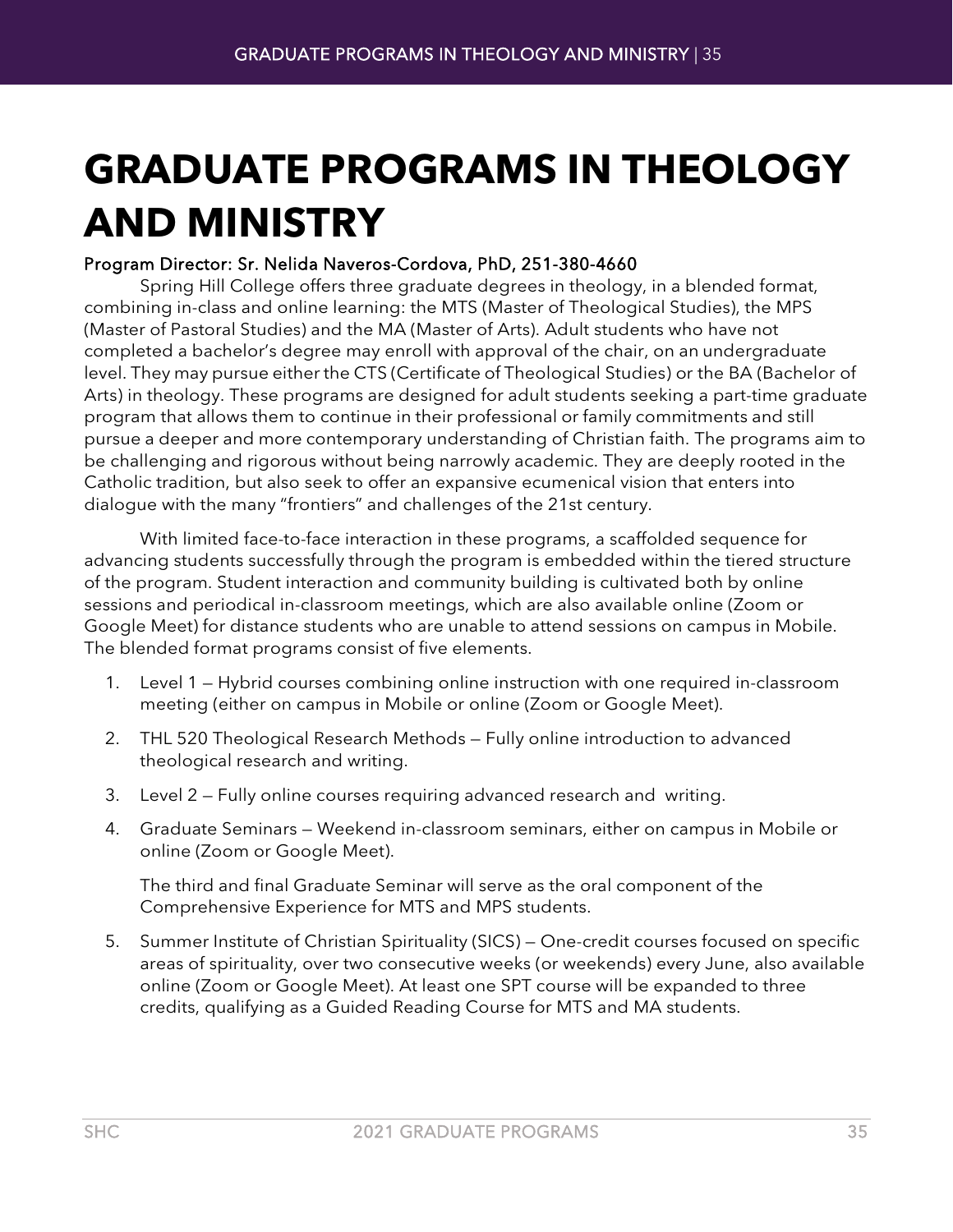#### GRADUATE THEOLOGY FACULTY

Date in parentheses ( ) after each name is the date of initial faculty appointment. Service has not necessarily been continuous since then.

- Matthew J. Bagot (2007) Associate Professor PhD, Boston College, 2010; Teaching Areas: Social Ethics, Moral.
- George B. Gilmore (1974) Professor of Humanities PhD, Fordham University, 1974; Teaching Areas: Systematic, Historical.
- Nelida Naveros-Cordoba, CDP (2019) Assistant Professor and Director of Graduate Theology Ph.D. Loyola University Chicago, 2016; Teaching Areas: Biblical.
- John B. Switzer (2006) Associate Professor PhD, Boston College, 2006; Teaching Areas: Historical, Comparative, Pastoral.
- Christopher J. Viscardi, SJ (1979) Professor, Division Chair of Philosophy and Theology, and Department Chair of Theology - STD, Gregorian University, Rome, 1980; Teaching Areas: Historical, Spirituality.
- Stephen B. Wilson (2000) Associate Professor PhD, University of Notre Dame, 2000; Teaching Areas: Liturgy, Social Ethics.

## <span id="page-35-0"></span>MASTER OF THEOLOGICAL STUDIES PROGRAM The Master of Theological Studies (MTS) degree requires <sup>33</sup> credit hours in the following

sequence: nine hours of Level 1 (hybrid) courses; THL 520 (to be completed after nine hours of Level 1 and before taking any Level 2); 12 hours of Level 2 (fully online) courses; six hours of Level 1, Level 2 or Guided Reading courses; three hours of Graduate Seminar. Students must also distribute these courses over the four areas of theology as follows: nine hours in Historical and/or Systematic; six hours each in Biblical and Moral; three hours in Pastoral; three additional hours are electives from any of the categories mentioned. In the course descriptions the respective category is indicated as B, H, S, M, P.THL 520 (the required mid-program research course) is offered every fall term.

The Certificate of Theological Studies (CTS) is awarded to students who complete the same program of study as the Master of Theological Studies, but on the undergraduate level. The CTS requires an overall B- (2.7) average and the successful completion of the comprehensive experience. It is designed for students who have not completed a college degree and take the MTS courses for undergraduate credit, with appropriate modification of assignments and expectations.

The Bachelor of Arts in Theology (BA) is an undergraduate degree awarded to students who, in addition to completing the CTS, continue their studies and complete all requirements for the BA, a total of 128 semester credit hours (See Continuing Studies section). After completion of the CTS and after completing sufficient hours toward the BA to achieve senior status, students must also take THL 496 (for a total of 36 hours). Students residing outside of metropolitan Mobile may complete the remaining course work at an accredited college or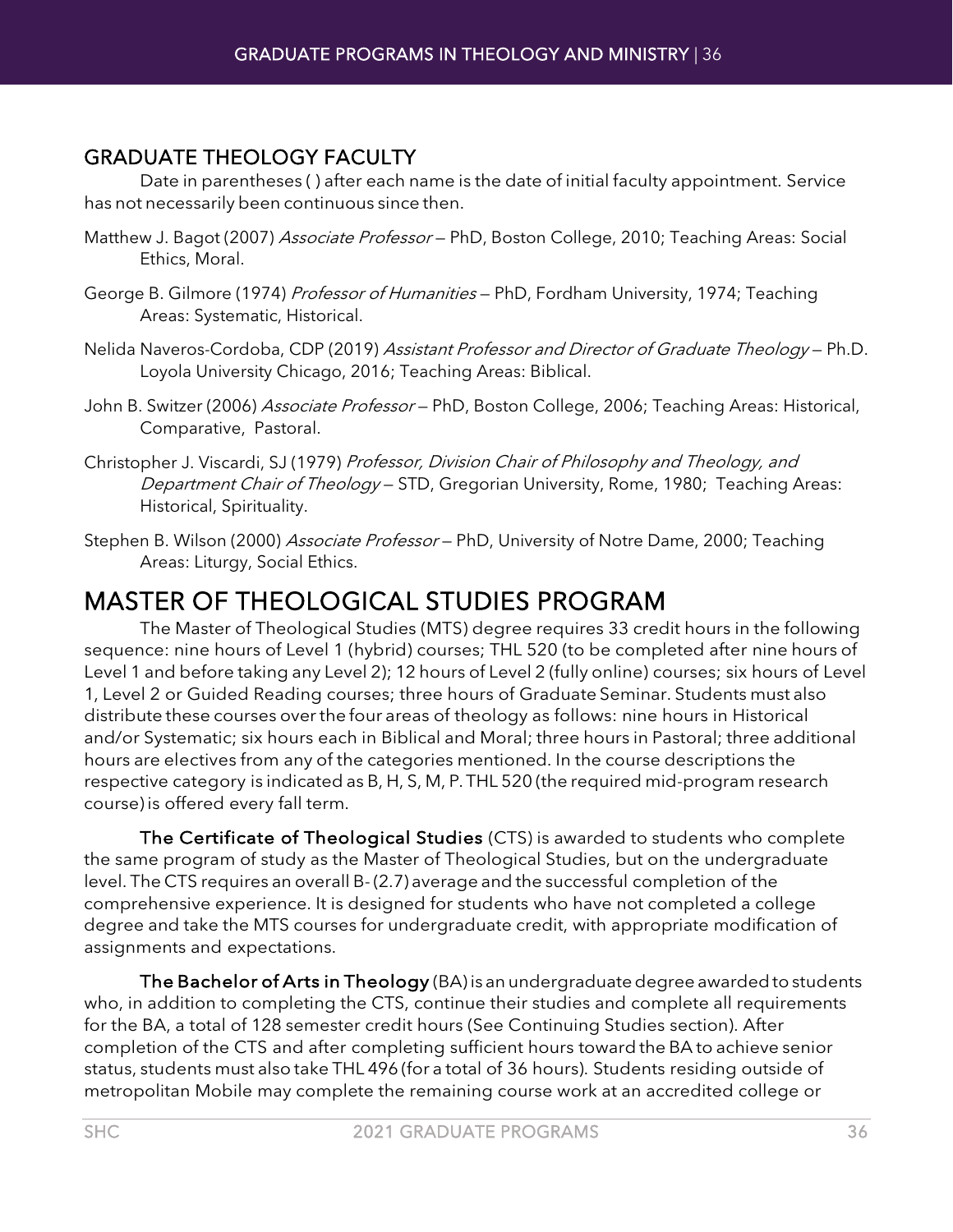university in their locality. Credit from a junior or community college is limited to a maximum of 64 semester (or 96 quarter) hours. Since this option represents a waiver of the normal requirement that the last 24 hours towards a degree be completed through Spring Hill courses only, in every individual case a request for this waiver must be submitted in writing to the Provost, by way of the Director of Graduate Theology. In addition, prior approval must be obtained for each course taken at another institution in order to assure that it will satisfythe degree requirements.

The Master of Theological Studies for Diaconate Formation degree is part of the Diaconate Formation Program. Students obtaining this degree must be part of the Diocesan Diaconate Formation program. The MTS degree requires 33 credit hours as part of a fixed curriculum (see below), offered at the monthly meetings of the Diaconate Formation Program with online course materials and discussions.

The curriculum consists of one 3-credit course and one 1-credit seminar each semester. A 1 credit spirituality workshop is also offered each year, usually in the June meeting. The first course of the program (Introduction to Biblical Studies) is an undergraduate credit course that serves as a prerequisite course for all students in the program.

#### Year 1

| Fall   | Introduction to Biblical Studies (3); Prophets (1) |
|--------|----------------------------------------------------|
| Spring | Synoptic Gospels (3); Ecclesiology (1)             |
| June   | Prayer (1)                                         |

#### Year 2

| Fall   | Patristics (3); Augustine (1)               |
|--------|---------------------------------------------|
| Spring | Vatican II (3); Philosophy for Theology (1) |
| June   | Discernment (1)                             |

#### Year 3

| Fall   | Eucharist (3); Theology of Sacrament (1)           |
|--------|----------------------------------------------------|
| Spring | Christian Ethics (3); Catholic Social Teaching (1) |
| June   | Great Master of Spirituality (1)                   |

#### Year 4

| Fall   | Christology & Trinity (3); Letters of Paul (1)                    |
|--------|-------------------------------------------------------------------|
| Spring | New Evangelization (3); Ecumenism and Interreligious Dialogue (1) |
| June   | Biblical Spirituality (1)                                         |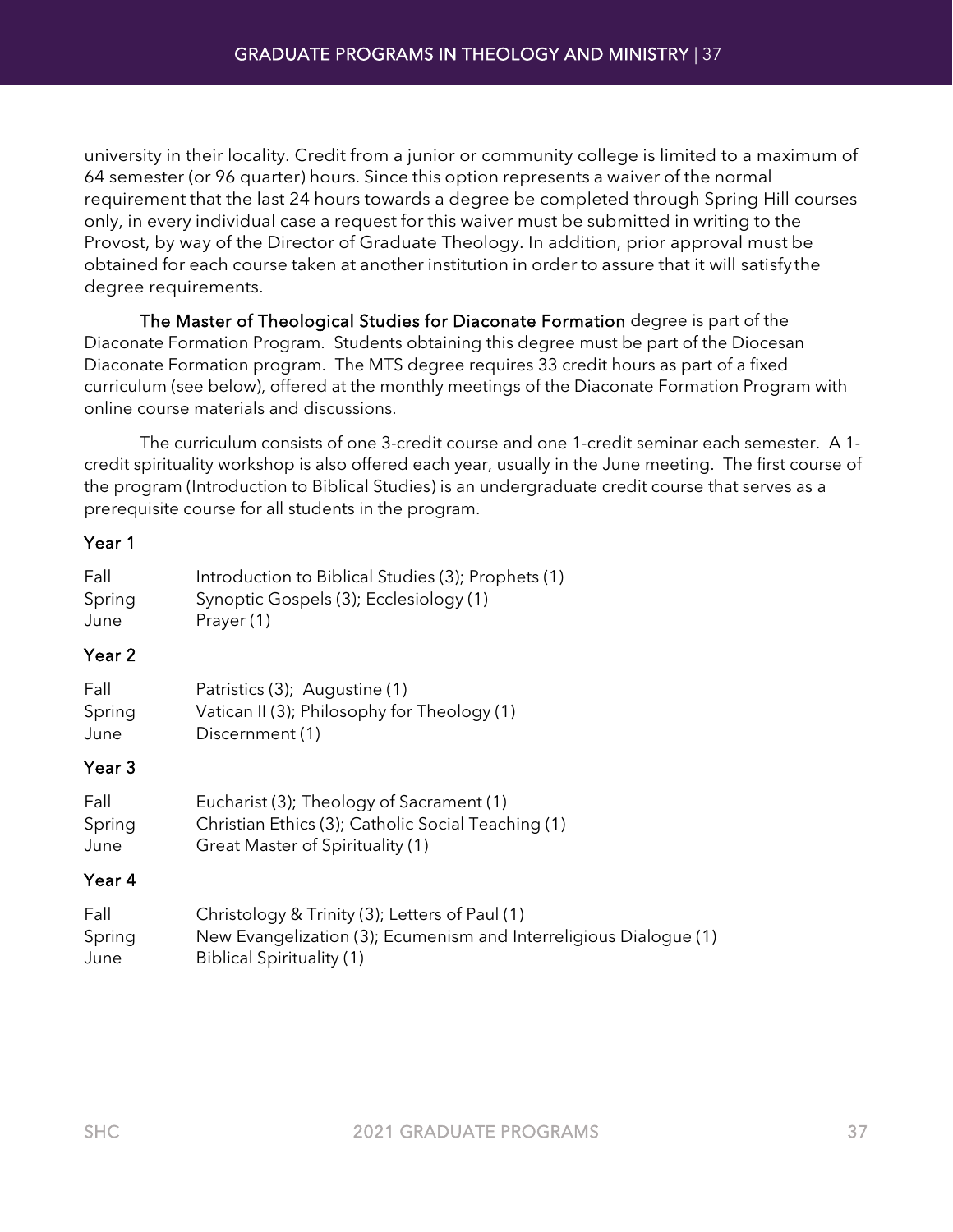# <span id="page-37-0"></span>MASTER OF PASTORAL STUDIES PROGRAM The Master of Pastoral Studies (MPS) degree program requires 33 credit hours in the

following sequence: nine hours of Level 1 courses; three hours of Practical Theology (THL 510 or THL 528); three hours of Methods (THL 520); six-nine hours of Practicum Internships (MIN 590, 595); six-nine hours of SPT courses/Guided Reading; three hours of Graduate Seminars, including the Pastoral Project Seminar (THL 580/581). Students must distribute these credit hours over the four areas of theology as follows: three hours of Biblical; three hours of Historical/Systematic and three hours of Moral. The Certificate of Spiritual Direction (CSD) Program may count for 15 hours of Practicum and SPT courses and one Level 1 Historical course (3 hours).

# <span id="page-37-1"></span>MASTER OF ARTS IN THEOLOGY PROGRAM The Master of Arts in Theology (MA) degree program requires <sup>48</sup> credit hours: <sup>13</sup>

graduate-level courses and a research thesis. This degree allows forfurther concentration beyond the MTS degree in one particular area chosen by the student (e.g., Biblical, Spiritual, Moral or Historical) and includes an extensive research project concluding in a thesis paper (75-100 pages long). The initial 33 hours are identical to the MTS degree program (see above); nine additional hours of course work in the concentration area and a six-hour thesis must also be completed. Prior to registration for the thesis, the student must pass the MA comprehensive exam and demonstrate reading competency in an appropriate foreign language, if required for thesis.

Applicants to the MA program must have at least a 3.5 GPA in their MTS course work. Formal application to the MA program can be made only after the successful completion of the MTS comprehensive experience. The written application (forms available online or from the Office of Graduate Theology) should include a statement of the proposed area of concentration and a portfolio of three of the student's best research papers written during their MTS program. After admission to the MA program, students have two years to complete the additional nine hours of course work and sit for the MA comprehensive exam. They then have six months to submit their thesis proposal for approval, after which they have two additional years to complete the thesis (THL 598/599). Students may register for one six-month extension (THL 597), but any additional extension requires approval of the Graduate Council.

Transfer students with an MTS or equivalent degree from another regionally accredited institution may also build on their degree to attain the MA, with a residency requirement (minimum hours taken through Spring Hill College) of 21 hours (including the six-hour thesis). Transfer students follow the same time line as others, but have three years for completion of their fifteen hours of course work.

<span id="page-37-2"></span>ADMISSION REQUIREMENTS<br>Students may achieve full standing through initial admission at one of three levels: unconditional, conditional or provisional. Unconditional status gives full standing upon entering the program, while conditional status and provisional status require the fulfillment of specific documentation and/or performance criteria.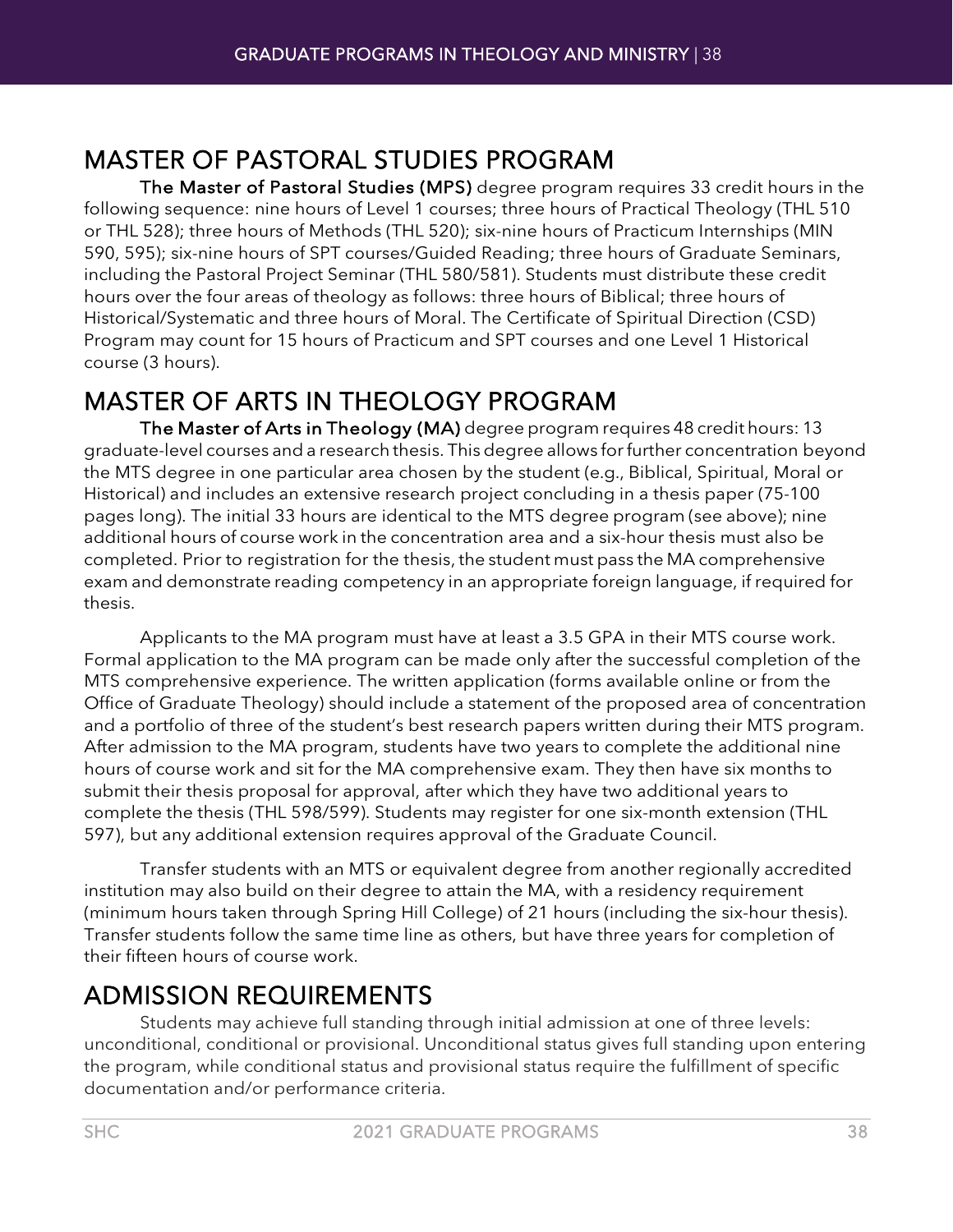#### Unconditional Admission:

- 1. A bachelor's degree from a regionally accredited institution.
- 2. Six hours of undergraduate theology, religious studies or an approved equivalency.
- 3. An undergraduate GPA of 3.0 on a 4.0 scale.

#### Conditional Admission:

- 1. A bachelor's degree from a regionally accredited institution.
- 2. An undergraduate GPA of 2.5 on a 4.0 scale.
- 3. Approval by the director of graduate theology.

Students admitted on a conditional basis must achieve a GPA of 3.0 or higher and/ or the equivalent of six hours undergraduate theology before completion of their fifth graduate course. The undergraduate prerequisite may be fulfilled either by completing additional courses (audit, easy listening, undergraduate or graduate) or by supplying documentation of course equivalencies, such as courses or workshops in a ministry formation program or catechetical institute.

#### Provisional Admission:

Provisional status is granted to all students who have not yet completed their required documentation. Students may not register for more than six credit hours in provisional status. In addition to new degree-seeking students, non-degree and transient students as well as graduating seniors in good standing who have not yet completed their undergraduate degree are eligible to take up to, but not more than, six hours of graduate course work on this basis. In all cases, students are expected to submit required documentation within six months.

#### Attendance:

Because the graduate theology program requires only six on-site meetings, students are required to attend all six (Level 1 courses and Graduate Seminars). Every Level 1 course requires one in-classroom, on-site meeting (offered in Mobile and in Atlanta). Every student taking a Level 1 course is required to attend one of the meetings. Exceptions will be made only for extreme circumstances and must be approved by the Director of Graduate Theology.

#### Transfer Credit:

Details are provided in the Graduate Program Policies (see above: "Transfer of Credit" and "Residency"). Upon entering the program, a maximum of nine hours credit will be accepted towards degree programs and six hours towards certificate programs. Approval of transfer credit will also limit eligibility for conference credit (see the following entry) to a combined maximum of nine hours for degrees or six hours for certificates.

#### Conference Credit:

Subject to approval by the Director of Graduate Theology, participation in conferences or workshops with graduate-level study in theology, ministry or spirituality, and appropriately qualified presenters may be supplemented by additional readings and written assignments for graduate credit (in the MPS or CSD programs). A grade and course number will be posted on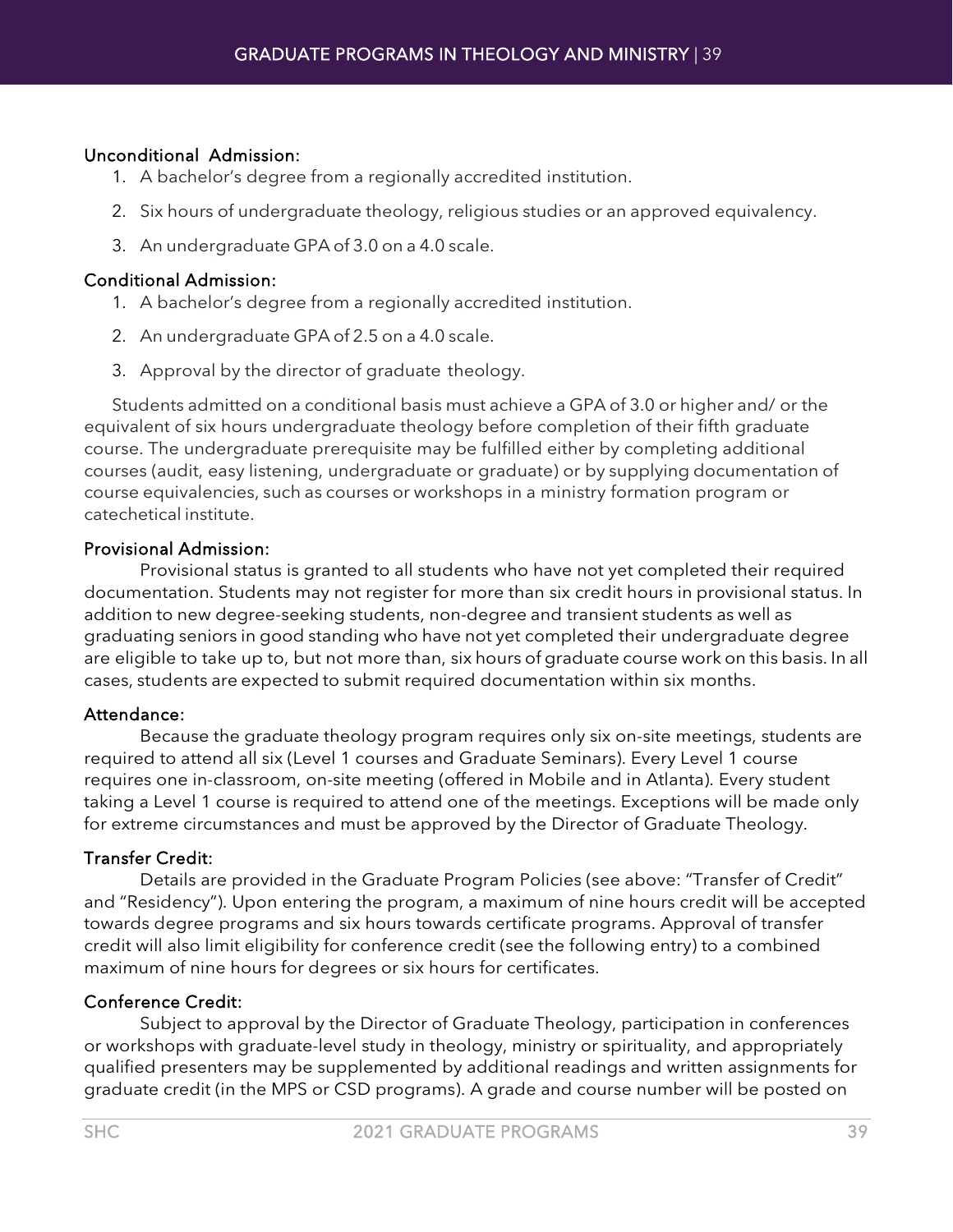the transcript, equivalent to the appropriate course listing in the Bulletin. A maximum of three conference credits will be awarded to a given student, with each credit equivalent to 10-12 contact hours.

## <span id="page-39-0"></span>GRADUATION REQUIREMENTS

#### MTS/MPS PROGRAMS

- 1. Completion of 33 semester hours of course work with a minimum GPA of 3.0.
- 2. Satisfactory completion of comprehensive experience during the last semester of enrollment.
- 3. Completion of all requirements within six calendar years of initial enrollment.

#### MA PROGRAM

- 1. Completion of 42 semester hours of course work with a minimum GPA of 3.0.
- 2. Successful completion of the MA comprehensive examination and demonstration of reading competency in an approved foreign language, if required forthesis.
- 3. Completion of a six-credit-hour research thesis, evaluated by the faculty director and second reader (chosen by the student from the theology faculty and approved by the director of graduate theology), with a minimum grade of B, and presentation of two bound copies of thesis to the theology department.
- 4. Completion of all MA requirements within four and a half calendar years of formal acceptance into the MA program.

### COMPREHENSIVE EXPERIENCES

#### MTS Comprehensive Experience:

The comprehensive experience for MTS graduates requires both written and oral components. The written comprehensive requires three essays chosen randomly out of five comprehensive questions provided to the student. The Comprehensive (3rd) Graduate Seminar serves as the oral component. At the Comprehensive Graduate Seminar, the graduating student will make a presentation of their faith journey as a synthesis of their MTS program and answer questions.

#### MPS Comprehensive Experience:

The MPS comprehensive experience consists of a final Pastoral Project and Paper as part of the student's Pastoral Project Seminar (THL581). The student will present a summary of their Pastoral Project to a gathering of faculty and students. There are no written comprehensives forthe MPS degree.

#### MA Comprehensive Experience:

The MA comprehensive involves an oral examination based on a required reading list from the student's particular concentration area and is the prerequisite for writing the thesis.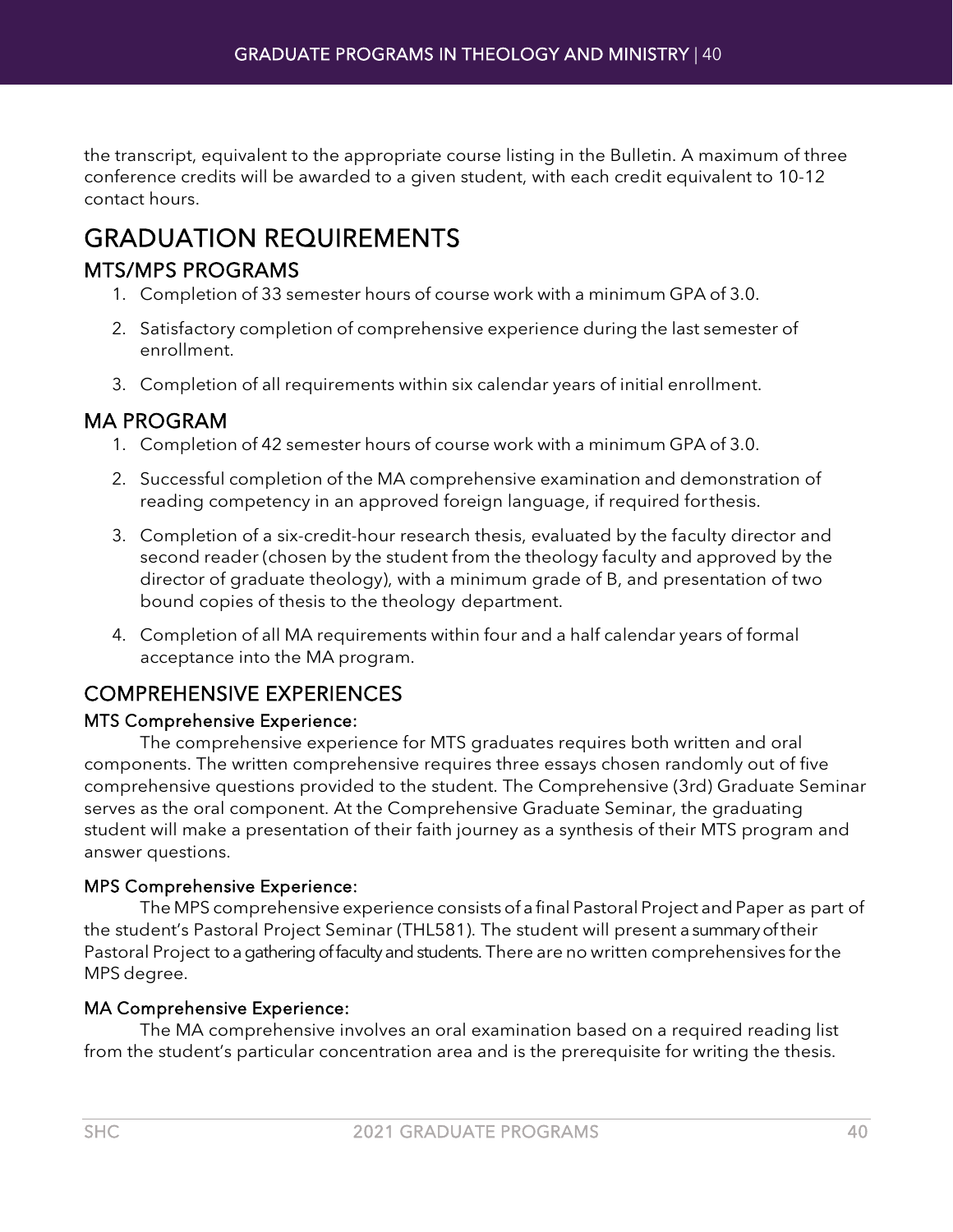#### CTS Comprehensive Experience:

The CTS comprehensive includes both written and oral synthesis of the program as a whole.

#### GRADUATION EXERCISES

All students receiving the MTS, MPS or MA degree, as well as recipients of the BA or CTS, are expected to participate in the personal synthesis retreat immediately preceding graduation as well as the Baccalaureate Mass and the commencement exercises. These events provide a final experience of shared reflection and celebration to those graduating.

#### TUITION

Because Spring Hill offers its theology programs as a service to the region's community of faith and as an expression of its basic mission, the cost per credit hour reflects a generous tuition reduction which is applied toward all students; the same fee applies to graduate, undergraduate and audit levels. In addition, students may take courses through the "Easy Listening" option at a greatly reduced tuition on a space available basis. Priority is given to those fulfilling prerequisites and to graduates of Spring Hill's adult theology programs. No credit is awarded, and no record or transcript is maintained.

#### COURSE DESCRIPTIONS

For each course, the equivalent undergraduate course number is given in parentheses and the course category is indicated by the appropriate letter(s): B, H, M, P, S orE.

### LEVEL 1 COURSES:

THL 502 (343). Theology of Sacrament (3) S/H A study of the history and theology of individual sacraments and of sacraments in general. This course examines both classic views (Cyril of Jerusalem, Augustine, Aquinas, Trent) and recent developments, especially the teaching and reforms of Vatican II.

THL 503 (386). The Synoptic Gospels (3) B A study of the literary development that culminated in the written Gospels. An exposition of the historical-critical and literary tools for studying the Gospels and an in-depth study of each Gospel's unique context, style and themes.

THL 504 (388). Pentateuch (3) B The course first examines the sources that were eventually combined to form the narratives we now have. The characteristics and historical settings of each source will be studied. Then various narratives will be studied in view of the place of the Pentateuch in the canon.

THL 505 (331). Prophets (3) B The course examines the historical context, literary style and theological themes of the major prophets from the Assyrian, Babylonian and Persian periods. Questions about the nature of revelation and prophecy as well as the fulfillment of the prophets in the New Testament will be addressed.

THL 506 (351). Foundations of Christian Ethics (3) M The courseanalyzes thefundamental themes of contemporary ethical theory, especially as expressed within the Christian theological tradition. Also, dialogue/conflict between the Roman Catholic Church's traditional teaching and contemporary ethical perspectives are examined.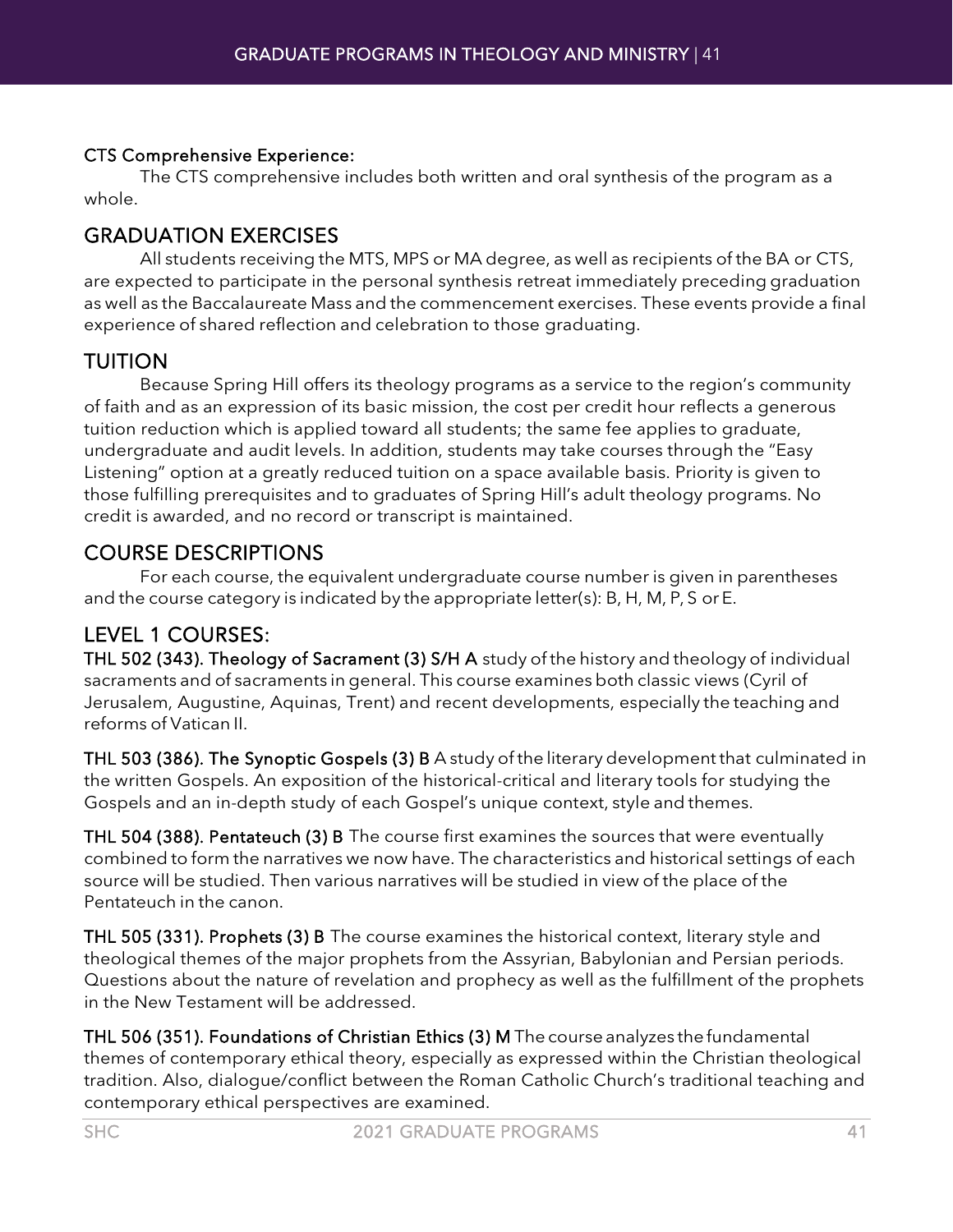THL 507 (352). Christian Social Ethics: Contemporary Issues (3) M The course examines issues which arise from a pluralistic society in the social arena, viewed from a Christian context; e.g., duty of government as perceived by both classical and contemporary thinkers, the duties of citizens, social justice, war and peace, ecological responsibility, foundations of human rights.

THL 508 (363). American Religious History (3) H The course is an introduction to the principal developments of religious experience and religious thought in the history of America and a consideration of their impact on American culture.

THL 509 (385). Comparative Religions (3) H The course provides an academic and cross-cultural study of religion in the human experience, introducing major world religions with emphasis on breadth, systematic depth and experiential sympathy.

THL 510. Introduction to Practical Theology (3) P Required for the Masters of Pastoral Studies (MPS), the course provides an introduction to theological praxis: the intentional movement from pastoral practice and engagement in ministry, as currently experienced, to reflection upon theory and back again to practice.

### REQUIRED CORE COURSE:

THL 520. Theological Research Methods (3) A graduate-level introduction to the nature, tasks and methods of theology, with practical preparation for theological research and writing. It will explore the foundations of critical theological study, the relationship between faith and reason, the sources of theology (including the relationship between scripture, tradition, and experience) and the development and interpretation of doctrine. This course is offered once a year in an online format and is required for all students in the MTS and MPS programs after completing at least 3 Level 1 courses and before taking any Level 2 course.

### LEVEL 2 COURSES:

THL 521 (441). Eucharist (3) P/S/H The course examines the Eucharist as the central sacrament in the life of the Church, considered from its biblical, historical, theological and moral dimensions. It offers an analysis of the structural elements of the rite and a survey of the interplay of liturgical traditions, popular piety and theological reflections at critical moments in churchhistory.

THL 522 (425). Christian Initiation (3) P/H The course studies the history, theology and practice of the sacraments of Christian initiation (Baptism, confirmation and Eucharist). It examines the historical evolution and contemporary understandings of Christian initiation, including a pastoral commentary on the renewed rites (RCIA/ RCIC).

THL 523 (451). Christian Spirituality (3) P The course intends to provide an understanding, both intellectual and experiential, of the spiritual life from a Christian perspective. The course focuses on major themes of contemporary Christian spirituality as well as investigate selected classics from the history of spirituality.

THL 525 (455). History of Spirituality (3) P/H The course studies the development of major traditions or particular authors of spirituality throughout the history of Christianity: e.g., Desert Monks; Spanish Mysticism; Julian of Norwich or Thomas Merton.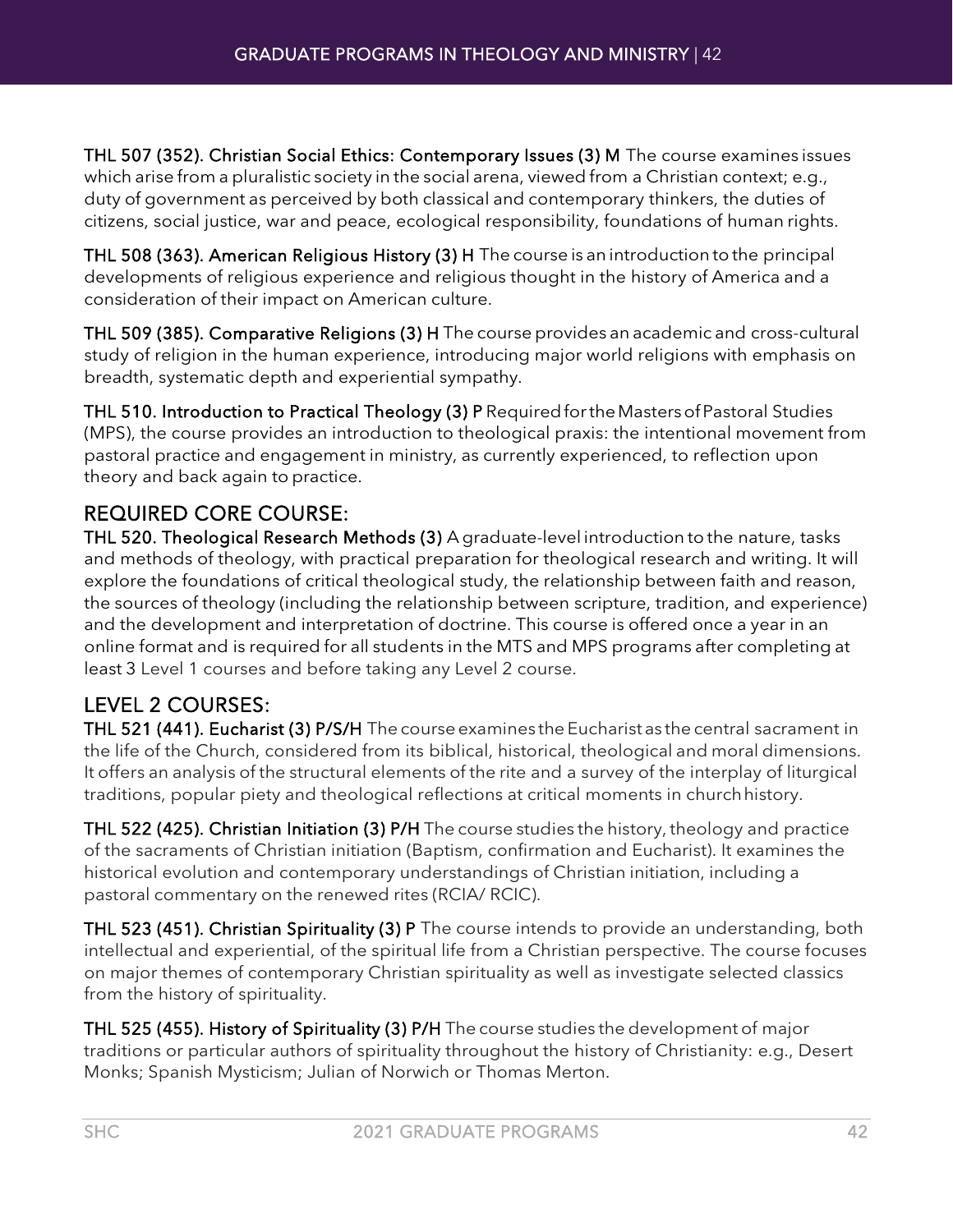THL 526 (440). Reconciliation (3) P/S As an expression of the atoning work of Jesus Christ, reconciliation stands at the center of Christian belief and practice. The course explores reconciliation in its broader ecclesial context from a variety of angles: liturgical, systematic and moral.

THL 528 (421). Religious Education (3) P A study of the theory and practice of religious education, with emphasis on curriculum study, writing lesson plans, teaching practices and classroom management strategies. The course is designed for educators who will work either in Catholic schools or in parish programs. The laboratory experience (teaching component) is an important part of this course.

THL 529 (425). Special Topics in Church and Ministry (1-4) P Thecourse explores topics of current interest such as the new rites of Reconciliation, the revised Code of Canon Law, the diaconate and the role of women, examining them in an historical perspective.

THL 532 (332). The Johannine Gospel and Epistles (3) B The coursepresents two complementary aspects of the Johannine writings. First, an understanding of this "spiritual" gospel through an analysis of its structure, symbolism, distinct literary traits and theological vision. Second, the Johannine community of the late first century as reflected in John's Gospel and Epistles.

THL 533 (333). The Pauline Letters and Theology (3) B Thecoursestudies theactual settings of the Pauline Epistles, examining questions of authenticity, basic structure, integrity, life situation, chief problems and distinctive traits. The course also analyzes the major themes of Pauline theology, such as faith, law, justification, atonement, Christian anthropology and Christology.

THL 538 (431). Wisdom Literature (3) B Concentrating especially on the Psalms and Job, the course examines the literary style and themes of these books and will examine their historical, theological and liturgical settings.

THL 540 (499). Philosophy of Religion (3) S The course examines the critical problems involved in concepts of God; e.g., God and human freedom, rational proofs of the existence of God, God and the problem of evil, God and the possibility of change, faith and human knowledge and the objectivity of religious experience.

THL 541. Philosophy for Understanding Theology (3) S The course provides a general survey of Western philosophical thought and how it has been used in Christianity, such as in the ecumenical councils, Christology, Trinitarian theology and sacraments.

THL 542 (469). The Catholic Tradition: History & Development of Doctrine (3) S/H An historical overview of the major areas of Catholic teaching: trinity, church, grace, eschatology, etc., the course examines the underlying connections that integrate the various domains of Christian theology. It also focuses on those turning points in church history (e.g., the ecumenical councils) which have shaped the development of doctrine.

THL 543 (344). Christology and Trinity (3) S/H In the course a major"modern" Christological text is examined as a focus for the historical and doctrinal development of the material. Concepts of Christian anthropology and the Trinitarian understanding of God are alsoincluded.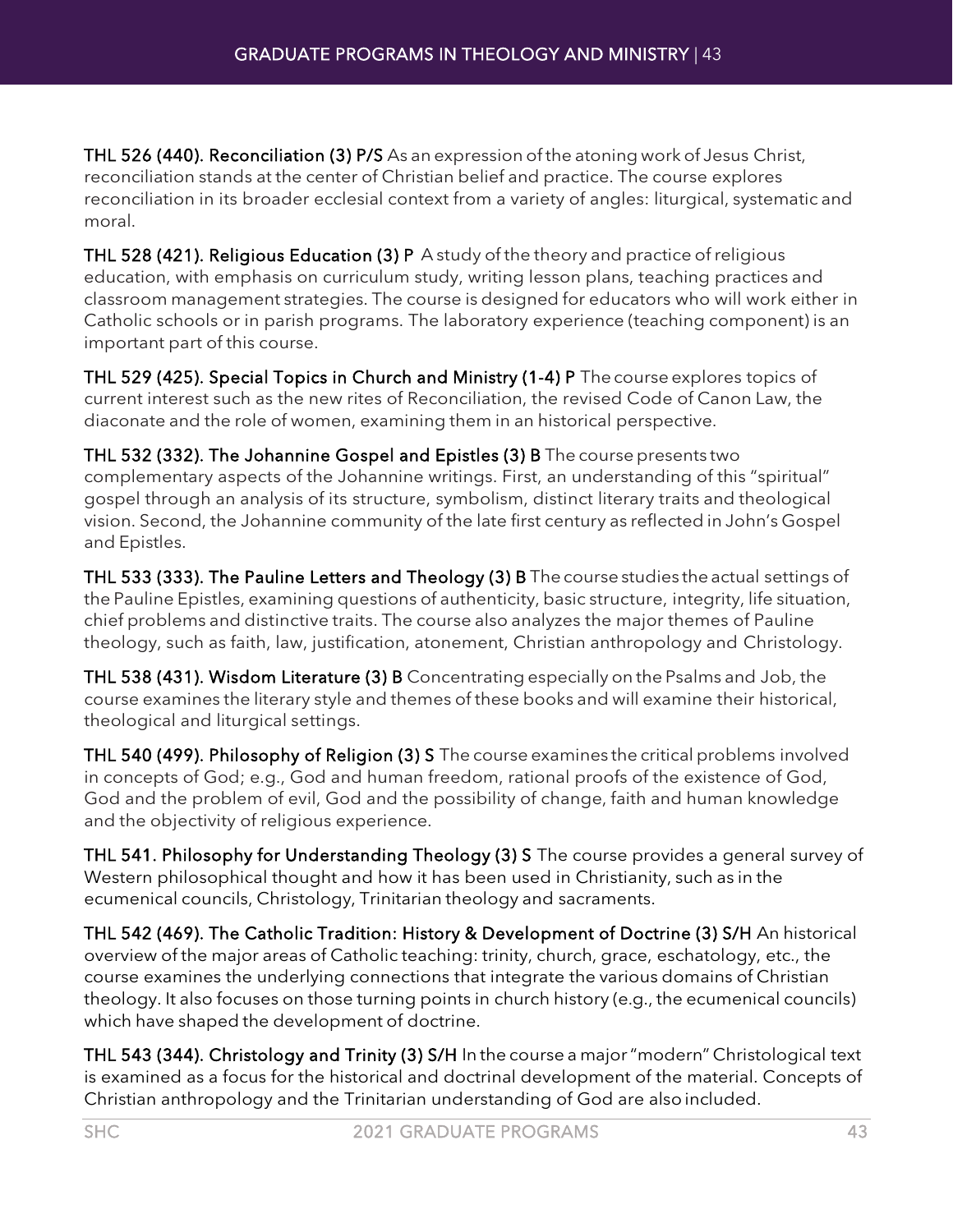THL 544 (342). Theology of Church (3) S/H The course provides an historical and systematic study of the Christian community: its structure, its nature and its mission. The course focuses especially on the path-breaking work of Vatican II.

THL 549 (469). Major Theologian (3) S/H The course provides an in-depth study of the life and works of an eminent theologian: e.g., Origen, Augustine, Anselm, Aquinas,Luther,Calvin, Teilhard de Chardin, Rahner.

THL 552 (353). Human Sexuality and Marriage (3) M The course analyzes contemporary issues in sexual ethics in the light of the Roman Catholic tradition. The historical development of that tradition is examined and critically evaluated. Issues addressed in the course are: Christian marriage as a communion of love characterized by fruitfulness, fidelity and permanence; current problems; issues of canon law.

THL 553 (354). Religion & International Politics (3) M Religion hasbeen a source of many of the world's deadliest conflicts, but has also led to powerful acts of forgiveness, peacemaking and conflict resolution. A major theme of the course is the ambivalent role religion plays in global affairs, with particular focus on Islam, human rights discourse and United States foreign policy.

THL 554 (350). Catholic Social Thought (3) M One of the ongoing tasks of the Church is the effort to positively engage the larger world. In the modern era Christians face developments such as the Industrial Revolution, laissez faire capitalism, Marxism, consumerism and modern warfare. The course offers a critical study of the Church's official response to these developments, known collectively as Catholic Social Teaching.

THL 560 (461). Early Christianity: The Church Fathers (3) H Thecourseexplores the history and theology of the early Church by focusing on the careers and contributions of major Fathers of the Church such as: Origen, Cyprian, Athanasius, the Cappadocians andAugustine.

THL 561 (461). Medieval Christianity (3) H The course examines the history and major theologians of the medieval Church. Topics include: monasticism, developments in the papacy, the rise of the mendicants, scholasticism and mysticism.

THL 562 (462). Reformation (3) H The causes, history and theological shifts of the Protestant Reformation are the focus of the course. After considering the state of European Christianity at the beginning of the sixteenth century, the course analyzes various movements and leading theologians of the Reformation, especially Martin Luther and John Calvin.

THL 563 (462). Christianity in the Modern Era (3) H The course examines religious, ecclesial and theological movements which shape and influence contemporary Christianity from the eighteenth century to the present. Special consideration is given to the political and intellectual currents which have shaped contemporary Christian faith.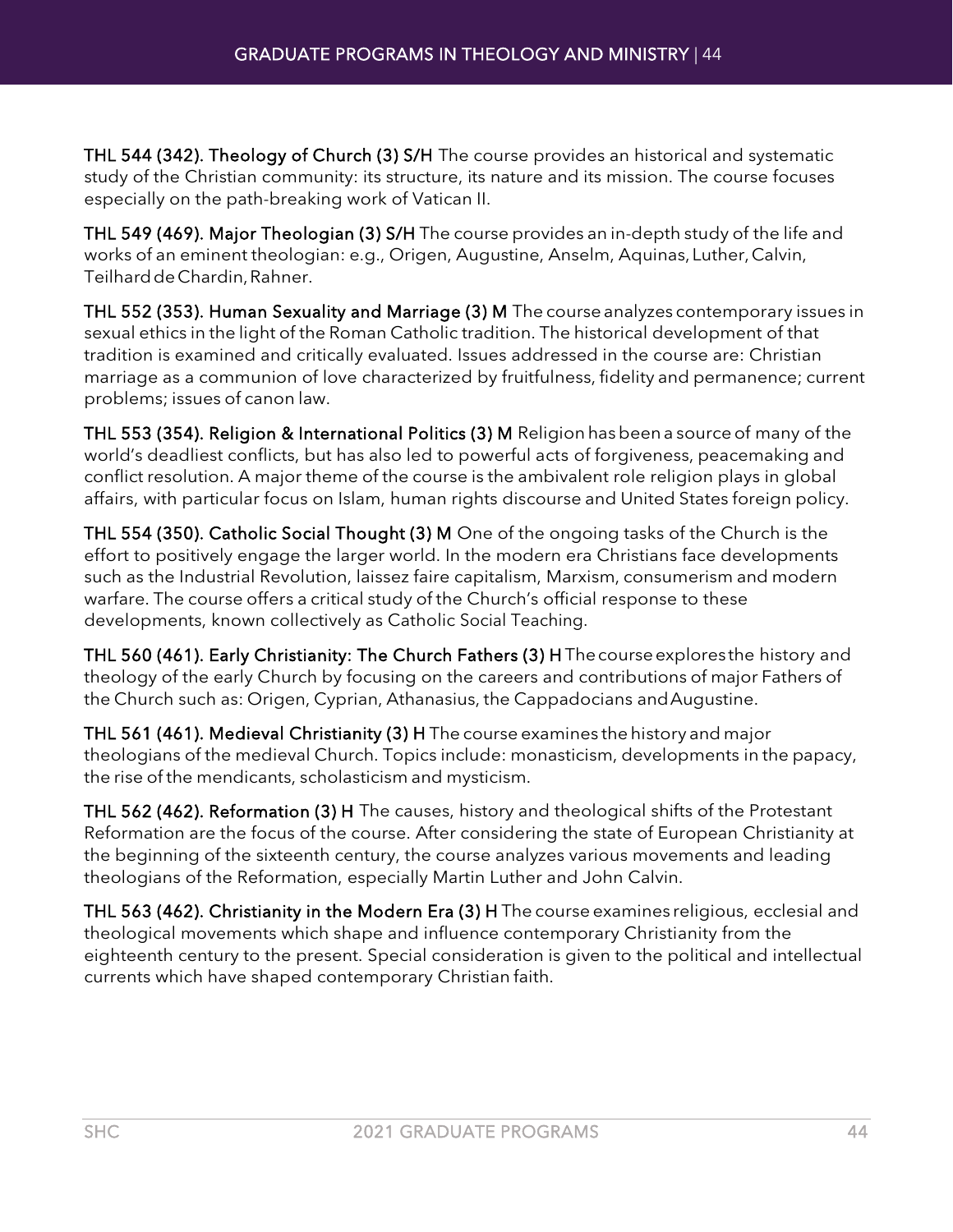THL 572. Pastoral Guided Reading (3) P THL 573. Biblical Guided Reading (3) B THL 574. Moral Guided Reading (3) M THL 575. Historical Guided Reading (3) H

THL 580. Graduate Seminar (1) The Graduate Seminar is a one-credit, weekend course focused on a particular topic and led by an individual faculty member. Readings prior to the weekend course and a writing assignment following the course will be required. Seminars will be offered in both Mobile and Atlanta at least once a year. The final Graduate Seminar will serve as the oral component of the Comprehensive Experience. Three Graduate Seminars are required forthe MTS and MPS degrees (no more than three count for credit toward thedegree).

THL 581. Pastoral Project Seminar (1) The Pastoral Project Seminar serves as the final Graduate Seminar and as the comprehensive experience (written and oral) for graduating MPS students. The student develops and implements a pastoral project and submits a written summary using the methodology of practical theology. The student gives a visual presentation of their project to faculty and students (must have completed two previous THL580 courses).

THL 589 (499). Special Projects in Theological Reflection (1-4) The courseoffers specialized topics and interdisciplinary themes which broaden or deepen the scope of theological studies, such as Psychology and Religion, Myth and Ritual, Religion and Literature. In appropriate cases the course is available for credit in related areas.

THL 590 (490). Intensive Reading Seminar (3) Thecourseis a seminar-style, in-depth study of the writings of a particular theologian or theological school. Prerequisites: 18 hours graduate theology or permission of chair of theology. Primarily for students in the MA program.

THL 597. Thesis Project Extension (0) Exclusively for students registered for the Master of Arts thesis (THL 598/599), who have not completed their thesis within the limit of two years. The course grants six additional months for completion of the thesis; it is non-credit but is charged a tuition fee equivalent to three credit hours.

THL 598/599. Thesis Project I/II (3) Exclusively for students formally admitted to the Master of Arts thesis; equivalent to a total of six credit hours. As their final requirement, all MA candidates must register for both THL 598 (first semester of their thesis project) and 599 (covering up to three additional semesters).

# <span id="page-44-0"></span>MINISTRY AND PRACTICUM WORKSHOPS<br>Workshops focusing on the practical dimensions of the different areas of ministry (religious

education, liturgical, family, social outreach), offering further training in methodology, planning and leadership, will be offered in collaboration with local diocesan offices, according to demand and availability of instructors, generally drawn from qualified ministry professionals living or working in the diocese. These workshops may be taken through the "Easy Listening" option for personal enrichment or as continuing education, for undergraduate credit or for graduate credit as part of the Master of Pastoral Studies degree (see above).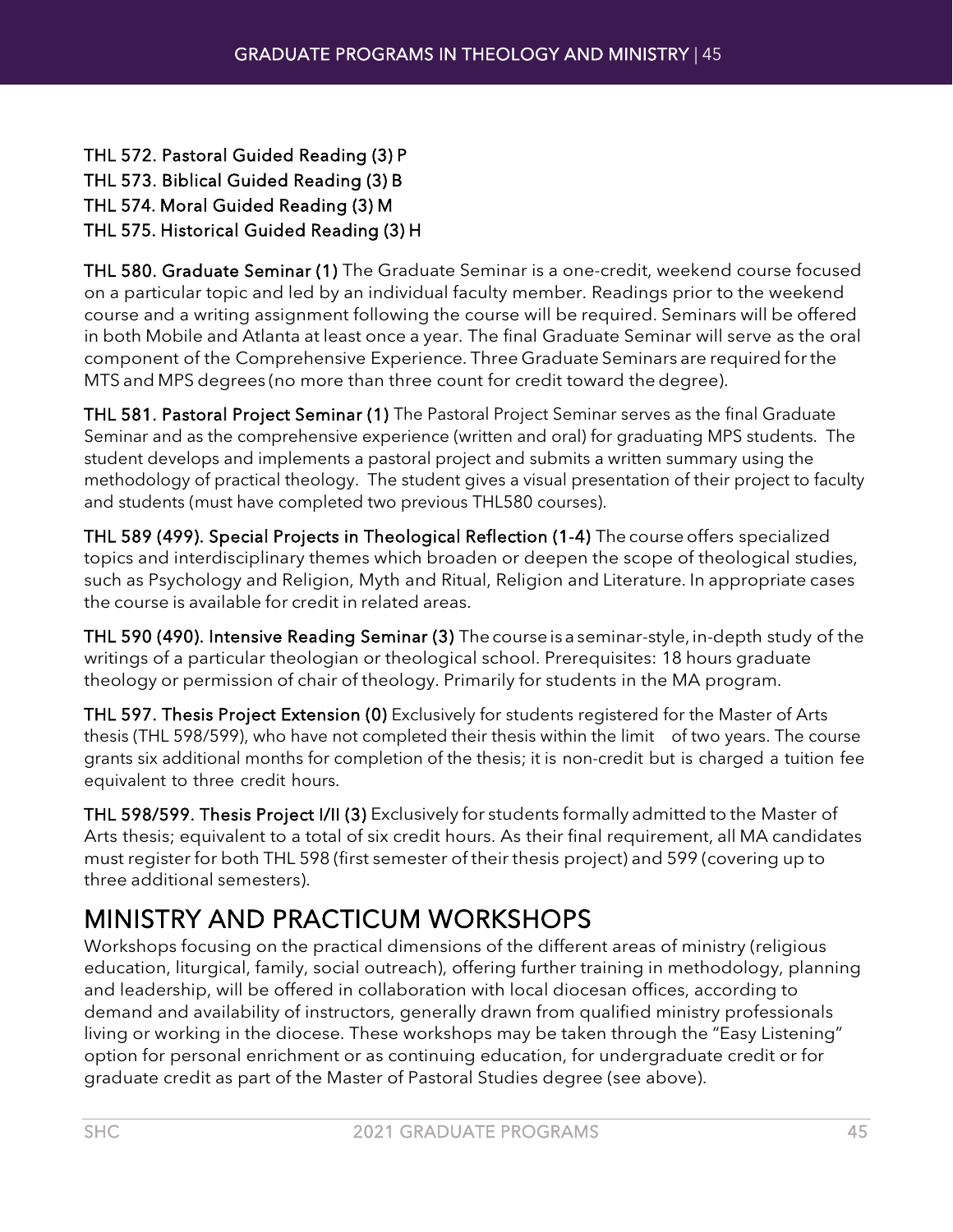### COURSE DESCRIPTIONS

MIN 590. (390/392). Field Education (1-4) This ministry practicum offers a work/ learning experience at an approved placement, under the supervision of a mentor and including a weekly reflection meeting, journaling and final paper. Designed to offer students practical ministry experience and opportunities for theological reflection in a seminar setting, one credit of the practicum will require approximately 30 hours at the placement site. (MPS program)

MIN 595 (395). Special Topics in Ministry (1-4) These workshops or seminars address particular, applied aspects of various areas in pastoral ministry. Workshops (single-session events) or seminars (multiple sessions) focus on particular issues related to ministry; one credit will require a minimum of five contact hours, along with readings and a paper. When taken for graduate credit, they include additional reading requirements and a research paper or project. (MPS program)

### COURSES FOR DIACONATE FORMATION PROGRAM

THL 430. Introduction to Biblical Studies (3) An undergraduate introduction to Biblical Studies, designed to serve as the foundational course for the Master's degree for the Permanent Diaconate Formation. The course examines Catholic biblical theology and interpretation, as articulated in Vatican II and subsequent Church teaching. It also introduces the methodologies and theories for studying the Bible, providing examples from selected sections of the Old and New Testaments. This course is a prerequisite for all courses in the degree program.

THL 621. Eucharist (3) The course examines the Eucharist as the central sacrament in the life of the Church, considered from its biblical, historical, theological and moral dimensions. It offers an analysis of the structural elements of the rite and a survey of the interplay of liturgical traditions, popular piety and theological reflections at critical moments in church history.

THL 631. Synoptic Gospels (3) A study of the literary and theological development that culminated in the written Gospels. An exposition of the historical-critical and literary tools for studying the Gospels and an in-depth study of each of the three synoptic Gospel's unique context, style and themes.

THL 635. Prophets (1) The course will be give an historical and literary overview of the major prophets in the Old Testament and methods for studying the prophets. Students will then pick one prophet to study in depth and present their research to the class using PowerPoint or Prezi.

THL 636. Letters of Paul (1) The course studies the authenticity, basic structure, integrity, life situation, chief problems and distinctive traits the major letters of Paul. The major themes of Pauline theology, such as faith, law, justification, new creation, eschatology and Christology, will also be examined. Students will present their findings in a presentation.

THL 643. Christology and Trinity (3) The course uses classic and contemporary texts to study the historical and doctrinal development of the Church's expression of its understanding of Christ as God and man. Concepts of Christian anthropology and the Trinitarian understanding of God are examined.

THL 644. Vatican II (3) The course focuses on the path-breaking work of Vatican II. It will present the history leading up to the council, the goals set by Pope John XXIII, and the role of Pope Paul VI in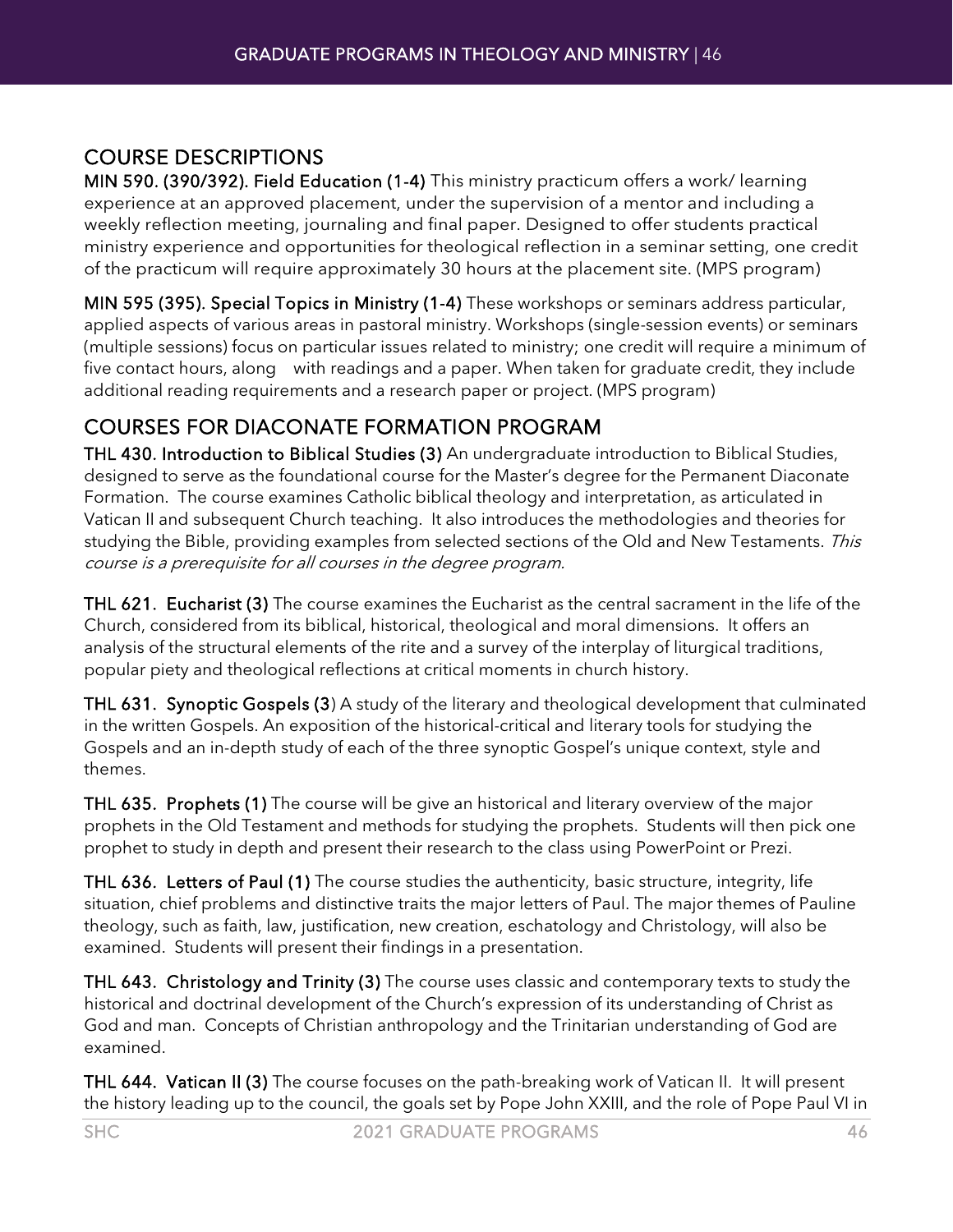concluding and promulgating its documents. The major documents will be examined in depth, with a reflection on the ongoing implementation of the reforms the council inaugurated.

THL 645. Ecclesiology (1) The course provides an historical and systematic study of the Christian community: its structure, its nature, its mission and its historical development. Students will give a presentation of some aspect of the Church.

THL 646. Augustine (1) The course will focus on Augustine of Hippo, "the father of western theology" through the lens of his *Confessions*. The goal is to understand the deep and far reaching theological legacy of Augustine. Students will present on some aspect of that legacy.

THL 647. Philosophy for Understanding Theology (1) The course provides a basic survey of Western philosophical thought and how it has been used in Christianity. Students will present on the philosophical basis for the ecumenical councils, Christology, Trinitarian theology and sacraments.

THL 648. Theology of Sacrament (1) A study of the history and theology of individual sacraments and of sacraments in general. This course examines both classic views and recent developments, especially the teaching and reforms of Vatican II.

THL 651. Foundation of Christian Ethics (3) The course analyzes the fundamental themes of contemporary ethical theory, especially as expressed within the Catholic theological tradition. Also, dialogue/conflict between the Roman Catholic Church's traditional teaching and contemporary ethical perspectives are examined.

THL 655. Catholic Social Teaching (1) The course will study the Church's effort to positively engage the larger world. The course offers a critical study of the Church's official response to the developments of the Industrial Revolution, laissez faire capitalism, Marxism, consumerism and modern warfare, using Vatican documents. Students will present on one of these issues.

THL 660. Patristics (3) The course explores the history and theology of the early Church by focusing on the careers and contributions of major Fathers of the Church such as: Origen, Cyprian, Athanasius, the Cappadocians and Augustine.

THL 663. New Evangelization (3) The course will focus on the challenge of Vatican II for a new evangelization to a world struggling with unprecedented forces of globalization and secularization. The teachings of the most recent popes will be examined, reflecting on why the Church needs a "new" evangelization and how it might be embodied.

THL 665. Ecumenism and Interreligious Dialogue (1) The course will examine Catholic principles for ecumenism and interreligious dialogue as proposed by Vatican II and in subsequent Church teaching. It will explore key areas for dialogue with other Christian denominations and with the major non-Christian world religions.

SPT 625. Prayer (1) The course examines different theories and practices of personal prayer in the Christian tradition through the centuries.

SPT 626. Discernment (1) The courses examines the theology and practice of discernment in the Christian tradition through the centuries, especially in the Jesuit tradition.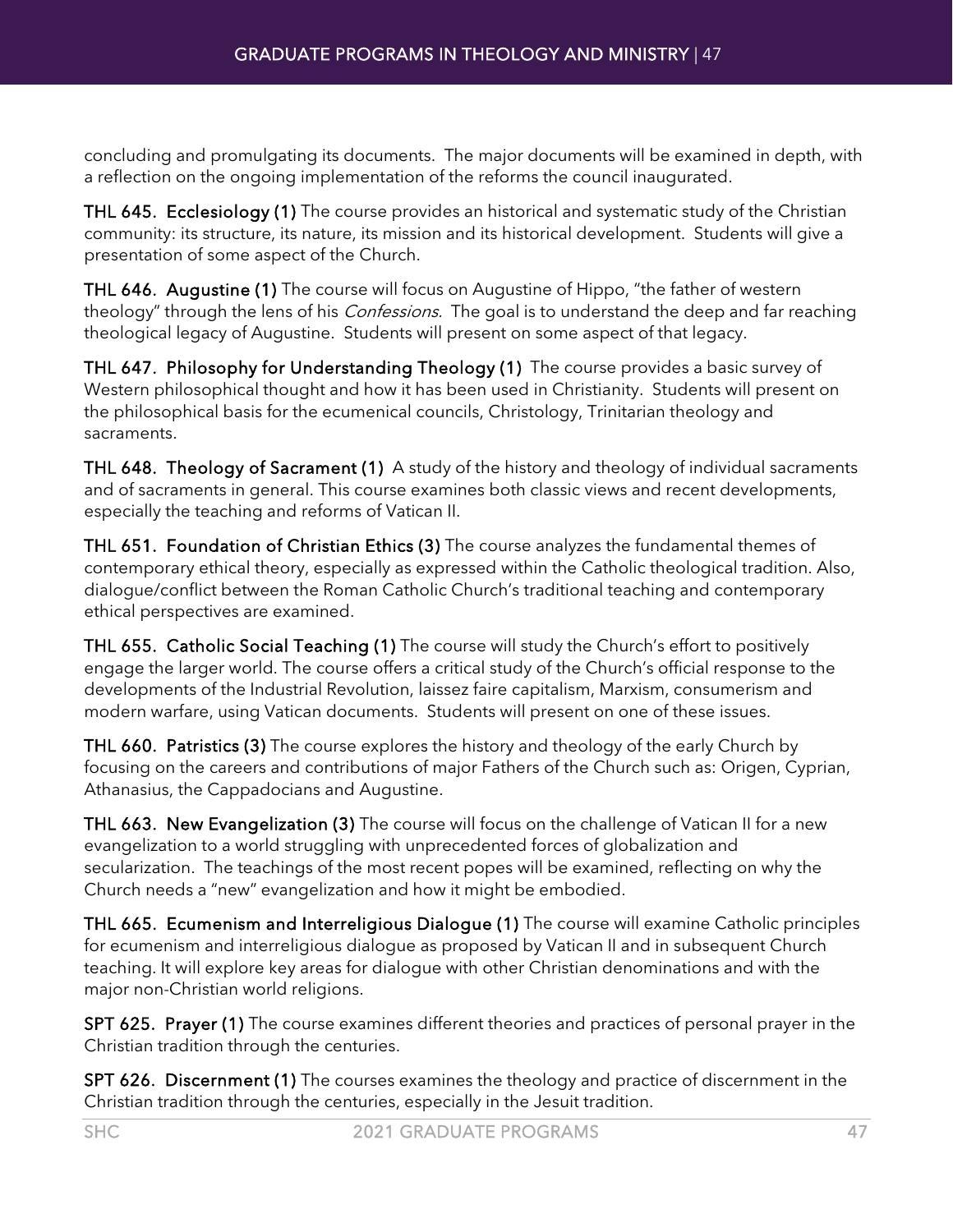SPT 630. Biblical Spirituality (1) The course offers a study of a biblical text as a source for spirituality and prayer.

SPT 640. Great Spiritual Master (1) The course offers a study of the life and writings of one of the great teachers of Christian spirituality.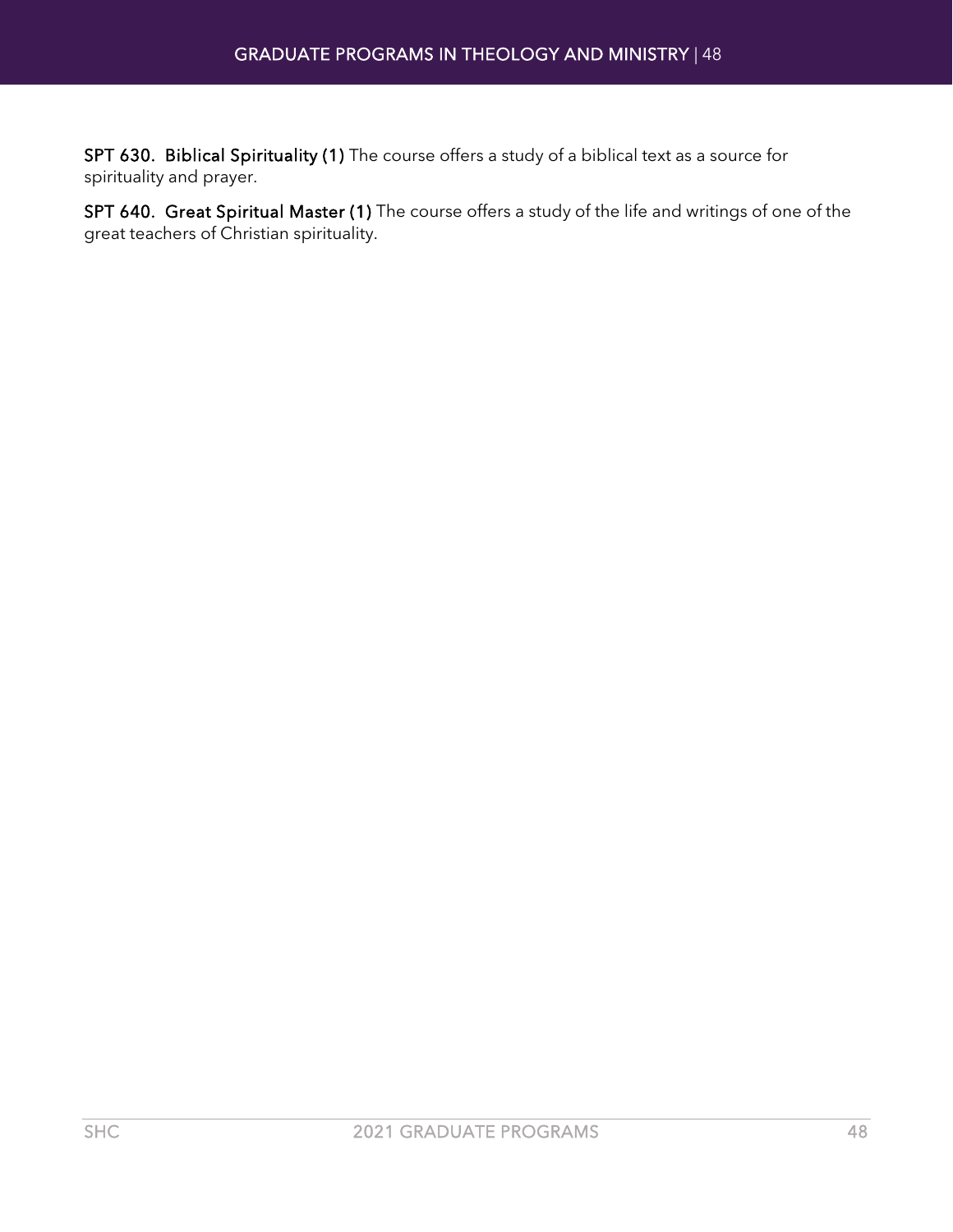# <span id="page-48-0"></span>SUMMER INSTITUTE OF CHRISTIAN SPIRITUALITY The Summer Institute of Christian Spirituality is held in June on campus in Mobile, but

also available online (Zoom or Google Meet) for distance students. The courses are one credit, face-to-face courses focused on specific areas of spirituality, with new offerings each summer. The Institute courses are given the SPT prefix and are intended to fulfill the requirements of the Certificate of Spiritual Direction (CSD), Certificate of Ignatian Spirituality (CIS) and Master of Pastoral Studies (MPS) programs. Adult learners are also encouraged to take these courses for Easy Listening. Selected spirituality courses (SPT) taught in the Summer Institute of Christian Spirituality (usually one each year) will be cross-listed as THL 57x, requiring two extra credits (beyond the one-credit SPT course) and designated as Guided Reading. For the CSD program, eight hours of Summer Institute SPT courses are required. For the MPS program six to nine hours of Summer Institute one-credit SPT courses or three-credit Guided Reading courses are required. For the MTS program only three-credit Guided Reading courses are allowed, with a maximum of two Guided Reading courses (six-credit hours). For the MA program up to nine hours of Guided Reading are allowed, depending on the approval of the student's thesis director. SPT courses do not satisfy undergraduate theology core requirements.

Students taking courses for graduate credit (500-level) must have official transcripts of the undergraduate degree sent to the Office of Graduate Studies. Undergraduate credit (400 level) requires documentation of high school diploma or previous college work. For transient credit (to be applied to another institution), the appropriate forms must be supplied from the other institution.

### COURSE DESCRIPTIONS

For each course, the equivalent undergraduate course number is given in parentheses. The following listings are all "generic" course titles and descriptions. Specific titles and descriptions are announced in the annual brochure and will vary from year to year, according to the course numbers given below (e.g., Parables & Story Spirituality would be offered as SPT 531).

SPT 521 (421). Liturgical Spirituality (1-3) The course offers a study of the structure and theology of various facets of liturgy, in its function as a source of Christian spirituality, focusing for example on the Eucharistic Prayer, the Divine Office, Rites of Initiation.

SPT 523 (423). Liberation Spirituality (1-3) The course examines the spirituality which provides the driving force at the center of various exponents of Liberation Theology, in its application of the Christian message to concerns of fundamental human rights and dignity.

SPT 524 (424). Contemporary Movements (1-3) The course examines one of the several movements which strive to translate the search for God into a particular way of life, dedicated to a particular goal, for example: the L'Arche communities for the handicapped, the Taize ecumenical community, feminist or male spirituality.

SPT 525/526 (425/426). Prayer & Discernment I/II (1-3) Some aspect of the theory and practice of personal prayer and/or discernment in the Christian tradition through the centuries is studied. The course is ordinarily taught in two consecutive parts, for one credit each.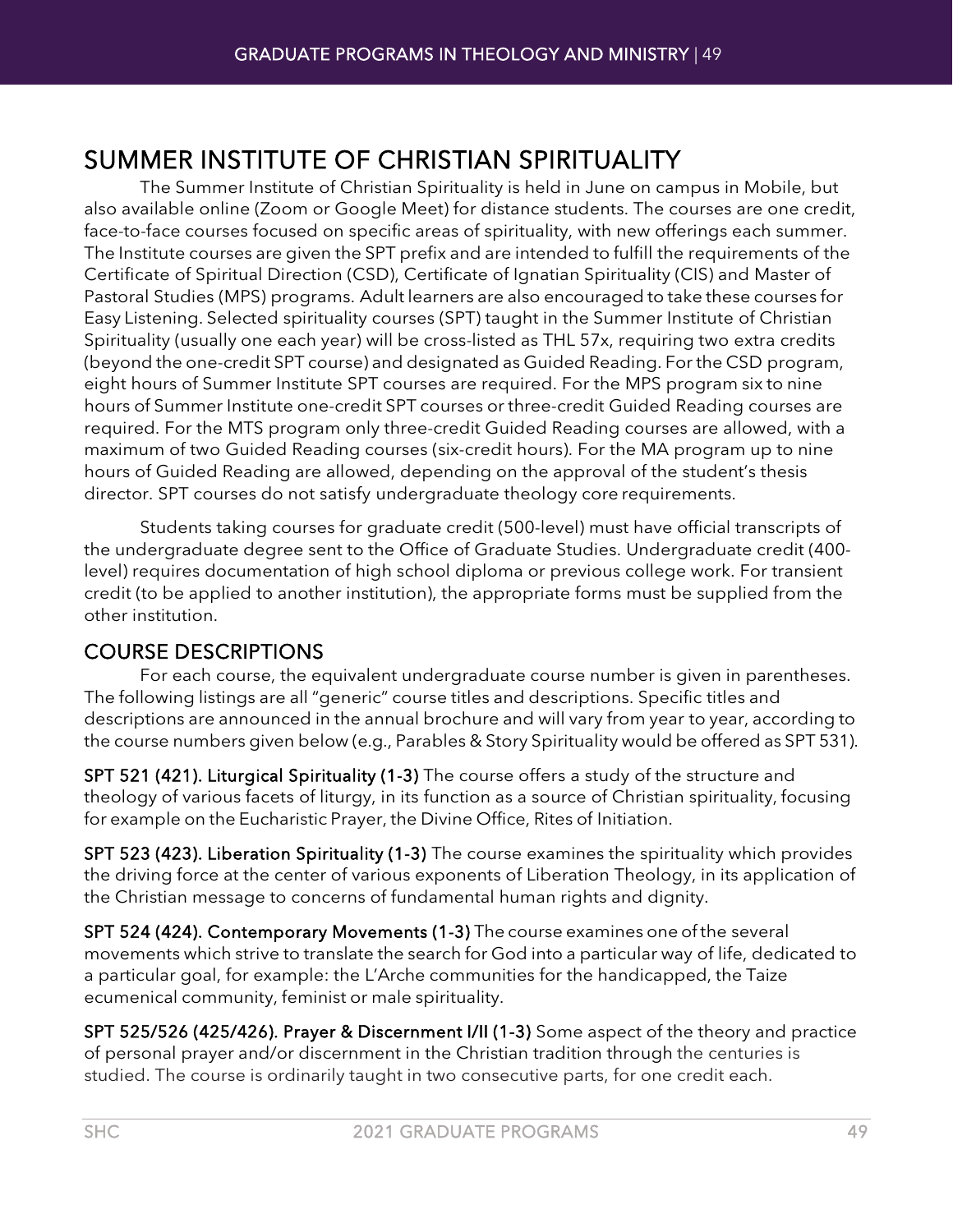SPT 527 (427). Ascetical Traditions (1-3) From the time ofthe ancientdesert monks, such ascetical practices as fasting and penance have been a part of Christian spirituality. The course focuses on some aspect of abnegation and mortification as related to growth in holiness.

SPT 528 (428). Consecrated Life (1-3) A particular way of life, chosen as a permanent and vowed commitment, is studied as a path to holiness: whether marriage, priestly or religious life.

SPT 531 (431). Spirituality of the Gospels (1-3) The course explores a particular section or genre of the Gospels, such as the parables or the beatitudes, as a journey of spiritual discovery.

SPT 532 (432). New Testament Spirituality (1-3) The course studies some aspect of New Testament writings, beyond the Gospels, such as Pauline spirituality or the letters of John.

SPT 535 (435). Spirituality of the Prophets (1-3) The course studies the language and images of the prophets, as a pathway to God.

SPT 536 (436). Old Testament Spirituality (1-3) The course examines some aspect of Old Testament writings, outside of the prophetic books, such as the Psalms, which are the biblical hymnody and prayer book, or the Song of Songs, which inspired so manyChristianmystics.

SPT 541 (441). Spiritual Classics (1-3) The course focuses on one of the great works of Christian spirituality, such as the Confessions of Augustine, the Rule of Benedict or the Imitation of Christ.

SPT 542 (442). Great Masters (1-3) The course offers a study of the life and writings of one of the great teachers of Christian spirituality, such as Francis de Sales, Alphonsus Liguori or Jean-Pierre de Caussade.

SPT 543 (443). Christian Mystics (1-3) The course examines the life and writings of one of the classic mystics in the Christian tradition: John of the Cross, Teresa of Avila, Marie of the Incarnation.

SPT 551/552 (451/452). The Spiritual Exercises of St. Ignatius I/II (1-3) The course explores different aspects of the rich tradition of spirituality found in or derived from the Spiritual Exercises of Ignatius of Loyola. This course is ordinarily taught in two consecutive parts, for one credit each.

SPT 553 (453). Ethics and Holiness (1-3) The course examines the implications of some ethical issue or some area of moral theology for personal spiritual growth and challenge.

SPT 561 (461). Early Christian Spirituality (1-3) The course explores a variety of expressions of spirituality in the early Church, such as the lives and writings of the Desert Fathers, of Irenaeus of Lyons or of Clement of Alexandria.

SPT 562 (462). Medieval Spirituality (1-3) The course focuseson selected charismatic figures in the Middle Ages, examining their lives, the religious orders they created and/or the mystical traditions they founded.

SPT 565 (465). Modern Search for God (1-3) The course examines the spiritual quest as revealed in the life and works of a major modern author.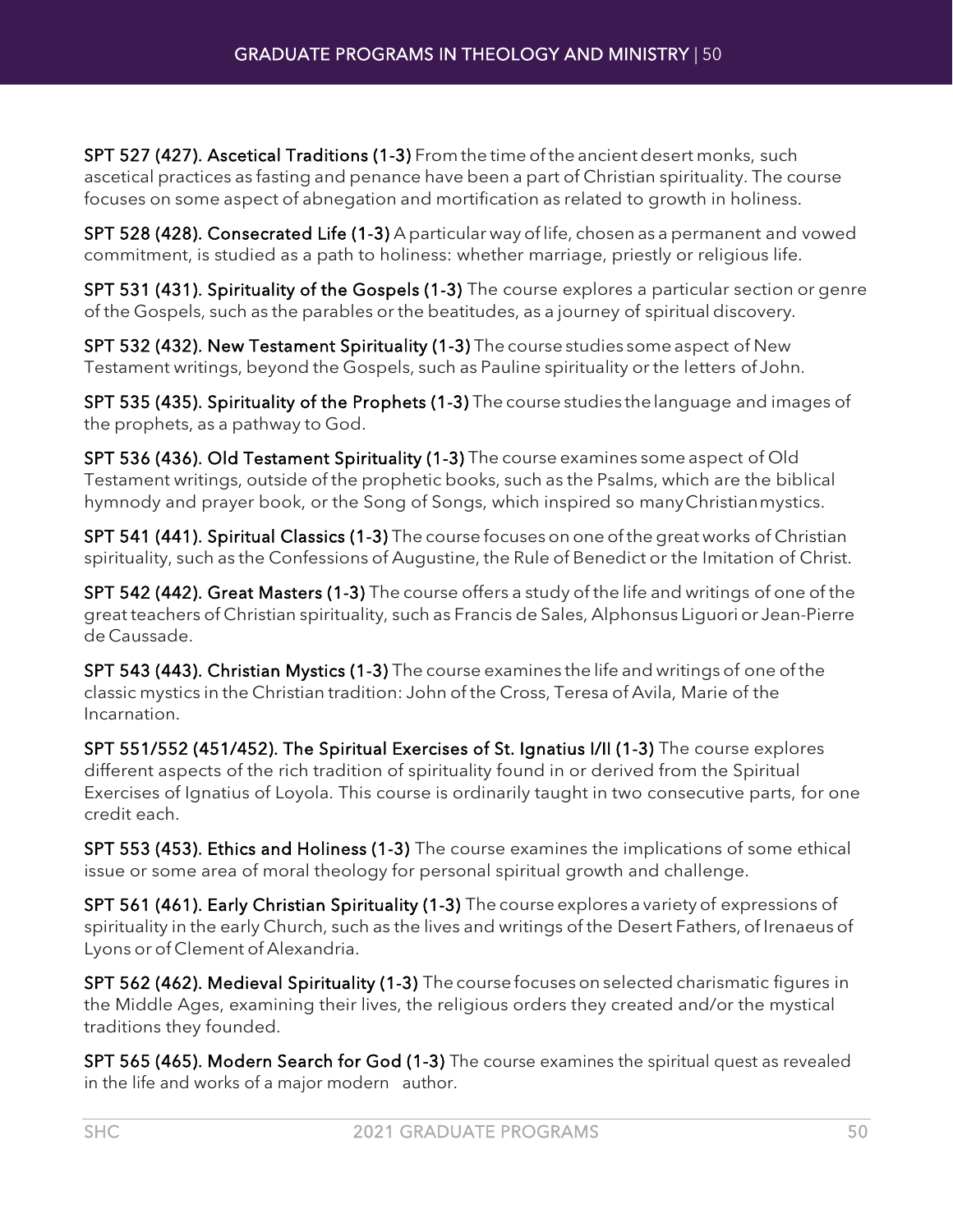SPT 568 (468). Religion in America (1-3) The Course studies a particular person or movement in spirituality in the history of American Christianity, such as Jonathan Edwards, Elizabeth Seton, Thea Bowman, Martin Luther King, Jr., The Great Awakening, Utopian communities.

SPT 571 (471). Christianity and the World Religions (1-3) The course explores, from the perspective of the Christian tradition, some expression of spirituality as found in the non-Christian religions of the world, such as Zen Buddhism or Islamic Sufism.

SPT 581 (481). Religion and Psychology (1-3) The course studies someaspectofthe relation between religion and psychology, as applied to spiritual growth, such as: twelve-step programs, Jungian analysis or the challenge of aging.

SPT 582 (482). Religion and Literature (1-3) The course provides an exploration of the search for God as expressed and experienced in various works of literature.

SPT 583 (483). Religion and the Arts (1-3) The intersection ofreligion and the arts is found in a great variety of media, from film to painting and architecture. The course explores the expression of the sacred as revealed in some aspect of the arts.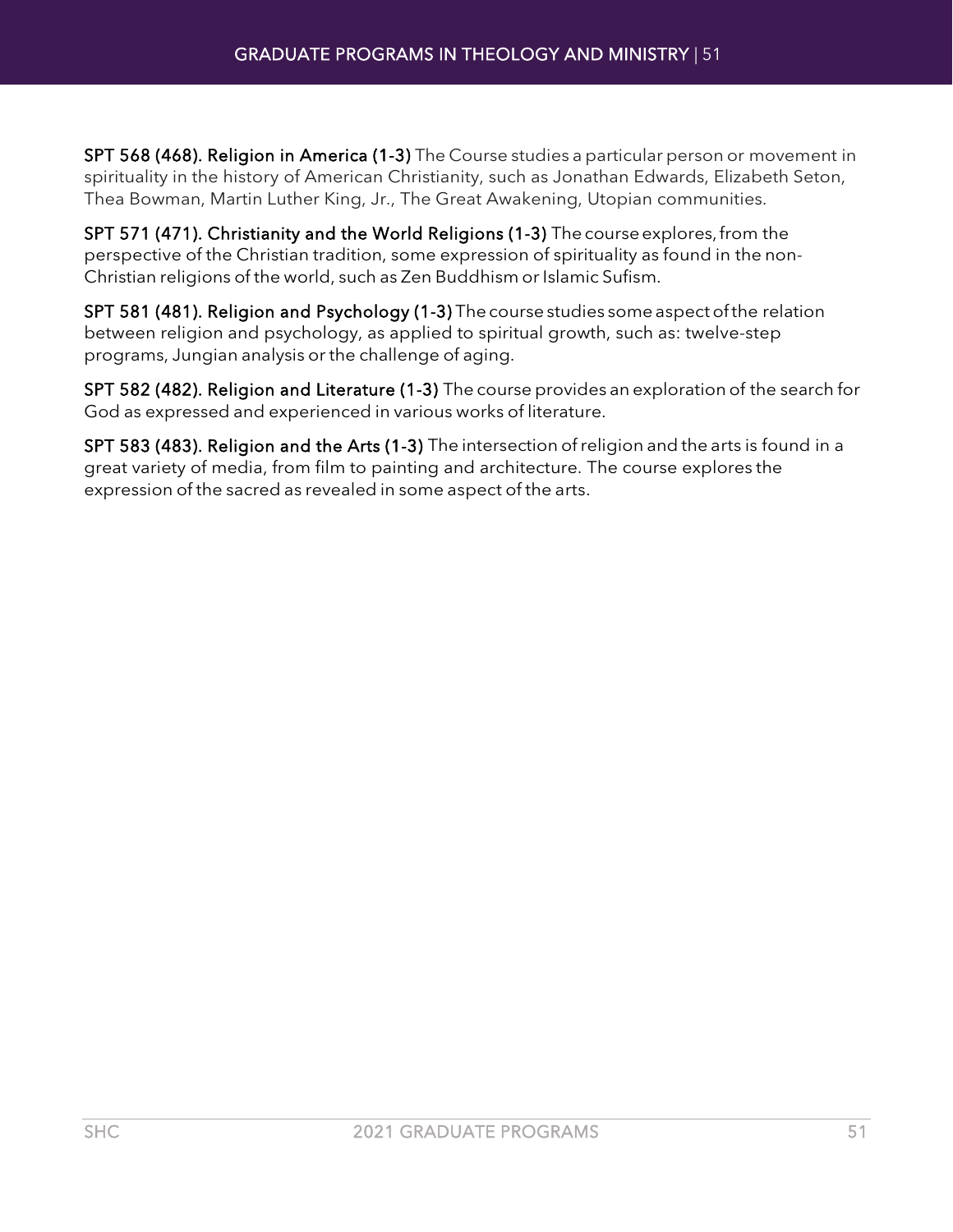## <span id="page-51-0"></span>CERTIFICATE OF SPIRITUAL DIRECTION The Certificate of Spiritual Direction (CSD) is designed for clergy, religious and lay

persons who seek a deeper grounding in the ministry of spiritual direction, as well as personal formation in Ignatian spirituality. The CSD is ordinarily pursued on the graduate level, but is also available for undergraduate credit, with appropriate adjustments in course expectations. It requires 18 credit hours of coursework, all of which must be done within five years of the first course completion. For those who wish, the 18 credit hours of the CSD may also be incorporated into the Master of Pastoral Studies degree (see above), satisfying 15 hours of Practicum and SPT courses and one Level 1 Historical course (3 hours). Because of the nature of spiritual direction, effective preparation for this ministry requires both extensive professional training and distinctive personal qualities, as well as mature life experience. The CSD, therefore, is built on selective admission requirements and a progressive evaluation of candidates, who ordinarily are required to have a minimum age of 30. The process of preparation is at the same time a process of discernment on the part of the candidates together with the faculty concerning the future direction of their ministry.

The CSD program follows a cohort system, with the same class taking the same courses over a two or three-year period: two semesters of seminar courses (3 hours each): Spiritual Direction SPT 591 and Spirituality & Psychology SPT 592; two semesters Spiritual Direction Practicum (2 hours each) SPT 598/599; and two summers in the Spirituality Institute, including 4 hours required core one year (Prayer & Discernment and Spiritual Exercises) and 4 hours electives the other year (preferably, SPT courses from different areas: biblical, historical, moral). After completion of the first year, CSD students who do not intend to pursue the ministry of spiritual direction have the option of transferring to the Certificate of Ignatian Spirituality program, which replaces the Spiritual Direction Practicum with additional SPT electives (see below).

Prerequisites for the CSD program: 30 credit hours in biblical, historical, and moral theology (or approved equivalents); completion of at least one individually directed Ignatian retreat (5 to 8 days; or 30 days; or 19th Annotation Retreat in Daily Life) before admission and another during the course of the program; experience of at least one year of ongoing spiritual direction; minimum 30 years of age or special approval of program director; two letters of recommendation (from applicant's spiritual director, retreat director or other colleague, pastor or supervisor who knows the applicant on a personal and spiritual basis); personal profile (spiritual autobiography, including highlights of applicant's faith journey, personal experience in giving and receiving direction, reasons for interest in this program, and a listing of silent retreats made for a duration of five days or more); personal interview with program admissions committee. With approval of program director, some of these prerequisites may be completed as corequisites (during the course of the program). Admission is limited to 20 applicants for each two-year cohort.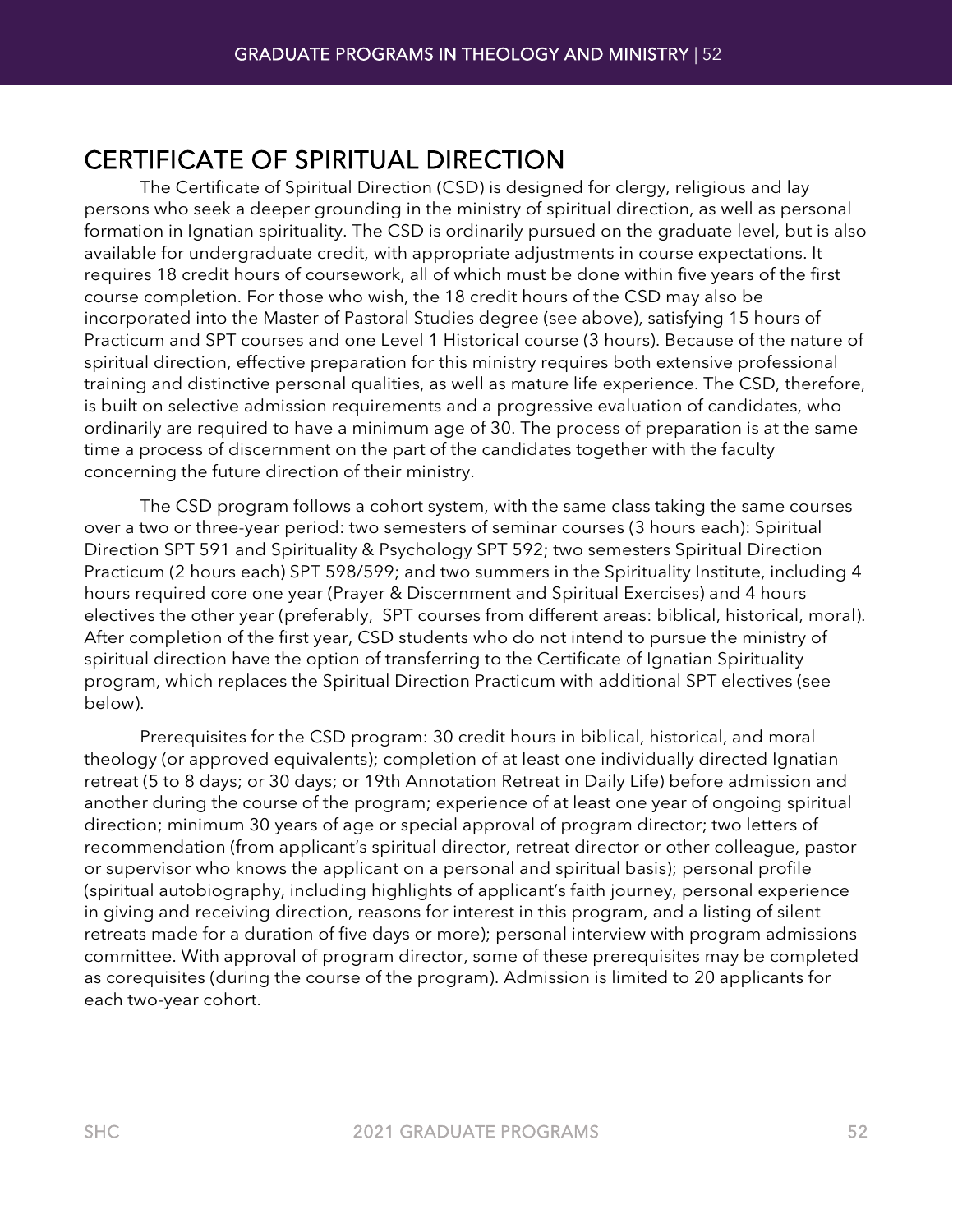# <span id="page-52-0"></span>CERTIFICATE OF IGNATIAN SPIRITUALITY The Certificate of Ignatian Spirituality (CIS) is an alternative to the CSD, designed for

clergy, religious and lay persons who seek a deeper personal formation in Ignatian spirituality, but do not intend to prepare for the ministry of spiritual direction. The CIS may be pursued on the graduate or undergraduate level. It requires 18 credit hours of coursework, all of which must be done within six years of the first course completion. For those who wish, 15 credit hours of the CIS may also be incorporated into the Master of Pastoral Studies degree (see above), satisfying 9 hours of SPT courses and two Level 1 courses (6 hours: Historical and Moral areas). Because of the nature of spiritual formation, the CIS requires distinctive personal qualities, as well as mature life experience. Therefore, it is built on selective admission and ordinarily requires a minimum age of 30.

Students in the CIS program complete their first year as part of the same cohort as the CSD students (see above), taking the same seminar courses for the first two semesters (3 hours each): Spiritual Direction SPT 591 and Spirituality & Psychology SPT 592; they also complete three summers in the Spirituality Institute, including 4 hours required core one year (Prayer & Discernment and Spiritual Exercises) and 4 hours electives in each of the other two years (SPT courses from different areas: biblical, historical, moral). After completion of the first year, CIS students who may wish to pursue the ministry of spiritual direction have the option of transferring to the CSD program, which requires the Spiritual Direction Practicum (4 hours) during the second year, and only two summers in the Spirituality Institute,

Prerequisites for the CIS program (which may also be completed as corequisites, during the course of the program): completion of at least one individually directed Ignatian retreat (5 to 8 days; or 30 days; or 19th Annotation Retreat in Daily Life) before admission and another during the course of the program; experience of at least one year of ongoing spiritual direction; minimum 30 years of age or special approval of program director; personal profile (spiritual autobiography, including highlights of applicant's faith journey, reasons for interest in this program, and a listing of spiritual retreats made in the past); personal interview with program director. Admission is limited to 20 applicants for each cohort, with priority given to CSD applicants.